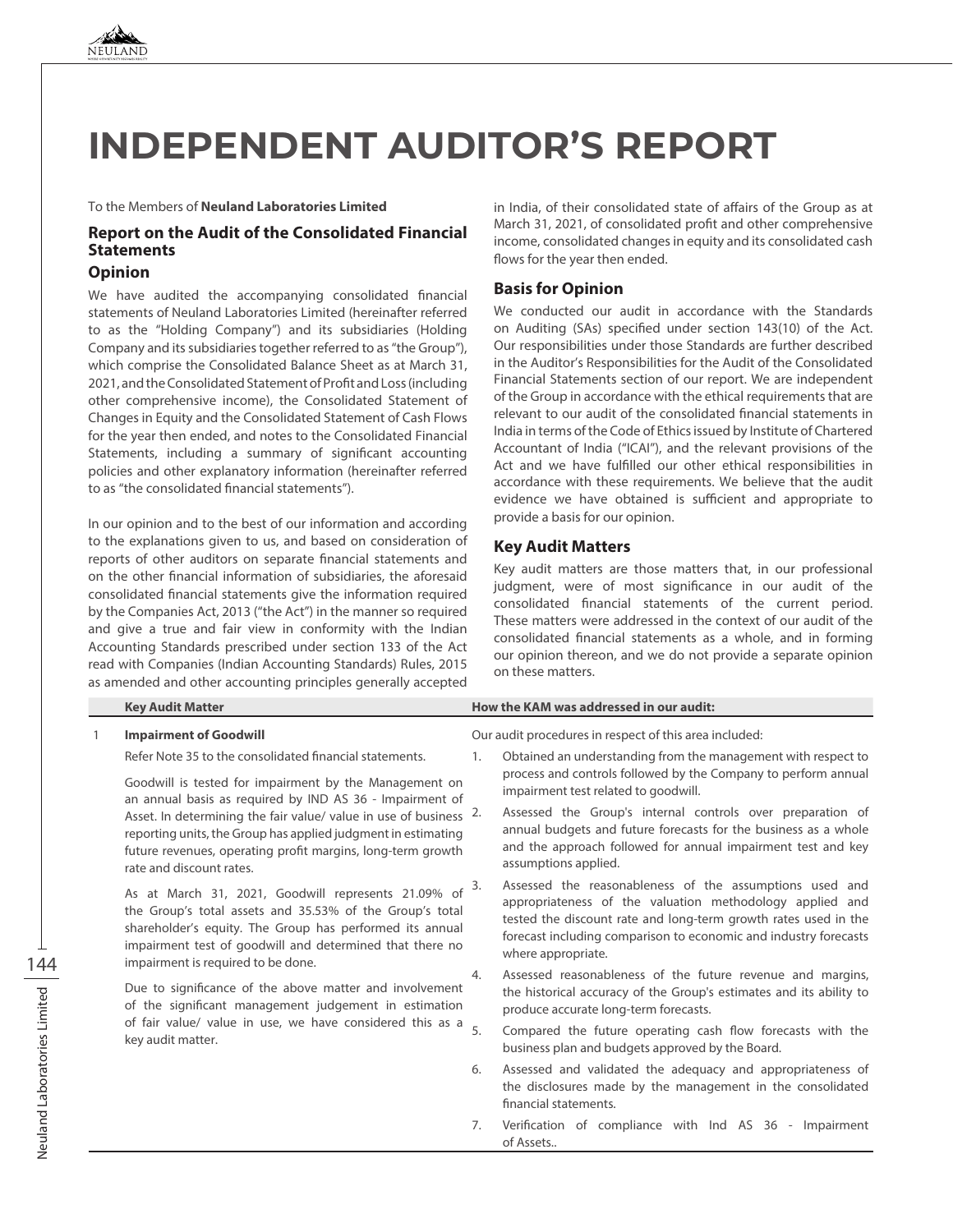### **Information Other than the Consolidated Financial Statements and Auditor's Report Thereon**

The Holding Company's Board of Directors is responsible for the other information. The other information comprises the information included in the Annual report but does not include the consolidated financial statements and our auditor's report thereon.

Our opinion on the consolidated financial statements does not cover the other information and we do not express any form of assurance conclusion thereon.

In connection with our audit of the consolidated financial statements, our responsibility is to read the other information and, in doing so, consider whether the other information is materially inconsistent with the consolidated financial statements or our knowledge obtained in the audit or otherwise appears to be materially misstated. If, based on the work we have performed, we conclude that there is a material misstatement of this other information, we are required to report that fact. We have nothing to report in this regard.

### **Responsibilities of Management and Those Charged with Governance for the Consolidated Financial Statements**

The Holding Company's Board of Directors is responsible for the preparation and presentation of these consolidated financial statements in term of the requirements of the Act that give a true and fair view of the consolidated financial position, consolidated financial performance including other comprehensive income and consolidated cash flows of the Group in accordance with the accounting principles generally accepted in India, including the Accounting Standards specified under section 133 of the Act. The respective Board of Directors of the companies included in the Group are responsible for maintenance of adequate accounting records in accordance with the provisions of the Act for safeguarding the assets of the Group and for preventing and detecting frauds and other irregularities; the selection and application of appropriate accounting policies; making judgments and estimates that are reasonable and prudent; and the design, implementation and maintenance of adequate internal financial controls, that were operating effectively for ensuring accuracy and completeness of the accounting records, relevant to the preparation and presentation of the consolidated financial statements that give a true and fair view and are free from material misstatement, whether due to fraud or error, which have been used for the purpose of preparation of the consolidated financial statements by the Directors of the Holding Company, as aforesaid.

In preparing the consolidated financial statements, the respective Board of Directors of the companies included in the Group are responsible for assessing the ability of the Group to continue as a going concern, disclosing, as applicable, matters related to going concern and using the going concern basis of accounting unless

the Board of Directors either intends to liquidate the Group or to cease operations, or has no realistic alternative but to do so.

The respective Board of Directors of the companies included in the Group are responsible for overseeing the financial reporting process of the Group .

### **Auditor's Responsibilities for the Audit of the Consolidated Financial Statements**

Our objectives are to obtain reasonable assurance about whether the consolidated financial statements as a whole are free from material misstatement, whether due to fraud or error, and to issue an auditor's report that includes our opinion. Reasonable assurance is a high level of assurance, but is not a guarantee that an audit conducted in accordance with Standards on Auditing ("SAs") will always detect a material misstatement when it exists. Misstatements can arise from fraud or error and are considered material if, individually or in the aggregate, they could reasonably be expected to influence the economic decisions of users taken on the basis of these consolidated financial statements.

We give in "Annexure A" a detailed description of Auditor's responsibilities for Audit of the Consolidated Financial Statements.

### **Other Matters**

a. We did not audit the financial statements of two subsidiaries whose financial statements reflect total assets (before consolidation adjustments) of  $\bar{z}$  618.51 lakhs as at March 31, 2021, total revenues (before consolidation adjustments) of ` 779.86 lakhs, total net profit (before consolidation adjustments) and other comprehensive income (before consolidation adjustments) of  $\bar{\tau}$  33.58 lakhs and net cash flows (before consolidation adjustments) amounting to ₹7.70 Lakhs for the year ended on that date, as considered in the consolidated financial statements. These financial statements have been audited by other auditors whose reports have been furnished to us by the Management and our opinion on the consolidated financial statements, in so far as it relates to the amounts and disclosures included in respect of these subsidiaries and our report in terms of sub-section (3) of Section 143 of the Act, in so far as it relates to the aforesaid subsidiaries is based solely on the reports of the other auditors.

Further, both these subsidiaries are located outside India whose financial statements and other financial information have been prepared in accordance with accounting principles generally accepted in their respective countries and which have been audited by other auditors under generally accepted auditing standards applicable in their respective countries. The Holding Company's management has converted the financial statements of such subsidiaries located outside India from accounting principles generally accepted in their respective countries to accounting principles generally accepted in India. We have audited these conversion adjustments made by the Holding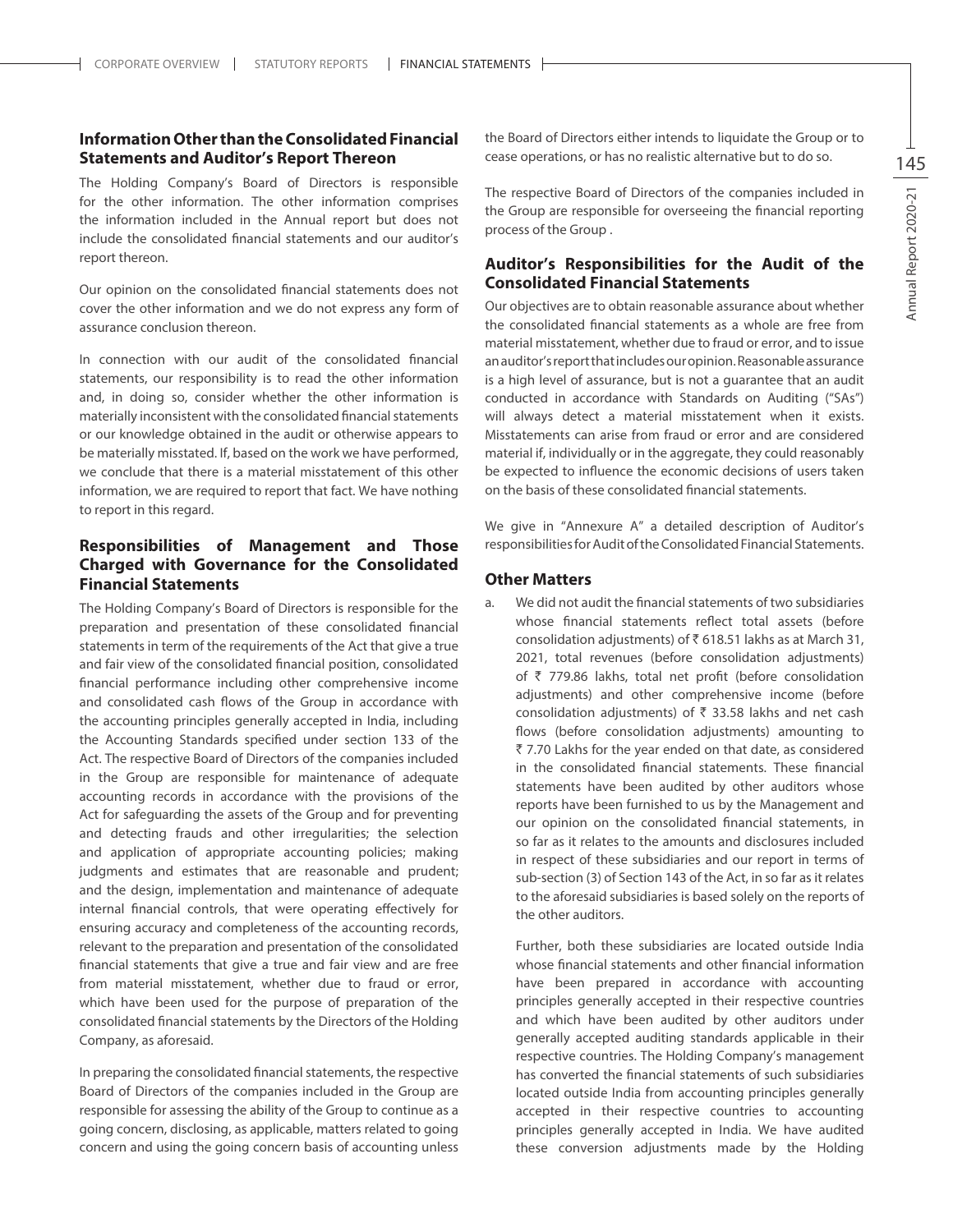Company's management. Our opinion in so far as it relates to the balances and affairs of such subsidiaries located outside India is based on the report of other auditors and the conversion adjustments prepared by the management of the Holding Company and audited by us.

### **Report on Other Legal and Regulatory Requirements**

- 1. As required by Section 143(3) of the Act, we report, to the extent applicable, that:
	- a. We have sought and obtained all the information and explanations which to the best of our knowledge and belief were necessary for the purposes of our audit of the aforesaid consolidated financial statements.
	- b. In our opinion, proper books of account as required by law relating to preparation of the aforesaid consolidated financial statements have been kept so far as it appears from our examination of those books and the reports of the other auditors.
	- c. The Consolidated Balance Sheet, the Consolidated Statement of Profit and Loss (including other comprehensive income), the Consolidated Statement of Changes in Equity and the Consolidated Statement of Cash Flow dealt with by this Report are in agreement with the relevant books of account maintained for the purpose of preparation of the consolidated financial statements.
	- d. In our opinion, the aforesaid consolidated financial statements comply with the Accounting Standards specified under Section 133 of the Act read with Rule 7 of the Companies (Accounts) Rules, 2014.
	- e. On the basis of the written representations received from the directors of the Holding Company as on March 31, 2021 taken on record by the Board of Directors of the Holding Company none of the directors of the Holding company are disqualified as

on March 31, 2021 from being appointed as a director in terms of Section 164 (2) of the Act.

- f. With respect to the adequacy of internal financial controls over financial reporting of the Group and the operating effectiveness of such controls, refer to our separate report in "Annexure B".
- g. With respect to the other matters to be included in the Auditor's Report in accordance with Rule 11 of the Companies (Audit and Auditor's) Rules, 2014, in our opinion and to the best of our information and according to the explanations given to us:
	- i. The consolidated financial statements disclose the impact of pending litigations on the consolidated financial position of the Group Refer Note 39 to the consolidated financial statements.
	- ii. The Group did not have any material foreseeable losses on long-term contracts including derivative contracts.
	- iii. There has been no delay in transferring amounts, required to be transferred, to the Investor Education and Protection Fund by the Holding Company.
- 2. As required by The Companies (Amendment) Act, 2017, in our opinion, according to information, explanations given to us, the remuneration paid by the Group to its directors is within the limits laid prescribed under Section 197 of the Act and the rules thereunder.

For **MSKA & Associates** Chartered Accountants ICAI Firm Registration No. 105047W

**Amit Kumar Agarwal** Partner Place: Hyderabad, INDIA Membership No. 214198

Date : May 11,2021 UDIN: 21214198AAAABZ2942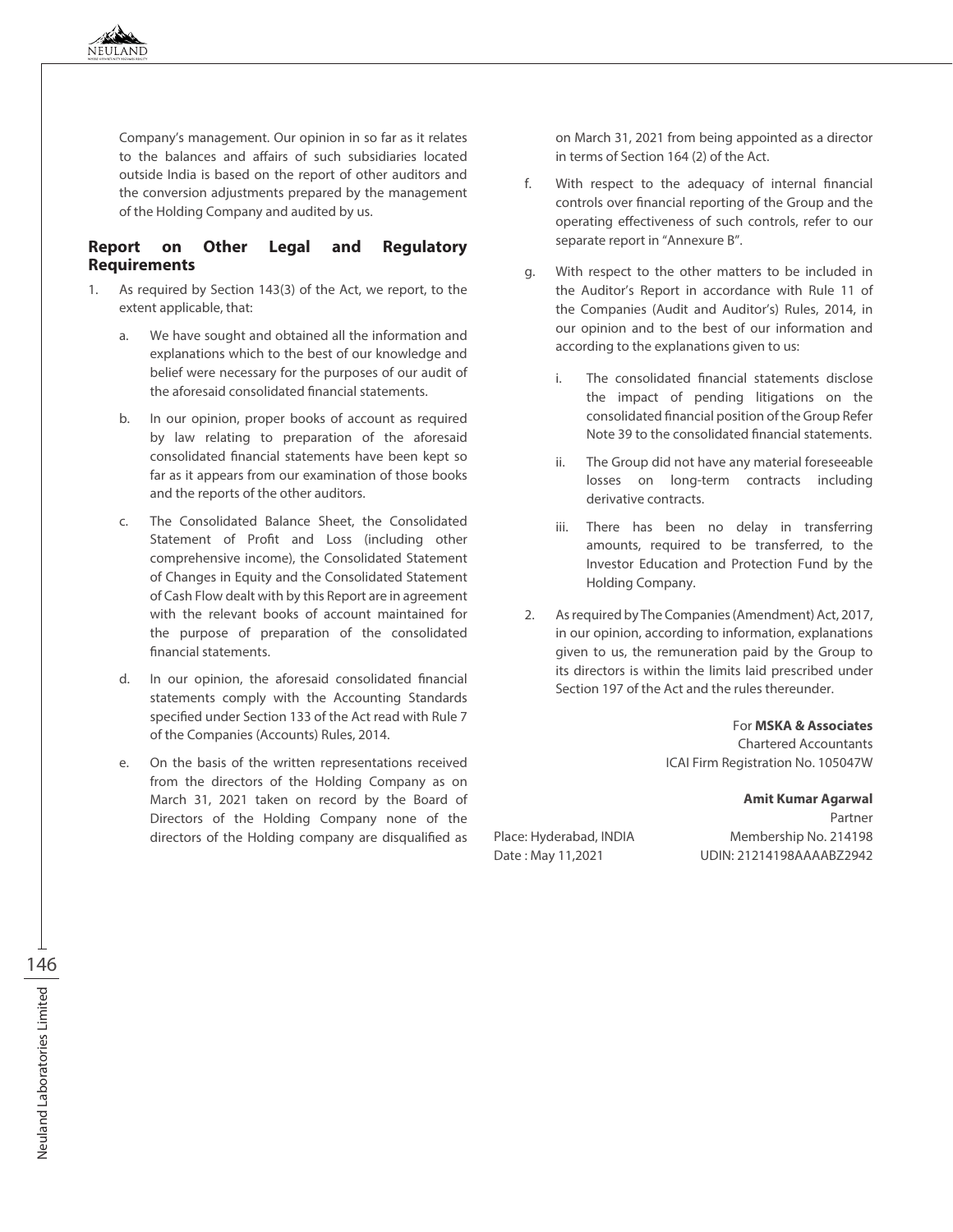# **ANNEXURE A**

### **ANNEXURE A TO THE INDEPENDENT AUDITOR'S REPORT ON EVEN DATE ON THE CONSOLIDATED FINANCIAL STATEMENTS OF NEULAND LABORATORIES LIMITED**

### **Auditor's Responsibilities for the Audit of the Consolidated Financial Statements**

As part of an audit in accordance with SAs, we exercise professional judgment and maintain professional skepticism throughout the audit. We also:

- Identify and assess the risks of material misstatement of the consolidated financial statements, whether due to fraud or error, design and perform audit procedures responsive to those risks, and obtain audit evidence that is sufficient and appropriate to provide a basis for our opinion. The risk of not detecting a material misstatement resulting from fraud is higher than for one resulting from error, as fraud may involve collusion, forgery, intentional omissions, misrepresentations, or the override of internal control.
- Obtain an understanding of internal control relevant to the audit in order to design audit procedures that are appropriate in the circumstances. Under section 143(3)(i) of the Act, we are also responsible for expressing our opinion on whether the company has internal financial controls with reference to financial statements in place and the operating effectiveness of such controls.
- Evaluate the appropriateness of accounting policies used and the reasonableness of accounting estimates and related disclosures made by management.
- Conclude on the appropriateness of management's use of the going concern basis of accounting and, based on the audit evidence obtained, whether a material uncertainty exists related to events or conditions that may cast significant doubt on the ability of the Group to continue as a going concern. If we conclude that a material uncertainty exists, we are required to draw attention in our auditor's report to the related disclosures in the consolidated financial statements or, if such disclosures are inadequate, to modify our opinion. Our conclusions are based on the audit evidence obtained up to the date of our auditor's report. However, future events or conditions may cause the Group to cease to continue as a going concern.
- Evaluate the overall presentation, structure and content of the consolidated financial statements, including the disclosures, and whether the consolidated financial statements represent the underlying transactions and events in a manner that achieves fair presentation.
- Obtain sufficient appropriate audit evidence regarding the financial information of the entities or business

activities within the Group to express an opinion on the consolidated financial statements. We are responsible for the direction, supervision and performance of the audit of the financial statements of such entities included in the consolidated financial statements of which we are the independent auditors. For the other entities included in the consolidated financial statements, which have been audited by other auditors, such other auditors remain responsible for the direction, supervision and performance of the audits carried out by them. We remain solely responsible for our audit opinion.

We communicate with those charged with governance of the Holding Company and such other entities included in the consolidated financial statements of which we are the independent auditors regarding, among other matters, the planned scope and timing of the audit and significant audit findings, including any significant deficiencies in internal control that we identify during our audit.

We also provide those charged with governance with a statement that we have complied with relevant ethical requirements regarding independence, and to communicate with them all relationships and other matters that may reasonably be thought to bear on our independence, and where applicable, related safeguards.

From the matters communicated with those charged with governance, we determine those matters that were of most significance in the audit of the consolidated financial statements of the current period and are therefore the key audit matters. We describe these matters in our auditor's report unless law or regulation precludes public disclosure about the matter or when, in extremely rare circumstances, we determine that a matter should not be communicated in our report because the adverse consequences of doing so would reasonably be expected to outweigh the public interest benefits of such communication.

> For **MSKA & Associates** Chartered Accountants ICAI Firm Registration No. 105047W

**Amit Kumar Agarwal** Partner Place: Hyderabad, INDIA Membership No. 214198 Date : May 11,2021 UDIN: 21214198AAAABZ2942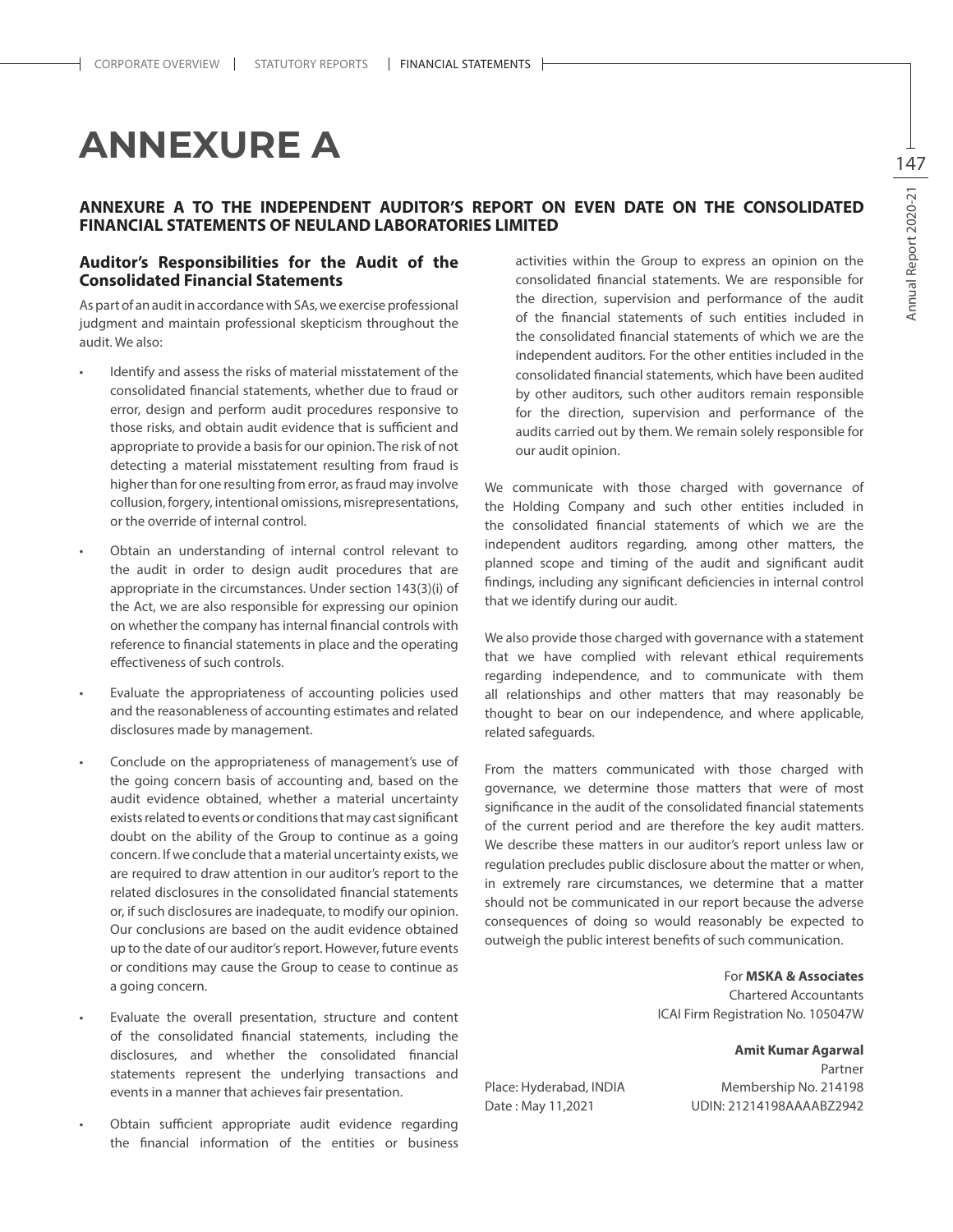

# **ANNEXURE B**

### **ANNEXURE B TO THE INDEPENDENT AUDITOR'S REPORT OF EVEN DATE ON THE CONSOLIDATED FINANCIAL STATEMENTS OF NEULAND LABORATORIES LIMITED**

*[Referred to in paragraph 1(f) under 'Report on Other Legal and Regulatory Requirements' in the Independent Auditors' Report of even date to the Members of Neuland Laboratories Limited on the consolidated Financial Statements for the year ended March 31, 2021]*

### **Report on the Internal Financial Controls under Clause (i) of Sub-section 3 of Section 143 of the Companies Act, 2013 ("the Act")**

In conjunction with our audit of the consolidated financial statements of the Company as of and for the year ended March 31, 2021, we have audited the internal financial controls with reference to consolidated financial statements of Neuland Laboratories Limited (hereinafter referred to as "the Holding Company") as of that date.

### **Management's Responsibility for Internal Financial Controls**

The respective Board of Directors of the Holding company are responsible for establishing and maintaining internal financial controls based on the internal control with reference to consolidated financial statements criteria established by the respective companies considering the essential components of internal control stated in the Guidance Note on Audit of Internal Financial Controls Over Financial Reporting issued by the Institute of Chartered Accountants of India ("the ICAI"). These responsibilities include the design, implementation and maintenance of adequate internal financial controls that were operating effectively for ensuring the orderly and efficient conduct of its business, including adherence to the respective company's policies, the safeguarding of its assets, the prevention and detection of frauds and errors, the accuracy and completeness of the accounting records, and the timely preparation of reliable financial information, as required under the Act.

### **Auditor's Responsibility**

Our responsibility is to express an opinion on the internal financial controls with reference to consolidated financial statements of the Holding company based on our audit. We conducted our audit in accordance with the Guidance Note on Audit of Internal Financial Controls Over Financial Reporting (the "Guidance Note") issued by the ICAI and the Standards on Auditing prescribed under section 143(10) of the Act, to the extent applicable to an audit of internal financial controls. Those Standards and the Guidance Note require that we comply with ethical requirements and plan and perform the audit to obtain reasonable assurance about whether internal financial controls with reference to consolidated financial statements was established and maintained and if such controls operated effectively in all material respects.

Our audit involves performing procedures to obtain audit evidence about the internal financial controls with reference to consolidated financial statements and their operating effectiveness. Our audit of internal financial controls with reference to consolidated financial statements included obtaining an understanding of internal financial controls with reference to consolidated financial statements, assessing the risk that a material weakness exists, and testing and evaluating the design and operating effectiveness of internal control based on the assessed risk. The procedures selected depend on the auditor's judgement, including the assessment of the risks of material misstatement of the consolidated financial statements, whether due to fraud or error.

We believe that the audit evidence we have obtained, is sufficient and appropriate to provide a basis for our audit opinion on the Holding Company's internal financial controls with reference to these consolidated financial statements.

### **Meaning of Internal Financial Controls With Reference to Consolidated Financial Statements**

A company's internal financial control with reference to consolidated financial statements is a process designed to provide reasonable assurance regarding the reliability of financial reporting and the preparation of consolidated financial statements for external purposes in accordance with generally accepted accounting principles. A company's internal financial control with reference to consolidated financial statements includes those policies and procedures that (1) pertain to the maintenance of records that, in reasonable detail, accurately and fairly reflect the transactions and dispositions of the assets of the company; (2) provide reasonable assurance that transactions are recorded as necessary to permit preparation of consolidated financial statements in accordance with generally accepted accounting principles, and that receipts and expenditures of the company are being made only in accordance with authorizations of management and directors of the company; and (3) provide reasonable assurance regarding prevention or timely detection of unauthorized acquisition, use, or disposition of the company's assets that could have a material effect on the consolidated financial statements.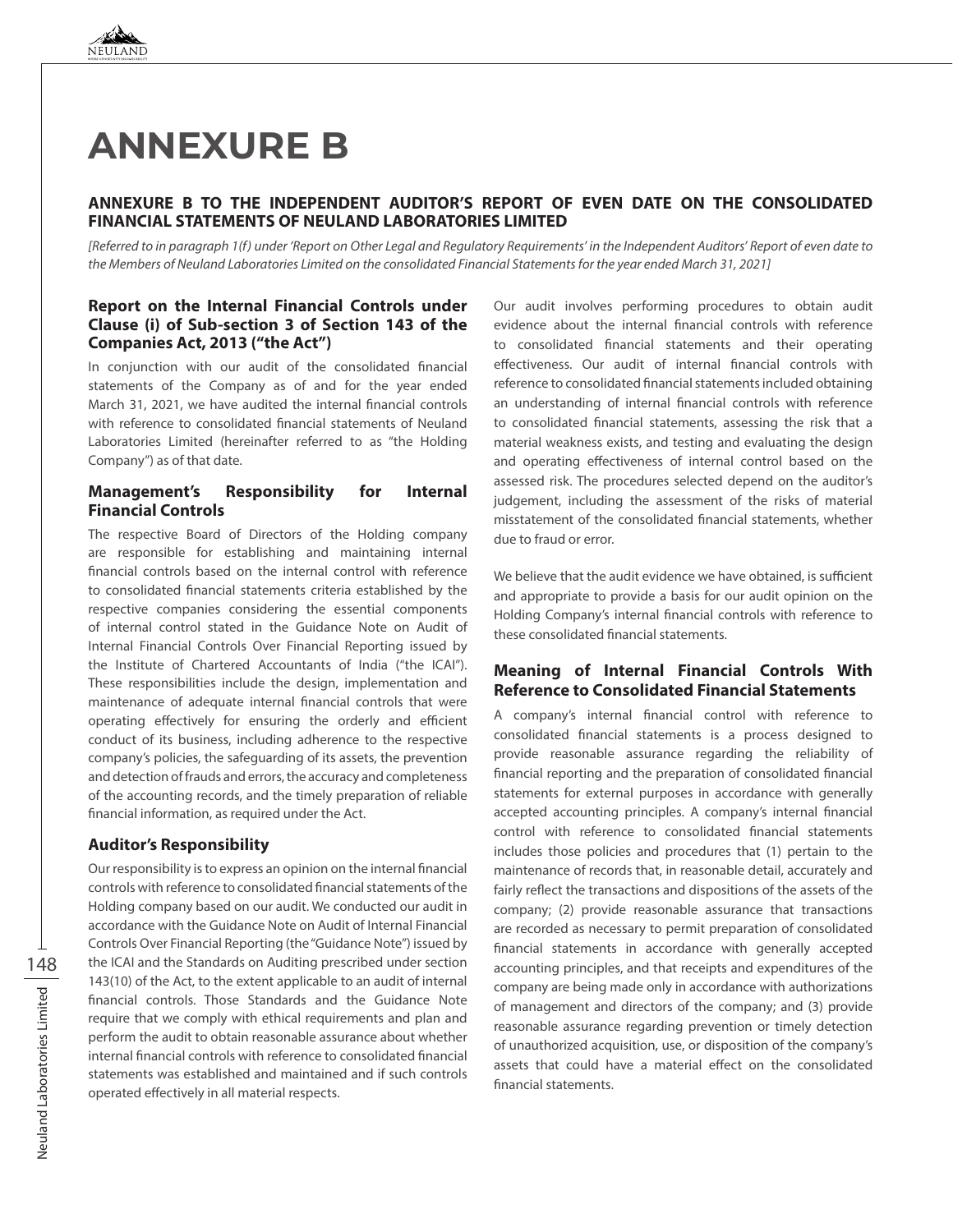### **Inherent Limitations of Internal Financial Controls With Reference to Consolidated Financial Statements**

Because of the inherent limitations of internal financial controls with reference to consolidated financial statements, including the possibility of collusion or improper management override of controls, material misstatements due to error or fraud may occur and not be detected. Also, projections of any evaluation of the internal financial controls with reference to consolidated financial statements to future periods are subject to the risk that the internal financial control with reference to consolidated financial statements may become inadequate because of changes in conditions, or that the degree of compliance with the policies or procedures may deteriorate.

all material respects, internal financial controls with reference to consolidated financial statements and such internal financial controls with reference to consolidated financial statements were operating effectively as at March 31, 2021, based on the internal control with reference to consolidated financial statements criteria established by the respective companies considering the essential components of internal control stated in the Guidance Note issued by the ICAI.

For **MSKA & Associates**

Chartered Accountants ICAI Firm Registration No. 105047W

**Amit Kumar Agarwal**

Partner Place: Hyderabad, INDIA Membership No. 214198 Date : May 11,2021 UDIN: 21214198AAAABZ2942

### **Opinion**

In our opinion, and to the best of our information and according to the explanations given to us, the Holding Company have, in

Annual Report 2020-21 Annual Report 2020-21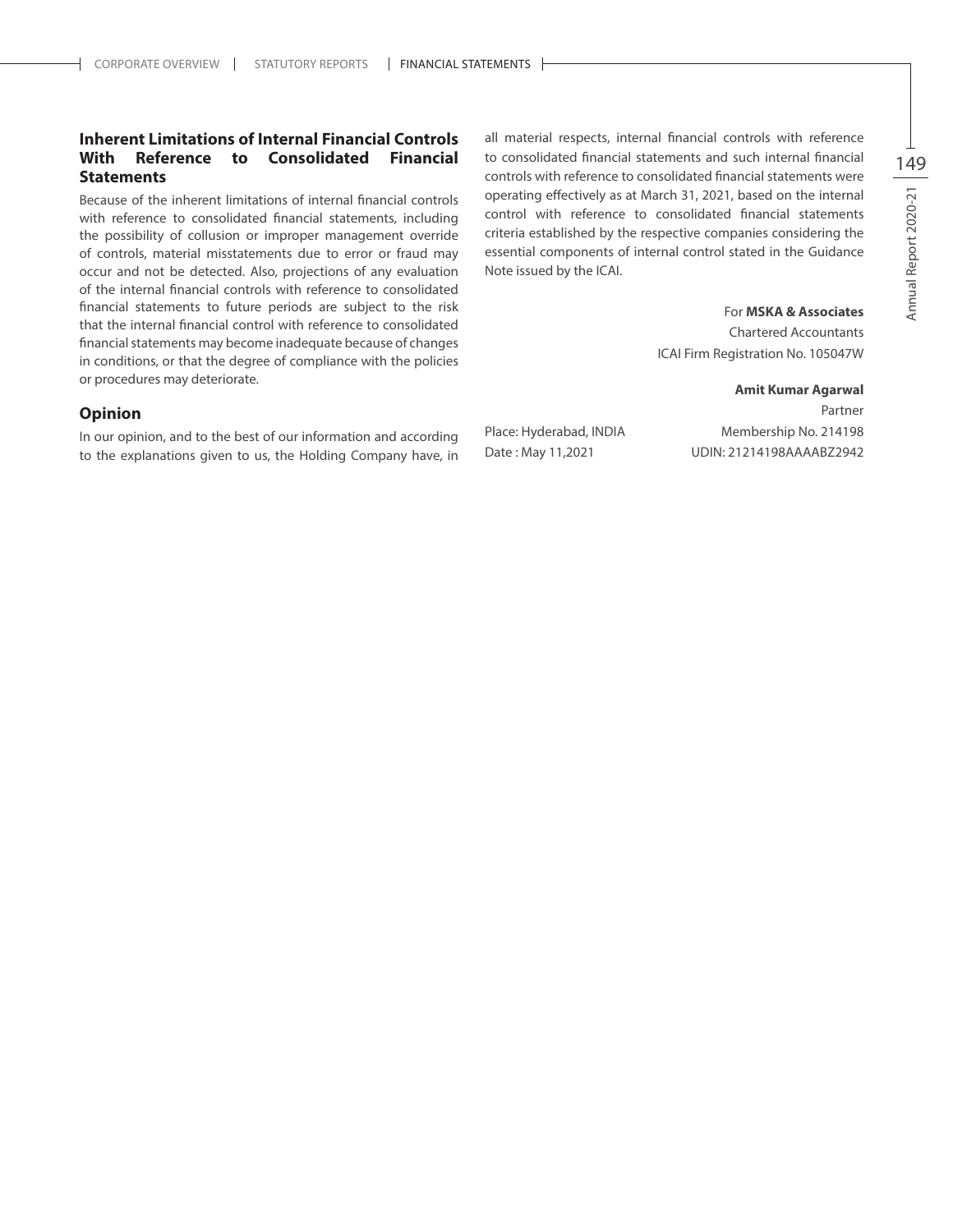# **Consolidated Balance Sheet**

as at March 31, 2021

|    |                                                            | $(\overline{\mathfrak{k}}$ in lacs) |                        |                        |  |
|----|------------------------------------------------------------|-------------------------------------|------------------------|------------------------|--|
|    |                                                            | <b>Notes</b>                        | As at<br>31 March 2021 | As at<br>31 March 2020 |  |
| L. | <b>ASSETS</b>                                              |                                     |                        |                        |  |
|    | <b>Non-current assets</b>                                  |                                     |                        |                        |  |
|    | Property, plant and equipment                              | 3                                   | 40,173.45              | 33,749.59              |  |
|    | Right of use assets                                        |                                     | 1,224.37               | 384.39                 |  |
|    | Capital work-in-progress                                   |                                     | 1,725.02               | 2,375.12               |  |
|    | Investment property                                        | 34                                  | 1,890.64               | 2,981.39               |  |
|    | Goodwill                                                   | 35                                  | 27,946.10              | 27,946.10              |  |
|    | Other intangible assets                                    | $\overline{4}$                      | 349.75                 | 195.76                 |  |
|    | <b>Financial assets</b>                                    |                                     |                        |                        |  |
|    | (i) Investments                                            | 5                                   | 44.00                  | 35.83                  |  |
|    | (ii) Other financial assets                                | 6                                   | 584.04                 | 912.98                 |  |
|    | Non-current tax assets                                     |                                     | 605.51                 | 1,350.93               |  |
|    | Other non-current assets                                   | $\overline{7}$                      | 2,977.16               | 1,647.16               |  |
|    | <b>Total non-current assets</b>                            |                                     | 77,520.04              | 71,579.25              |  |
|    | <b>Current assets</b>                                      |                                     |                        |                        |  |
|    | Inventories                                                | 8                                   | 24,760.77              | 21,954.74              |  |
|    | <b>Financial assets</b>                                    |                                     |                        |                        |  |
|    | (i) Investments                                            | 5                                   | 645.57                 | 750.00                 |  |
|    | (ii) Trade receivables                                     | 9                                   | 21,773.31              | 18,988.99              |  |
|    | (iii) Cash and cash equivalents                            | 10                                  | 243.56                 | 1,120.35               |  |
|    | (iv) Bank balances other than (iii) above                  | 11                                  | 1,696.37               | 3,577.71               |  |
|    | (v) Other financial assets                                 | 6                                   | 309.31                 | 356.68                 |  |
|    | Other current assets                                       | $\overline{7}$                      | 5,529.83               | 4,770.17               |  |
|    | <b>Total current assets</b>                                |                                     | 54,958.72              | 51,518.64              |  |
|    | <b>Total assets</b>                                        |                                     | 1,32,478.76            | 1,23,097.89            |  |
| н. | <b>EQUITY AND LIABILITIES</b>                              |                                     |                        |                        |  |
|    | Equity                                                     |                                     |                        |                        |  |
|    | Equity share capital                                       | 12                                  | 1,290.05               | 1,290.05               |  |
|    | Other equity                                               | 13                                  | 77,355.72              | 69,705.72              |  |
|    | <b>Total equity</b>                                        |                                     | 78,645.77              | 70,995.77              |  |
|    | <b>Liabilities</b>                                         |                                     |                        |                        |  |
|    | <b>Non-current liabilities</b>                             |                                     |                        |                        |  |
|    | <b>Financial liabilities</b>                               |                                     |                        |                        |  |
|    | (i) Borrowings                                             | 14                                  | 8,813.26               | 7,737.26               |  |
|    | (ii) Lease liability                                       |                                     | 958.60                 | 257.79                 |  |
|    | Provisions                                                 | 15                                  | 943.89                 | 1,248.98               |  |
|    | Deferred tax liabilities (net)                             | 16                                  | 5.975.68               | 4.778.11               |  |
|    | Other non-current liabilities                              | 17                                  | 290.47                 | 2,316.61               |  |
|    | <b>Total non-current liabilities</b>                       |                                     | 16,981.90              | 16,338.75              |  |
|    | <b>Current liabilities</b>                                 |                                     |                        |                        |  |
|    | <b>Financial liabilities</b>                               |                                     |                        |                        |  |
|    | (i) Borrowings                                             | 14                                  | 5,698.44               | 16,817.26              |  |
|    | (ii) Lease liability                                       |                                     | 253.19                 | 156.63                 |  |
|    | (ii) Trade payables                                        |                                     |                        |                        |  |
|    | - total outstanding dues of micro and small enterprises    | 18                                  | 856.79                 | 130.56                 |  |
|    | - total outstanding dues of creditors other than micro and |                                     | 14,356.66              | 11,425.74              |  |
|    | small enterprises                                          |                                     |                        |                        |  |
|    | (iii) Other financial liabilities                          | 19                                  | 8,973.82               | 4,601.23               |  |
|    | Provisions                                                 | 15                                  | 64.26                  | 227.31                 |  |
|    | Other current liabilities                                  | 17                                  | 6,647.93               | 2,404.64               |  |
|    | <b>Total current liabilities</b>                           |                                     | 36,851.09              | 35,763.37              |  |
|    | <b>Total liabilities</b>                                   |                                     | 53,832.99              | 52,102.12              |  |
|    | <b>Total equity and liabilities</b>                        |                                     | 1,32,478.76            | 1,23,097.89            |  |

150<br>Neuland Laboratories Limited

Neuland Laboratories Limited

The accompanying notes are an integral part of the consolidated financial statements.

As per our report of even date

For **MSKA & Associates** For and on behalf of the Board of Directors of **Neuland Laboratories Limited**

Chartered Accountants Firm's Registration No: 105047W

| <b>Amit Kumar Agarwal</b> |  |
|---------------------------|--|
| Partner                   |  |
| Membership No: 214198     |  |

DIN 00107737

Vice Chairman and CEO DIN 00108880

Vice Chairman and Managing Director DIN 02753145

Chief Financial Officer Company Secretary

**Amit Kumar Agarwal Dr. D. R. Rao D. Sucheth Rao D. Saharsh Rao Deepak Gupta Sarada Bhamidipati** 

Place: Hyderabad Place: Hyderabad<br>
Date: 11 May 2021 Date: 11 May 2021

Date: 11 May 2021

Executive Chairman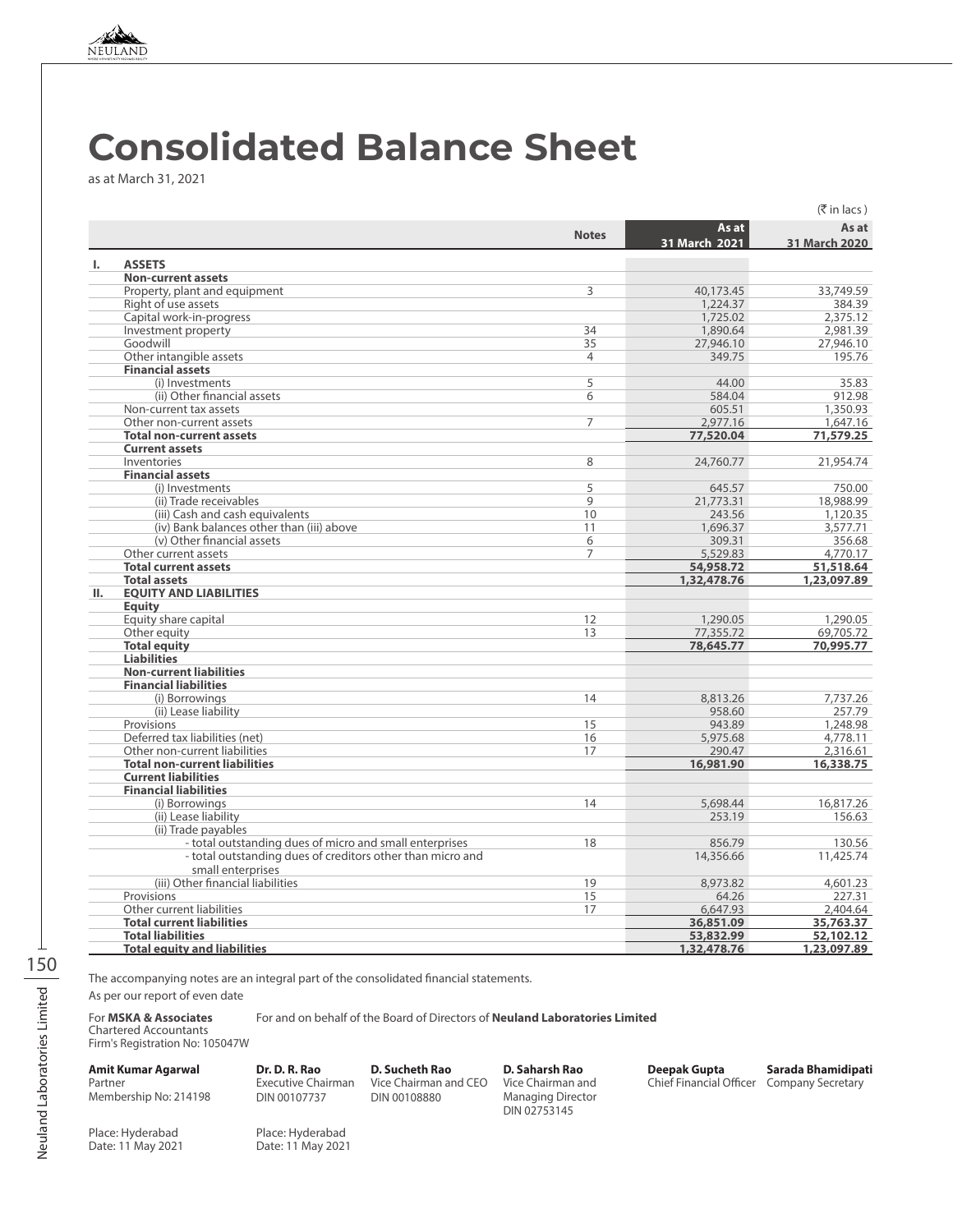# **Consolidated Statement of Profit and Loss**

for the year ended March 31, 2021

┥

|       |                                                                                          |              |                                     | (K in iacs)                         |
|-------|------------------------------------------------------------------------------------------|--------------|-------------------------------------|-------------------------------------|
|       |                                                                                          | <b>Notes</b> | For the year ended<br>31 March 2021 | For the year ended<br>31 March 2020 |
| Ъ.    | Income                                                                                   |              |                                     |                                     |
|       | Revenue from operations                                                                  | 20           | 93,691.31                           | 76,271.08                           |
|       | Other income                                                                             | 21           | 1,609.51                            | 388.59                              |
|       | Total income (I)                                                                         |              | 95,300.82                           | 76,659.67                           |
| П.    | <b>Expenses</b>                                                                          |              |                                     |                                     |
|       | Cost of materials consumed                                                               | 22           | 43,965.70                           | 39,135.59                           |
|       | Changes in inventories of finished goods and work-in-progress                            | 23           | (124.45)                            | (1, 115.75)                         |
|       | Employee benefits expense                                                                | 24           | 14,973.67                           | 12,355.52                           |
|       | Finance costs                                                                            | 25           | 1,789.83                            | 2,157.35                            |
|       | Depreciation and amortisation expenses                                                   | 3 & 4        | 3,968.26                            | 3,128.01                            |
|       | Manufacturing expenses                                                                   | 26           | 12,028.58                           | 9,759.63                            |
|       | Other expenses                                                                           | 27           | 8,165.88                            | 5,947.07                            |
|       | <b>Total expenses (II)</b>                                                               |              | 84,767.47                           | 71,367.42                           |
| III.  | <b>Profit before tax (I-II)</b>                                                          |              | 10,533.35                           | 5,292.25                            |
| IV.   | <b>Tax expense</b>                                                                       | 28           |                                     |                                     |
|       | Current tax                                                                              |              | 1,255.73                            | 9.63                                |
|       | Deferred tax                                                                             |              | 1,214.55                            | 3,661.57                            |
|       | <b>Total tax expense (IV)</b>                                                            |              | 2,470.28                            | 3,671.20                            |
| V.    | Profit for the year (III-IV)                                                             |              | 8,063.07                            | 1,621.05                            |
| VI.   | Other comprehensive income                                                               |              |                                     |                                     |
|       | Items that will not be reclassified to profit or loss                                    |              |                                     |                                     |
|       | Re-measurement gains/(losses) on defined benefit plans                                   |              | (57.45)                             | (99.76)                             |
|       | Equity instruments through other comprehensive income                                    |              | (96.26)                             | (4.09)                              |
|       | Income tax relating to items that will not be reclassified to profit or loss             |              | 14.46                               | 25.11                               |
|       | Items that will be reclassified to profit or loss                                        |              |                                     |                                     |
|       | Exchange differences in translating the financial<br>statements of<br>foreign operations |              | (17.22)                             | 35.34                               |
|       | Total other comprehensive income for the year, net of tax (VI)                           |              | (156.47)                            | (43.40)                             |
| VII.  | Total comprehensive income for the year $(V+VI)$                                         |              | 7,906.60                            | 1,577.65                            |
| VIII. | Earnings per equity share [EPES] (in absolute ₹ terms)                                   | 29           |                                     |                                     |
|       | Nominal value per equity share                                                           |              | 10                                  | 10                                  |
|       | <b>Basic EPES</b>                                                                        |              | 62.85                               | 12.63                               |
|       | <b>Diluted EPES</b>                                                                      |              | 62.85                               | 12.63                               |

The accompanying notes are an integral part of the consolidated financial statements.

As per our report of even date

For **MSKA & Associates** For and on behalf of the Board of Directors of **Neuland Laboratories Limited** Chartered Accountants Firm's Registration No: 105047W

**Amit Kumar Agarwal Dr. D. R. Rao D. Sucheth Rao D. Saharsh Rao Deepak Gupta Sarada Bhamidipati**  Partner Membership No: 214198

Executive Chairman DIN 00107737

Vice Chairman and CEO DIN 00108880

Vice Chairman and Managing Director DIN 02753145

Chief Financial Officer Company Secretary

Place: Hyderabad Place: Hyderabad Date: 11 May, 2021 Date: 11 May, 202 Date: 11 May, 2021  $(\pm \infty)$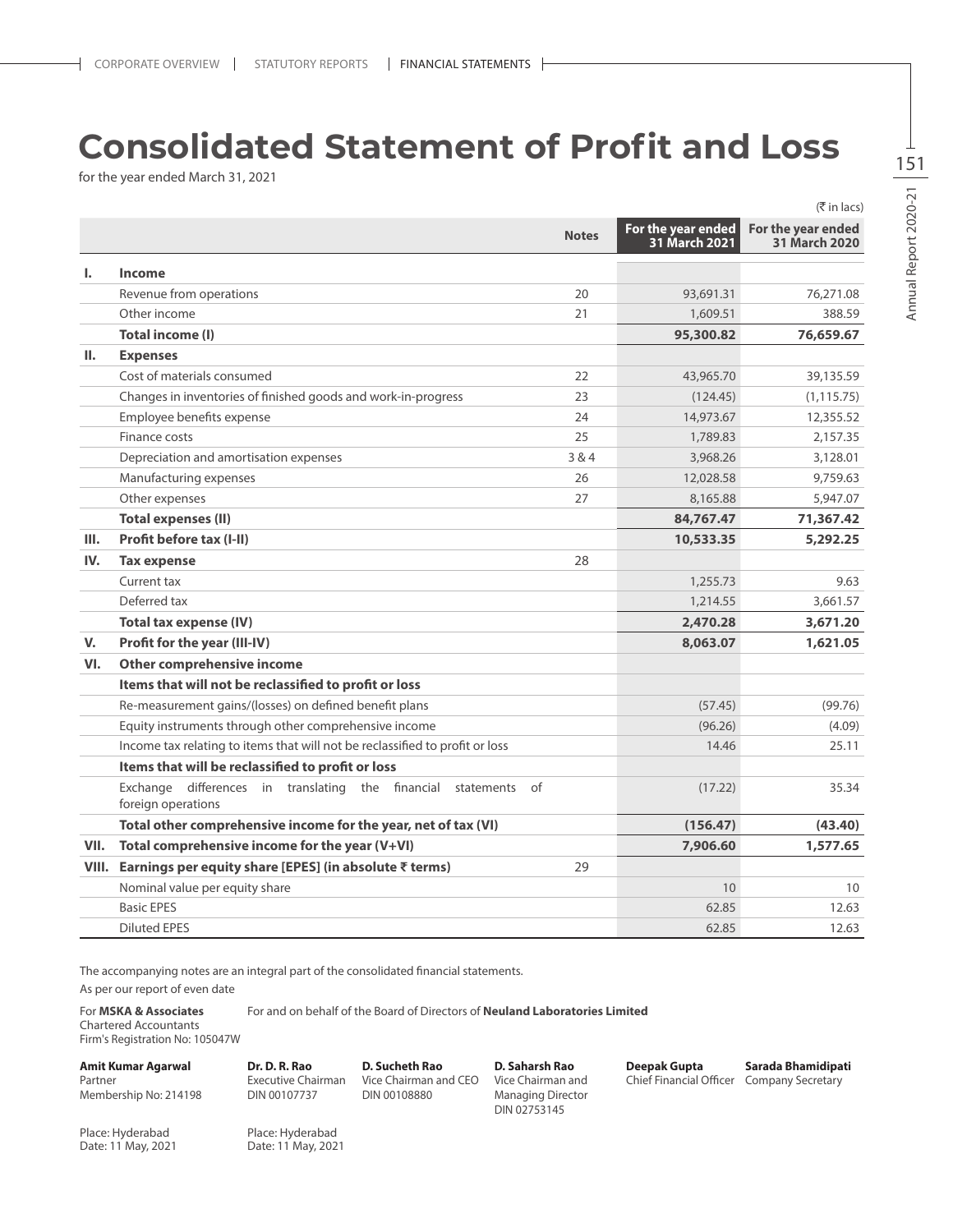# **Consolidated Statement of Changes in Equity**

 $\approx$  in lacks

 $(\overline{\mathfrak{k}}$  in lacs)

as at March 31, 2021

### **A. Equity share capital**

|                                                 |              |                          | (K in lacs) |
|-------------------------------------------------|--------------|--------------------------|-------------|
|                                                 | <b>Notes</b> | <b>Number of shares</b>  | Amount*     |
| As at 1 April 2019                              |              | 1,28,29,889              | 1,290.05    |
| Changes in equity share capital during the year | 12           | $\overline{\phantom{0}}$ |             |
| <b>As at 31 March 2020</b>                      |              | 1,28,29,889              | 1,290.05    |
| Changes in equity share capital during the year |              | $\overline{\phantom{a}}$ |             |
| As at 31 March 2021                             |              | 1,28,29,889              | 1,290.05    |

### **B. Other equity**

|                                                           |                          | <b>Reserves and Surplus</b>  |          |                                       | <b>Other Comprehensive Income</b> | <b>Total</b>             |                                               |                                              |           |
|-----------------------------------------------------------|--------------------------|------------------------------|----------|---------------------------------------|-----------------------------------|--------------------------|-----------------------------------------------|----------------------------------------------|-----------|
|                                                           | Capital<br>reserve       | <b>Securities</b><br>premium | reserve  | <b>General Revaluation</b><br>reserve | <b>Retained</b><br>earnings       | instruments translation  | FVOCI - Foreign<br>equity currency<br>reserve | Remeasurement<br>of defined<br>benefit plans |           |
| <b>Balance as at 1 April 2019</b>                         | 3.32                     | 49,777.35 2,789.65           |          |                                       | 83.89 15,901.00                   | 44.27                    | 38.83                                         | 2.42                                         | 68,640.73 |
| Profit for the year                                       | $\overline{\phantom{a}}$ |                              |          | $\overline{\phantom{a}}$              | 1,621.05                          | $\overline{\phantom{a}}$ | $\overline{\phantom{a}}$                      | $\overline{\phantom{a}}$                     | 1,621.05  |
| Dividend paid (including<br>dividend distribution tax)    |                          |                              |          | $\overline{\phantom{a}}$              | (494.95)                          |                          |                                               | ۰                                            | (494.95)  |
| Transitional impact on adoption<br>of IND AS 116 - Leases |                          |                              |          | $\overline{\phantom{a}}$              | (17.71)                           |                          |                                               | $\overline{\phantom{a}}$                     | (17.71)   |
| Other comprehensive<br>income (net of tax)                |                          |                              |          |                                       |                                   | (4.09)                   | 35.34                                         | (74.65)                                      | (43.40)   |
| Balance as at 31 March 2020                               | 3.32                     | 49,777.35 2,789.65           |          | 83.89                                 | 17,009.39                         | 40.18                    | 74.17                                         | (72.23)                                      | 69,705.72 |
| Profit for the year                                       |                          |                              |          | $\overline{\phantom{a}}$              | 8,063.07                          |                          |                                               |                                              | 8,063.07  |
| Dividend paid (including<br>dividend distribution tax)    |                          |                              |          | $\overline{\phantom{a}}$              | (256.60)                          |                          |                                               | $\overline{\phantom{a}}$                     | (256.60)  |
| Other comprehensive<br>income (net of tax)                |                          |                              |          |                                       | $\overline{a}$                    | (96.26)                  | (17.22)                                       | (42.99)                                      | (156.47)  |
| Balance as at 31 March 2021                               | 3.32                     | 49,777.35                    | 2,789.65 |                                       | 83.89 24,815.86                   | (56.08)                  | 56.95                                         | (115.22)                                     | 77,355.72 |

The accompanying notes are an integral part of the consolidated financial statements. As per our report of even date

For **MSKA & Associates** For and on behalf of the Board of Directors of **Neuland Laboratories Limited**

Chartered Accountants Firm's Registration No: 105047W

| Amit Kumar Agarwal                     | Dr. D. R. Rao                          | D. Sucheth Rao                        | D. Saharsh Rao                                                | Deepak Gupta                   | Sarada Bhamidipati       |
|----------------------------------------|----------------------------------------|---------------------------------------|---------------------------------------------------------------|--------------------------------|--------------------------|
| Partner<br>Membership No: 214198       | Executive Chairman<br>DIN 00107737     | Vice Chairman and CEO<br>DIN 00108880 | Vice Chairman and<br><b>Managing Director</b><br>DIN 02753145 | <b>Chief Financial Officer</b> | <b>Company Secretary</b> |
| Place: Hyderabad<br>Date: 11 May, 2021 | Place: Hyderabad<br>Date: 11 May, 2021 |                                       |                                                               |                                |                          |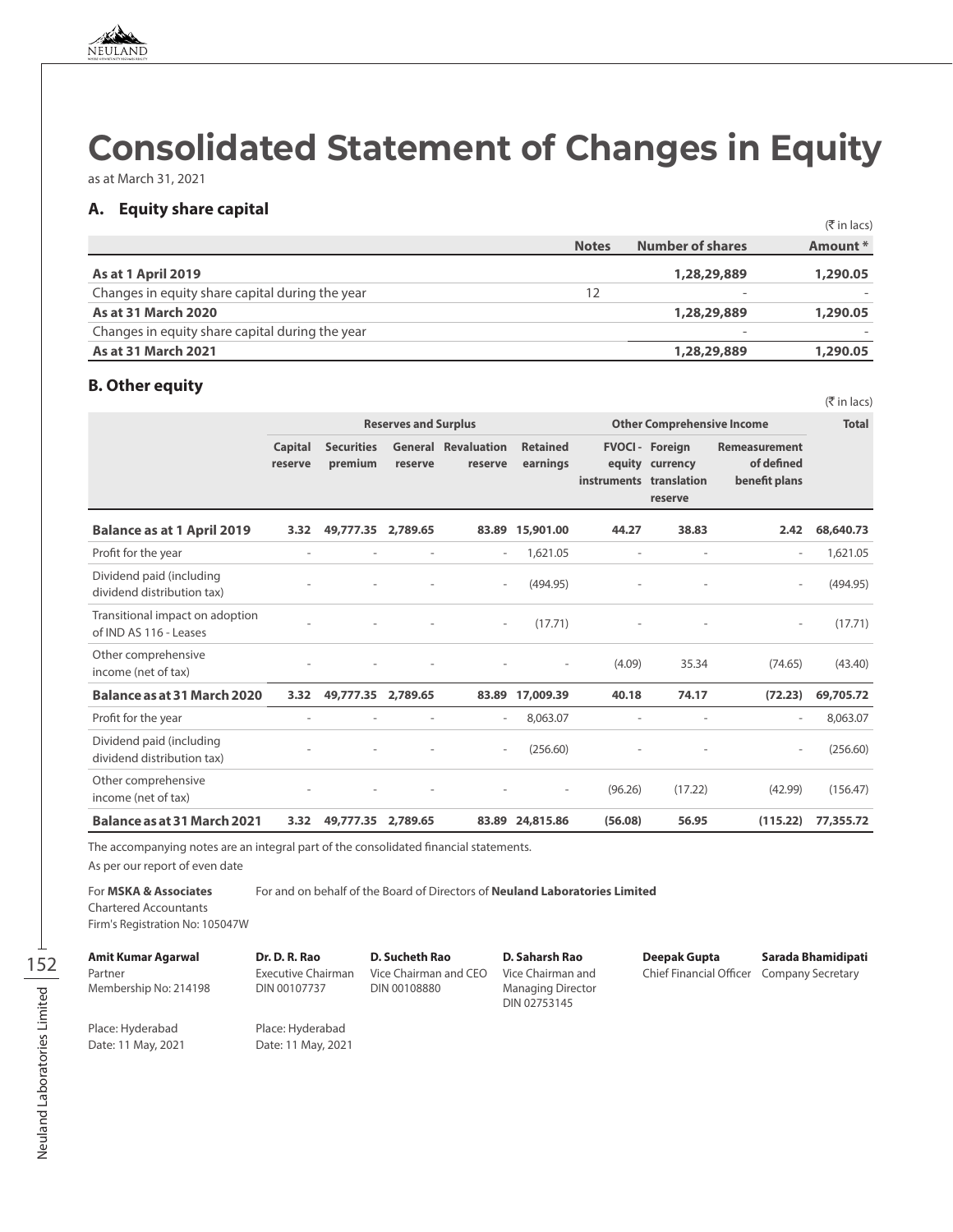# **Consolidated Statement of Cash Flows**

For the year ended March 31, 2021

|                                                                       |                                     | $(\overline{\mathfrak{k}})$ in lacs) |
|-----------------------------------------------------------------------|-------------------------------------|--------------------------------------|
|                                                                       | For the year ended<br>31 March 2021 | For the year ended<br>31 March 2020  |
| <b>Cash flow from operating activities</b>                            |                                     |                                      |
| Profit before tax                                                     | 10,533.35                           | 5,292.25                             |
| Adjustments to reconcile profit before tax to net cash flow:          |                                     |                                      |
| Depreciation and amortisation expenses                                | 3,968.26                            | 3,128.01                             |
| Interest income                                                       | (166.75)                            | (216.21)                             |
| Loss/(Gain) on sale of property, plant and equipment, net             |                                     | (39.06)                              |
| Loss/(Gain) on sale of investment properties, net                     | (1,309.25)                          |                                      |
| Finance costs                                                         | 1,789.83                            | 2,157.35                             |
| Unrealised foreign exchange gain/(loss), net                          | (147.80)                            | 39.55                                |
| Unrealised gain on forward contracts                                  |                                     | (80.33)                              |
| Provision towards doubtful trade receivables                          | 385.33                              | 707.94                               |
| Provision for employee benefits                                       | (511.16)                            | 130.31                               |
| Operating cash flows before working capital changes                   | 14,541.81                           | 11,119.81                            |
| <b>Movements in working capital:</b>                                  |                                     |                                      |
| Changes in inventories                                                | (2,806.03)                          | (2,689.32)                           |
| Changes in trade receivables                                          | (3,007.50)                          | (2,949.93)                           |
| Changes in other assets                                               | (897.66)                            | (238.76)                             |
| Changes in trade payables                                             | 3,664.55                            | (472.87)                             |
| Changes in other financial assets                                     | 327.92                              | (629.22)                             |
| Changes in other financial liabilities                                | 3,023.22                            | 1,122.01                             |
| Changes in other liabilities                                          | 4,617.15                            | 940.81                               |
| <b>Cash generated from operating activities</b>                       | 19,463.46                           | 6,202.53                             |
| Income-taxes paid, net                                                | (527.29)                            | (468.41)                             |
| Net cash generated from operating activities (A)                      | 18,936.17                           | 5,734.12                             |
| <b>Cash flows from investing activities</b>                           |                                     |                                      |
| Purchase of property, plant and equipment and other intangible assets | (10, 539.70)                        | (4,879.68)                           |
| Proceeds from sale of property, plant and equipment                   | 0.85                                | 78.00                                |
| Movement in other bank balances                                       | 1,881.34                            | (587.04)                             |
| Interest income received                                              | 215.14                              | 520.76                               |
| Net cash used in investing activities (B)                             | (8,442.37)                          | (4,867.96)                           |
| <b>Cash flows from financing activities</b>                           |                                     |                                      |
| Proceeds from short-term borrowings, net                              | (11, 143.58)                        | 1,635.36                             |
| Proceeds from long-term borrowings                                    | 3,636.46                            | 3,136.77                             |
| Repayment of long-term borrowings                                     | (1,459.17)                          | (2,235.22)                           |
| Repayment of lease liability                                          | (253.53)                            | (153.34)                             |
| Dividend paid                                                         | (256.60)                            | (494.95)                             |
| Interest on lease liability                                           | (98.02)                             | (39.63)                              |
| Interest paid                                                         | (1,791.60)                          | (2,397.03)                           |
| Net cash generated from financing activities (C)                      | (11, 366.04)                        | (548.04)                             |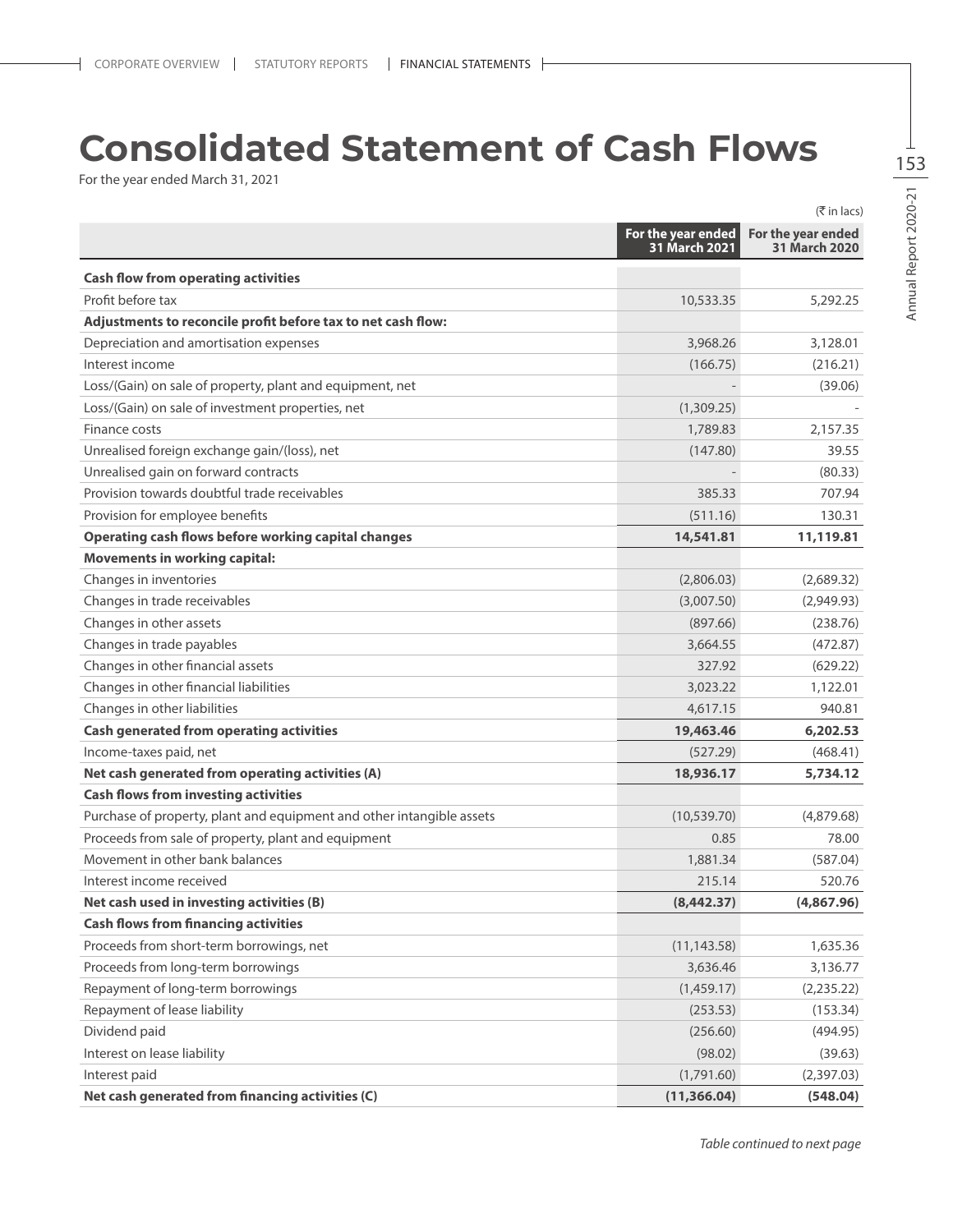# **Consolidated Statement of Cash Flows**

For the year ended March 31, 2021

|                                                                                    |                                                    | $(\overline{\mathfrak{F}})$ in lacs) |
|------------------------------------------------------------------------------------|----------------------------------------------------|--------------------------------------|
|                                                                                    | For the year ended $\blacksquare$<br>31 March 2021 | For the year ended<br>31 March 2020  |
| Net decrease/(increase) in cash and cash equivalents during the year $(A + B + C)$ | (872.24)                                           | 318.12                               |
| Cash and cash equivalents at the beginning of the year                             | 1,120.35                                           | 793.77                               |
| Effect of exchange rate changes on cash and cash equivalents                       | (4.55)                                             | 8.46                                 |
| Cash and cash equivalents at the end of the year (Note 1)                          | 243.56                                             | 1,120.35                             |

### **Note 1:**

**NEULAN** 

|                                             |                                     | (K in lacs)                         |
|---------------------------------------------|-------------------------------------|-------------------------------------|
|                                             | For the year ended<br>31 March 2021 | For the year ended<br>31 March 2020 |
| <b>Cash and cash equivalents includes</b>   |                                     |                                     |
| Balances with banks in current accounts     | 209.02                              | 918.13                              |
| Balances with banks in cash credit accounts | 31.36                               | 199.49                              |
| Cash on hand                                | 3.18                                | 2.73                                |
|                                             | 243.56                              | 1,120.35                            |

 $\equiv$   $\cdots$ 

The accompanying notes are an integral part of the consolidated financial statements.

As per our report of even date

For **MSKA & Associates** For and on behalf of the Board of Directors of **Neuland Laboratories Limited**

Chartered Accountants Firm's Registration No: 105047W

**Amit Kumar Agarwal Dr. D. R. Rao D. Sucheth Rao D. Saharsh Rao Deepak Gupta Sarada Bhamidipati**  Partner Membership No: 214198 Executive Chairman DIN 00107737 Vice Chairman and CEO DIN 00108880 Vice Chairman and Managing Director DIN 02753145 Chief Financial Officer Company Secretary Place: Hyderabad Place: Hyderabad Date: 11 May, 2021 Date: 11 May, 2021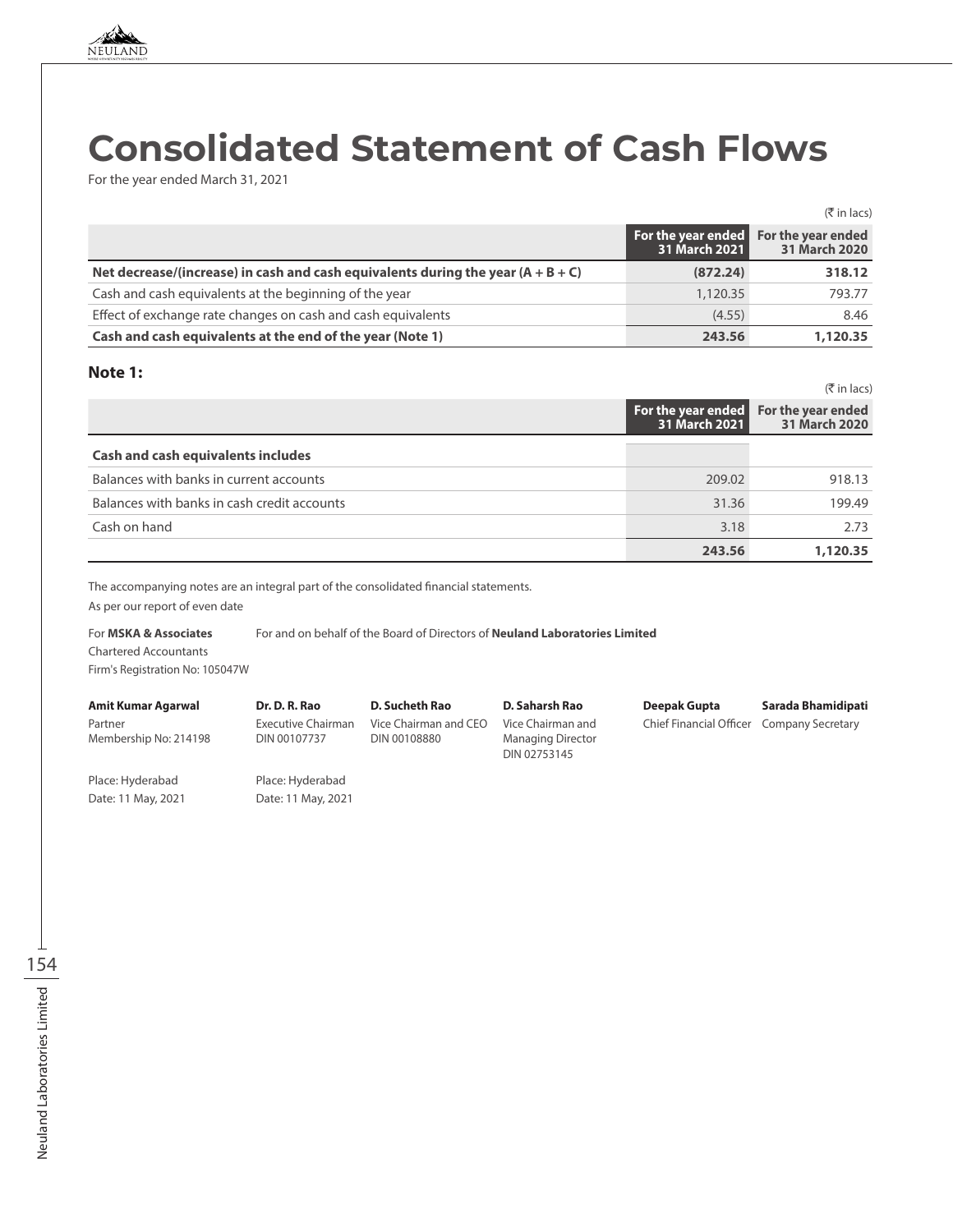for the year ended March 31, 2021

### **1. Corporate information**

 Neuland Laboratories Limited ("the Company") is a public limited company incorporated and domiciled in India. The Company's registered office is at Sanali Info Park, 'A' Block, Ground Floor, 8-2-120/113, Road No 2, Banjara Hills, Hyderabad – 500 034. The shares of the company are listed on two recognised stock exchanges of India viz. the National Stock Exchange of India Limited and BSE Limited. The Company is engaged in manufacturing and selling of bulk drugs and caters to both domestic and international markets.

The Board of Directors approved the consolidated financial statements for the year ended March 31, 2021 and authorised for issue on May 11, 2021.

### **2. Basis of preparation of consolidated financial statements**

### **Statement of Compliance with Ind AS**

The consolidated financial statements of the Company along with its subsidiaries (together referred to as "Group") have been prepared in accordance with the Indian Accounting Standards ("Ind AS") as notified under Section 133 of the Companies Act 2013 ("the Act") read with Rule 3 of the Companies (Indian Accounting Standards) Rules 2015, as amended, issued by the Ministry of Corporate Affairs ('MCA').

Accounting policies have been consistently applied to all the years presented except where a newly issued accounting standard is initially adopted or a revision to an existing accounting standard requires a change in the accounting policy hitherto in use. These consolidated financial statements have been prepared for the group as a going concern on the basis of relevant Ind AS that are effective at the group's annual reporting date 31 March 2021.

These consolidated financial statements have been prepared on the historical cost convention and on an accrual basis except for the following material items in the balance sheet:

- Certain financial assets and liabilities which are measured at fair value;
- Net defined benefit assets / (liability) are measured at fair value of plan assets, less present value of defined benefit obligations.

### **Principles of consolidation**

### Subsidiary

Subsidiary is entity (including structured entity) over which the group has control. The group controls an entity when the group is exposed to, or has rights to, variable returns from its involvement with the entity and has the ability to affect those returns through its power to direct the relevant activities of the entity. Subsidiaries are fully consolidated from the date on which control is transferred to the group. They are deconsolidated from the date that control ceases.

### Transactions eliminated on consolidation

Intra-group balances and transactions, and any unrealized income and expenses arising from intra-group transactions, are eliminated in full while preparing these consolidated financial statements.

### Interest in the subsidiary

The following subsidiaries have been considered for the purpose of preparation of the consolidated financial statements:

| Name of the subsidiary    | <b>Country of Incorporation</b> |               | Percentage holding/interest (%) |  |  |
|---------------------------|---------------------------------|---------------|---------------------------------|--|--|
|                           |                                 | As at         | As at                           |  |  |
|                           |                                 | 31 March 2021 | <b>31 March 2020</b>            |  |  |
| Neuland Laboratories Inc. | United States of America        | 100           | 100                             |  |  |
| Neuland Laboratories K.K  | Japan                           | 100           | 100                             |  |  |

Principal activity of the subsidiary is providing marketing support services to Neuland Laboratories Limited (Parent Company).

### **(i) Use of estimates and judgements**

 The preparation of consolidated financial statements in conformity with Ind AS requires management to make judgments, estimates and assumptions that affect the application of accounting policies and the reported amounts of assets and liabilities,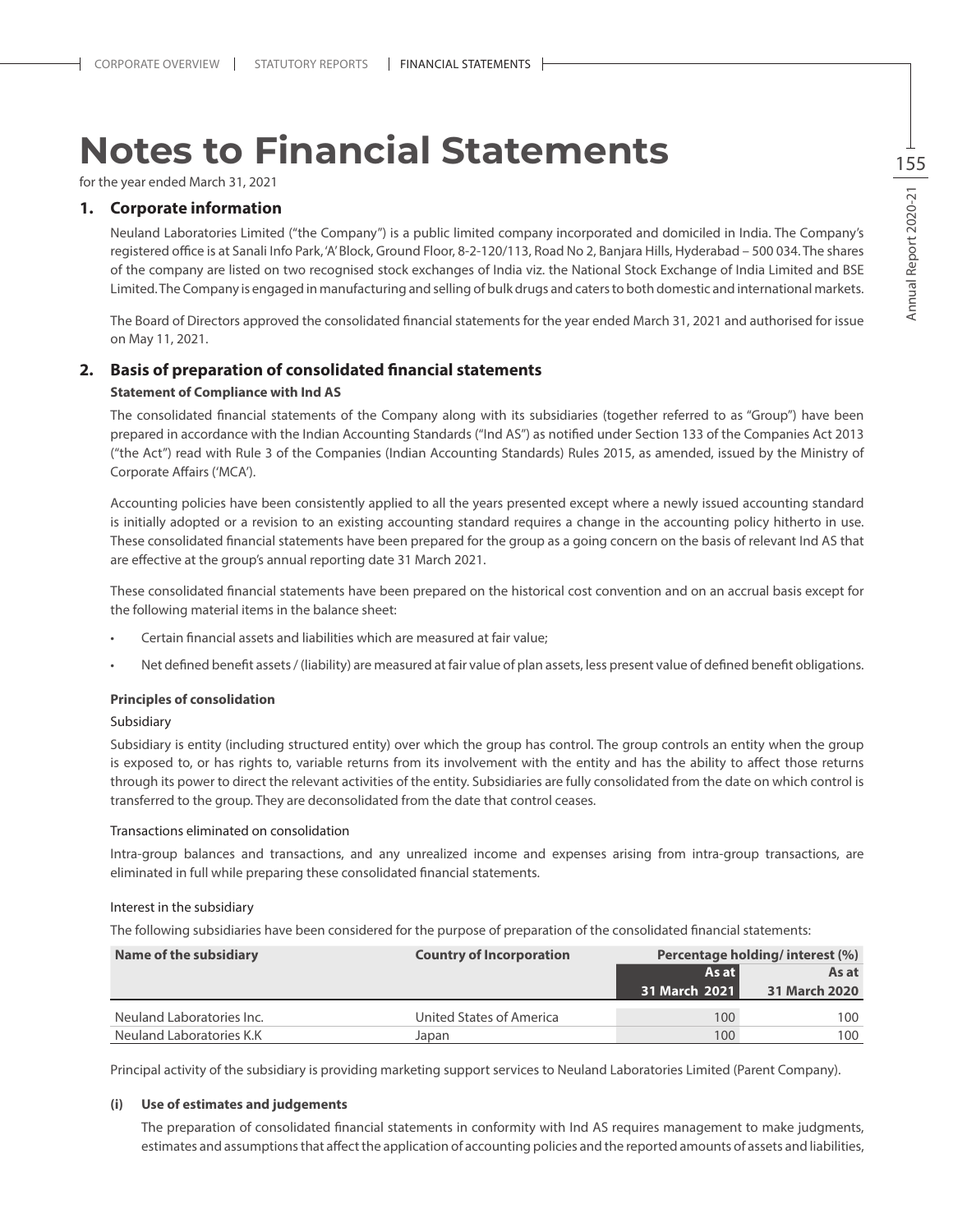for the year ended March 31, 2021

the disclosures of contingent assets and liabilities at the date of the consolidated financial statements and reported amounts of revenues and expenses during the period. Accounting estimates could change from period to period. Actual results could differ from those estimates. Appropriate changes in estimates are made as management becomes aware of changes in circumstances surrounding the estimates. Changes in estimates are reflected in the consolidated financial statements in the period in which changes are made and in any future periods affected.

 Information about significant areas of estimation uncertainty and critical judgments in applying accounting policies that have the most significant effect on the amounts recognised in the consolidated financial statements is included in the following notes:

- Note (c), (e), (f) and (g) Useful lives of property, plant and equipment, investment properties, goodwill and other intangible assets;
- Note (h) Impairment;
- Note (i) Financial instruments;
- Note (n) Employee benefits;
- Note (r) Provisions, contingent liabilities and contingent assets; and
- Note (p) Income taxes

### **(ii) Summary of significant accounting policies**

 The consolidated financial statements have been prepared using the accounting policies and measurement basis summarized below.

### **a. Functional currency**

 The consolidated financial statements are presented in Indian Rupee ('INR' or '₹') which is also the functional and presentation currency of the group. All financial information presented in Indian rupees has been rounded to the nearest lakhs, unless otherwise stated.

### **b. Current and non-current classification**

 All the assets and liabilities have been classified as current or non-current as per the group's normal operating cycle and other criteria set out in the Division II – Ind AS Schedule III to the Act.

The group presents assets and liabilities in the balance sheet based on current/ non-current classification.

### An asset is classified as current when it is:

- Expected to be realised or intended to be sold or consumed in normal operating cycle
- Held primarily for the purpose of trading
- Expected to be realised within twelve months after the reporting period, or
- Cash or cash equivalent unless restricted from being exchanged or used to settle a liability for at least twelve months after the reporting period

### A liability is classified as current when:

- • It is expected to be settled in normal operating cycle
- It is held primarily for the purpose of trading
- It is due to be settled within twelve months after the reporting period, or
- There is no unconditional right to defer the settlement of the liability for at least twelve months after the reporting period

 Current assets / liabilities include the current portion of non-current assets / liabilities respectively. All other assets / liabilities including deferred tax assets and liabilities are classified as non-current.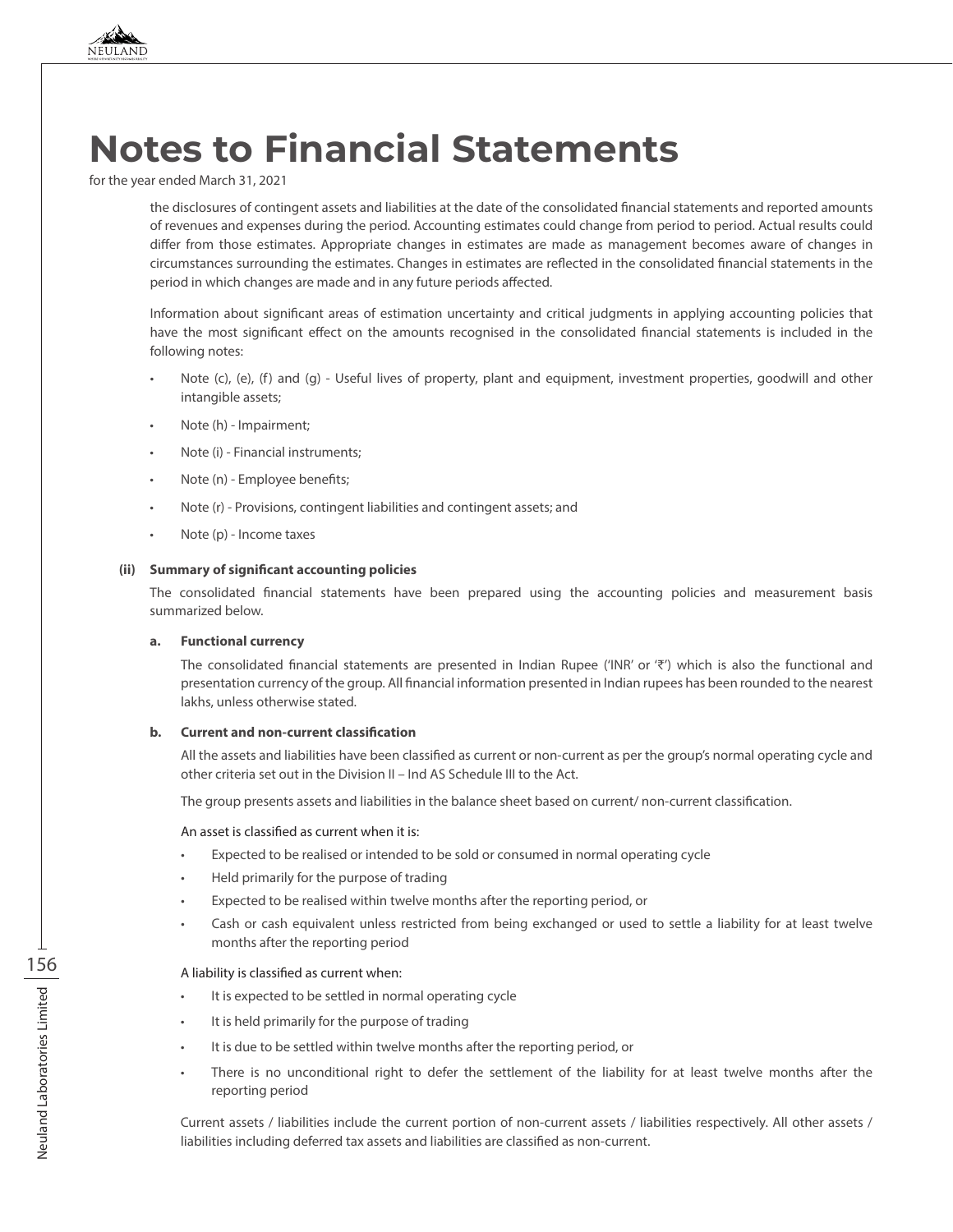for the year ended March 31, 2021

### **c. Property, plant and equipment (PPE)**

 Items of property, plant and equipment are measured at cost less accumulated depreciation and accumulated impairment losses, if any. The cost comprises purchase price, taxes (other than those subsequently recoverable from tax authorities), borrowing cost if capitalization criteria are met and directly attributable cost of bringing the asset to its working condition for the intended use, and estimated costs of dismantling and removing the item and restoring the site on which it is located.

 Subsequent costs are included in asset's carrying amount or recognised as separate assets, as appropriate, only when it is probable that future economic benefit associated with the item will flow to the group and the cost of item can be measured reliably. If significant parts of an item of PPE have different useful lives, then they are accounted for as separate items (major components) of PPE.

 An item of property, plant and equipment and any significant part initially recognised is derecognized upon disposal or when no future economic benefits are expected from its use or disposal. Any gain or loss arising on derecognition of the asset (calculated as the difference between the net disposal proceeds and the carrying amount of the asset) is included in the income statement when the asset is derecognised.

 Advances paid towards the acquisition of property, plant and equipment outstanding at each balance sheet date is classified as capital advances. Capital work- in- progress includes cost of property, plant and equipment under installation / under development as at the balance sheet date.

 Depreciation on property, plant and equipment is calculated on pro-rata basis on straight-line method using the useful lives of the assets estimated by management. The useful life is as follows:

| Asset                  | Useful Life (in years) |
|------------------------|------------------------|
| <b>Buildings</b>       | 25 & 30                |
| Plant and equipment    | 7 to 20                |
| Office equipment       | $2$ to 5               |
| Furniture and fixtures | 2 to 10                |
| Vehicles               | 4 & 8                  |
| Computers              | 3&6                    |

 Depreciation on additions / disposals is provided on a pro-rata basis i.e. from / upto the date on which asset is ready for use / disposed-off.

 The useful lives are based on historical experience with similar assets as well as anticipation of future events. The residual values are not more than 5% of the original cost of the assets. The residual values, useful lives and method of depreciation of are reviewed at each financial year-end and adjusted prospectively, if appropriate.

### **d. Leases :**

 A contract is, or contains, a lease if the contract conveys the right to control the use of an identified asset for a period of time in exchange for consideration.

### Group as a lessee

 The Group accounts for each lease component within the contract as a lease separately from non-lease components of the contract and allocates the consideration in the contract to each lease component on the basis of the relative standalone price of the lease component and the aggregate standalone price of the non-lease components.

 The Group recognises right-of-use asset representing its right to use the underlying asset for the lease term at the lease commencement date. The cost of the right-of-use asset measured at inception shall comprise of the amount of the initial measurement of the lease liability adjusted for any lease payments made at or before the commencement date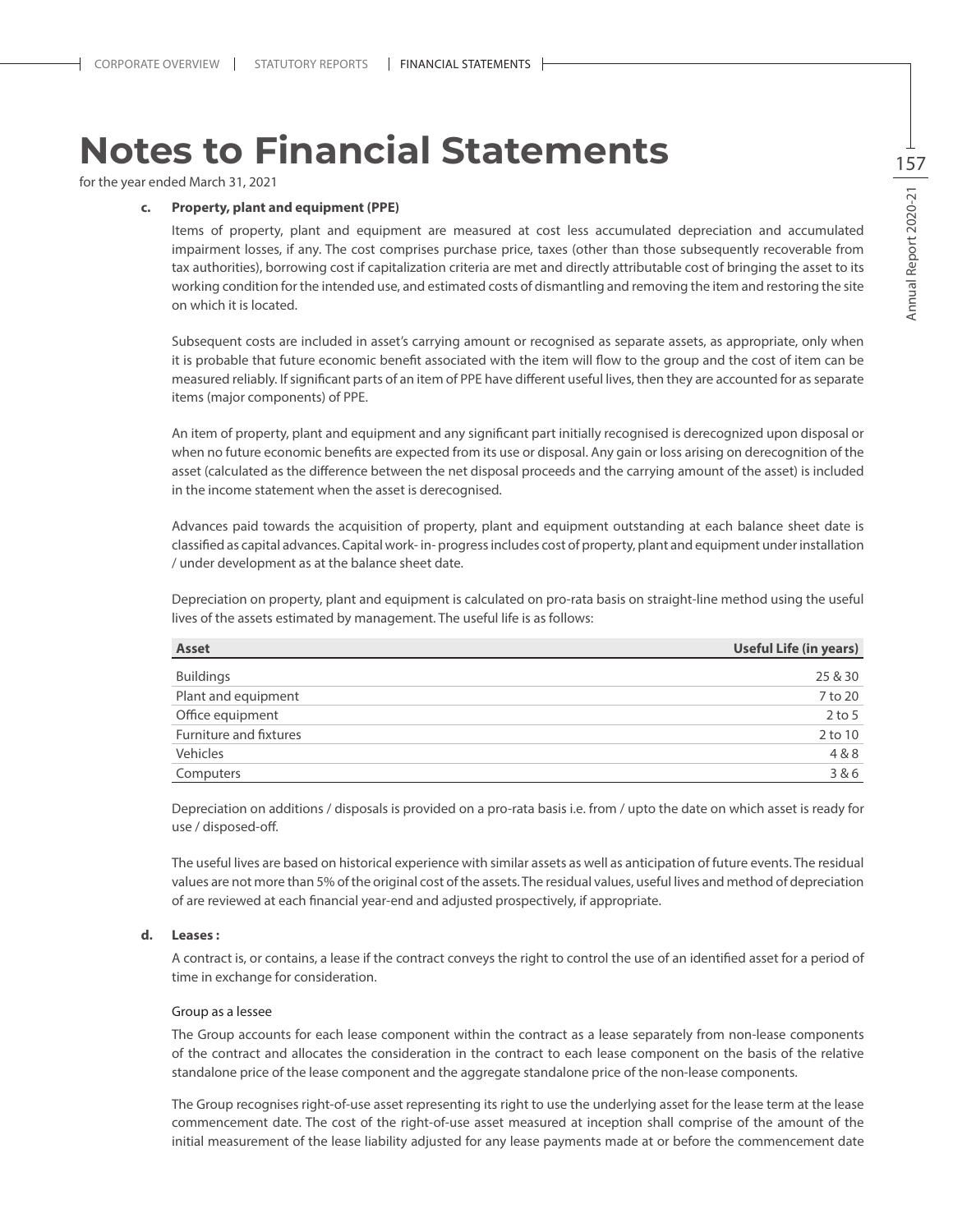

for the year ended March 31, 2021

less any lease incentives received, plus any initial direct costs incurred and an estimate of costs to be incurred by the lessee in dismantling and removing the underlying asset or restoring the underlying asset or site on which it is located. The right-of-use assets is subsequently measured at cost less any accumulated depreciation, accumulated impairment losses, if any and adjusted for any remeasurement of the lease liability. The right-of-use assets is depreciated using the straight-line method from the commencement date over the shorter of lease term or useful life of right-of-use asset. The estimated useful lives of right-of-use assets are determined on the same basis as those of property, plant and equipment. Right-of-use assets are tested for impairment whenever there is any indication that their carrying amounts may not be recoverable. Impairment loss, if any, is recognised in the statement of profit and loss.

 The Group measures the lease liability at the present value of the lease payments that are not paid at the commencement date of the lease. The lease payments are discounted using the interest rate implicit in the lease, if that rate can be readily determined. If that rate cannot be readily determined, the Group uses incremental borrowing rate. For leases with reasonably similar characteristics, the Group, on a lease by lease basis, may adopt either the incremental borrowing rate specific to the lease or the incremental borrowing rate for the portfolio as a whole. The lease payments shall include fixed payments, variable lease payments, residual value guarantees, exercise price of a purchase option where the Group is reasonably certain to exercise that option and payments of penalties for terminating the lease, if the lease term reflects the lessee exercising an option to terminate the lease. The lease liability is subsequently remeasured by increasing the carrying amount to reflect interest on the lease liability, reducing the carrying amount to reflect the lease payments made and remeasuring the carrying amount to reflect any reassessment or lease modifications or to reflect revised in-substance fixed lease payments. The Group recognises the amount of the re-measurement of lease liability due to modification as an adjustment to the right-of-use asset and statement of profit and loss depending upon the nature of modification. Where the carrying amount of the right-of-use asset is reduced to zero and there is a further reduction in the measurement of the lease liability, the Group recognises any remaining amount of the re-measurement in statement of profit and loss.

 The Group has elected not to apply the requirements of Ind AS 116 Leases to short-term leases of all assets that have a lease term of 12 months or less and leases for which the underlying asset is of low value. The lease payments associated with these leases are recognised as an expense on a straight-line basis over the lease term.

### Group as a lessor

 At the inception of the lease the Group classifies each of its leases as either an operating lease or a finance lease. The Group recognises lease payments received under operating leases as income on a straight-line basis over the lease term. In case of a finance lease, finance income is recognised over the lease term based on a pattern reflecting a constant periodic rate of return on the lessor's net investment in the lease. When the Group is an intermediate lessor it accounts for its interests in the head lease and the sub-lease separately. It assesses the lease classification of a sub-lease with reference to the right-of-use asset arising from the head lease, not with reference to the underlying asset. If a head lease is a short term lease to which the Group applies the exemption described above, then it classifies the sub-lease as an operating lease.

### **e. Investment properties**

 Property that is held for long term rental yields or for capital appreciation or for both, and that is not occupied by the group, is classified as investment property. Investment properties are initially measured at cost, including transaction costs. Subsequent to initial recognition, investment properties are stated at cost less accumulated depreciation and accumulated impairment loss, if any. When the use of a property changes from owner occupied to investment property, the property is reclassified as investment property at it's carrying amount on the date of reclassification.

### **f. Goodwill**

 Goodwill is initially measured at cost, being the excess of the aggregate of the consideration transferred over the fair value of net identifiable assets acquired and liabilities assumed. If the fair value of the net assets acquired is in excess of the aggregate consideration transferred, the group re-assesses whether it has correctly identified all of the assets acquired and all of the liabilities assumed and reviews the procedures used to measure the amounts to be recognised at the acquisition date. If the reassessment still results in an excess of the fair value of net assets acquired over the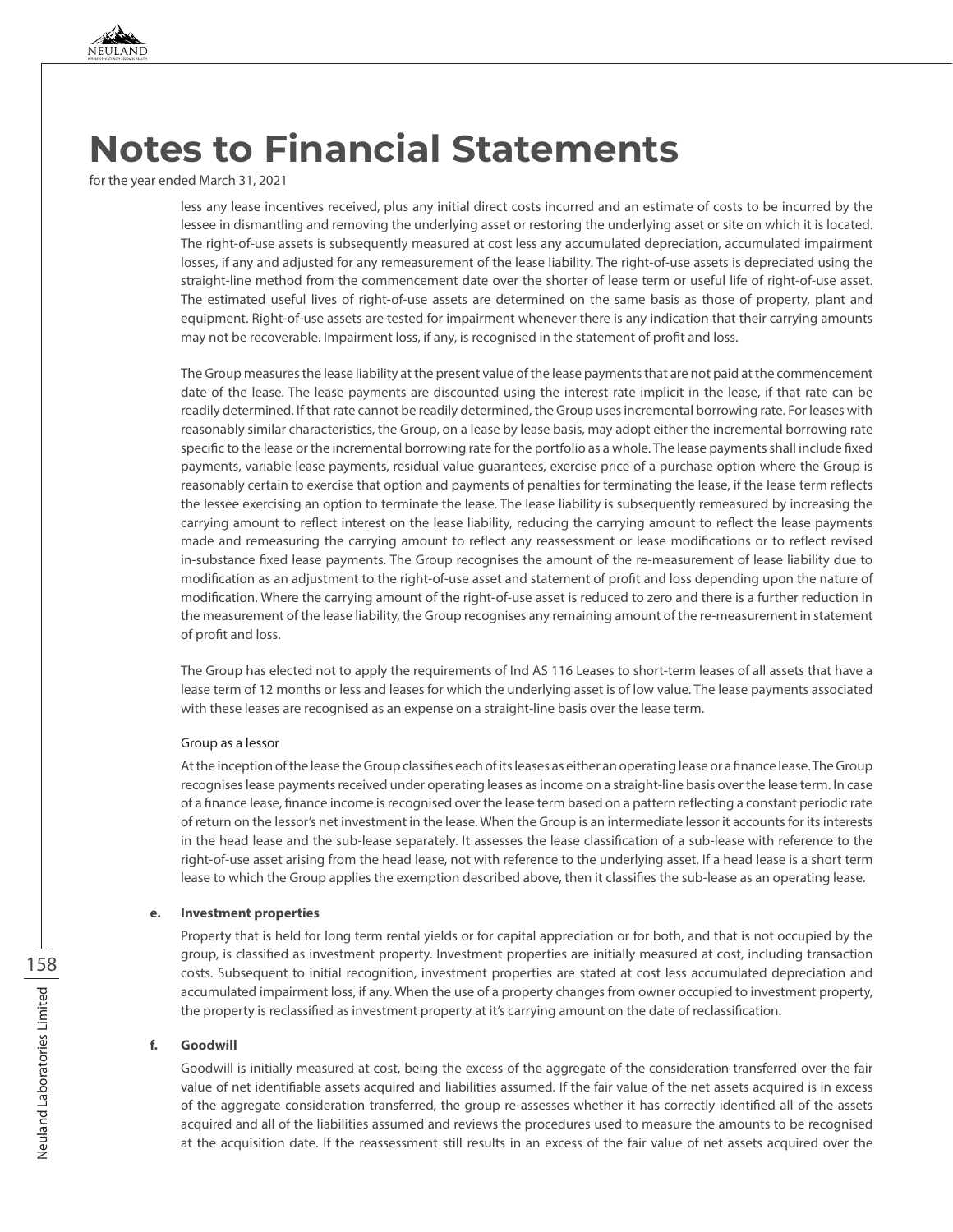for the year ended March 31, 2021

aggregate consideration transferred, then the gain is recognised in other comprehensive income and accumulated in equity as capital reserve. However, if there is no clear evidence of bargain purchase, the entity recognizes the gain directly in equity as capital reserve, without routing the same through other comprehensive income.

 After initial recognition, goodwill is measured at cost less any accumulated impairment losses. For the purpose of impairment testing, goodwill acquired in a business combination is, from the acquisition date, allocated to each of the group's cash-generating units that are expected to benefit from the combination, irrespective of whether other assets or liabilities of the acquiree are assigned to those units.

 A cash generating unit to which goodwill has been allocated is tested for impairment annually, or more frequently when there is an indication that the unit may be impaired. If the recoverable amount of the cash generating unit is less than its carrying amount, the impairment loss is allocated first to reduce the carrying amount of any goodwill allocated to the unit and then to the other assets of the unit pro rata based on the carrying amount of each asset in the unit. Any impairment loss for goodwill is recognised in profit or loss. An impairment loss recognised for goodwill is not reversed in subsequent periods.

 Where goodwill has been allocated to a cash generating unit and part of the operation within that unit is disposed of, the goodwill associated with the disposed operation is included in the carrying amount of the operation when determining the gain or loss on disposal. Goodwill disposed in these circumstances is measured based on the relative values of the disposed operation and the portion of the cash-generating unit retained.

### **g. Other intangible assets**

 Other intangible assets are stated at cost of acquisition less accumulated amortization and impairment. These are derecognised upon disposal (i.e., at the date the recipient obtains control) or when no future economic benefits are expected from its use or disposal. Gains or losses arising from disposal of the intangible assets are measured as the difference between the net disposal proceeds and the carrying amount of the asset and are recognized in the statement of profit and loss when the assets are disposed off.

 Intangible assets are amortized over their useful economic lives and assessed for impairment whenever there is an indication that the intangible asset may be impaired. The other intangible assets comprise of computer software expenditure and are amortized over a period of three years. The amortization period and the amortization method for an intangible asset is reviewed at least at the end of each reporting period. Changes in the expected useful life or the expected pattern of consumption of future economic benefits embodied in the asset is accounted for by changing the amortization period or method, as appropriate, and are treated as changes in accounting estimates.

### **h. Impairment**

### Impairment of non-financial assets

 The carrying amounts of the group's tangible and intangible assets are reviewed at each reporting date to determine whether there is any indication of impairment. If any such indication exists, then the asset's recoverable amount is estimated in order to determine the extent of the impairment loss, if any.

 The recoverable amount of an asset or cash-generating unit is the greater of its value in use and its fair value less costs to sell. In assessing value in use, the estimated future cash flows are discounted to their present value using a pre-tax discount rate that reflects current market assessments of the time value of money and the risks specific to the asset or the cash-generating unit for which the estimates of future cash flows have not been adjusted. For the purpose of impairment testing, assets are grouped together into the smallest group of assets that generates cash inflows from continuing use that are largely independent of the cash inflows of other assets or groups of assets.

 An impairment loss is recognised in the statement of profit or loss if the estimated recoverable amount of an asset or its cash generating unit is lower than its carrying amount. If, at the reporting date there is an indication that a previously assessed impairment loss no longer exists, the recoverable amount is reassessed and reversed only to the extent that the asset's carrying amount does not exceed the carrying amount that would have been determined, net of depreciation or amortisation, if no impairment loss had been previously recognised.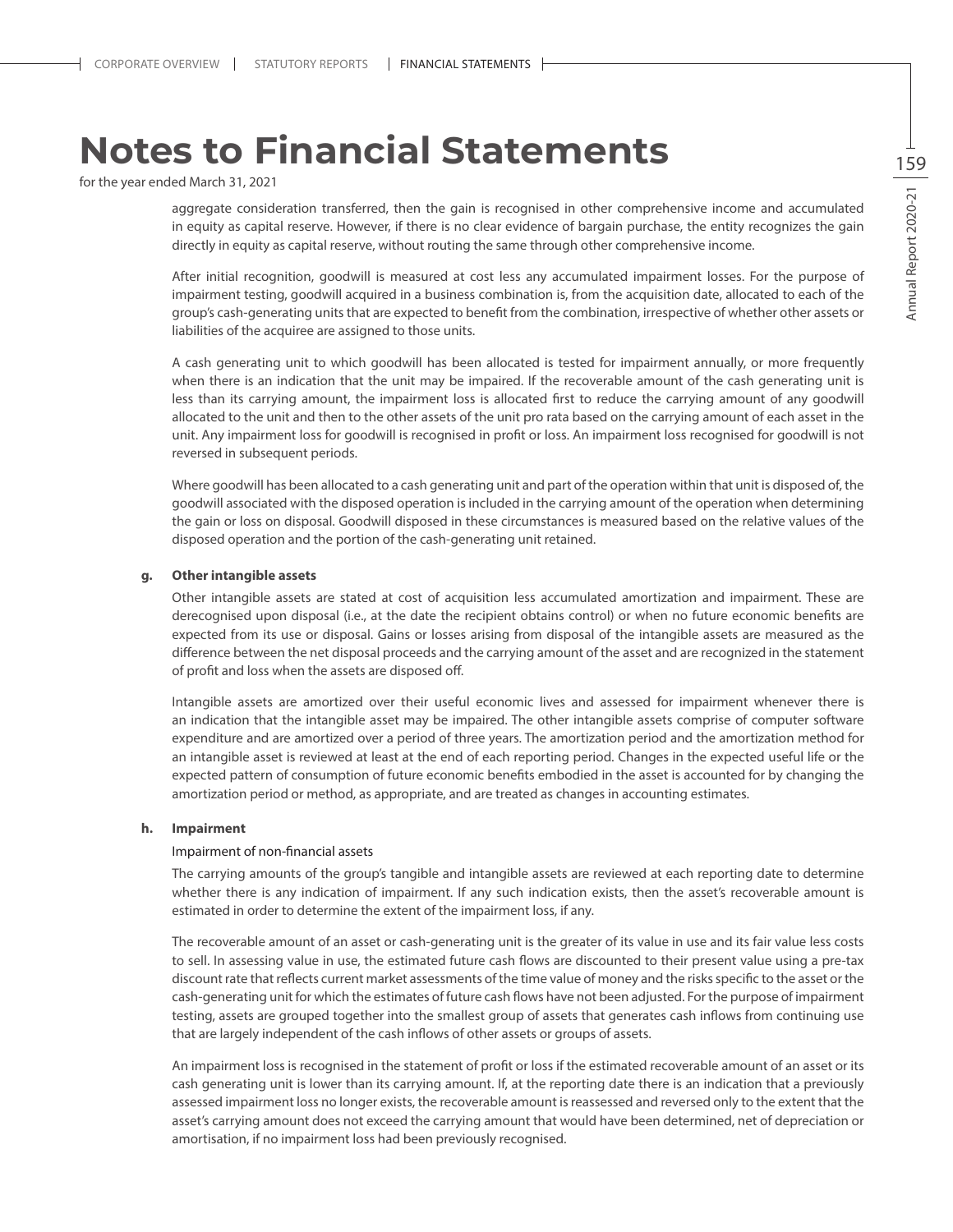for the year ended March 31, 2021

### Impairment of financial assets

 In accordance with Ind AS 109, the group applies expected credit loss ("ECL") model for measurement and recognition of impairment loss on financial assets measured at amortised cost.

 Loss allowance for trade receivables with no significant financing component is measured at an amount equal to lifetime expected credit losses. For all other financial assets, ECL are measured at an amount equal to the 12-month ECL, unless there has been a significant increase in credit risk from initial recognition in which case those are measured at lifetime ECL.

Loss allowance for financial assets measured at amortised cost are deducted from gross carrying amount of the assets.

### **i. Financial instruments**

### Initial Recognition and measurement

 Trade receivables are initially recognised when they are originated. All other financial assets and financial liabilities are initially recognised when the group becomes a party to the contractual provisions of the instrument.

 A financial asset or financial liability is initially measured at fair value and, for an item not at fair value through profit and loss (FVTPL), transaction costs that are directly attributable to its acquisition or issue.

### Classification and subsequent measurement

### **Financial assets**

On initial recognition, a financial asset is classified as measured at

- amortised cost;
- fair value through other comprehensive income ("FVTOCI") debt investment;
- FVTOCI equity investment; or
- **FVTPL**

 Financial assets are not reclassified subsequent to their initial recognition, except if and in the period the group changes its business model for managing financial assets.

### Amortised cost

A financial asset is measured at amortised cost if it meets both of the following conditions and is not designated as at FVTPL:

- the asset is held within a business model whose objective is to hold assets to collect contractual cash flows; and
- the contractual terms of the financial asset give rise on specified dates to cash flows that are solely payments of principal and interest on the principal amount outstanding.

 After initial measurement, such financial assets are subsequently measured at amortised cost using the effective interest rate (EIR) method. Amortised cost is calculated by taking into account any discount or premium on acquisition and fees or costs that are an integral part of the EIR. The EIR amortisation is included in Other Income in the statement of profit or loss. The losses arising from impairment are recognised in the statement of profit or loss.

### FVTOCI – debt investment

A debt investment is measured at FVTOCI if it meets both of the following conditions and is not designated as at FVTPL:

- the asset is held within a business model whose objective is achieved by both collecting contractual cash flows and selling financial assets; and
- the contractual terms of the financial asset give rise on specified dates to cash flows that are solely payments of principal and interest on the principal amount outstanding.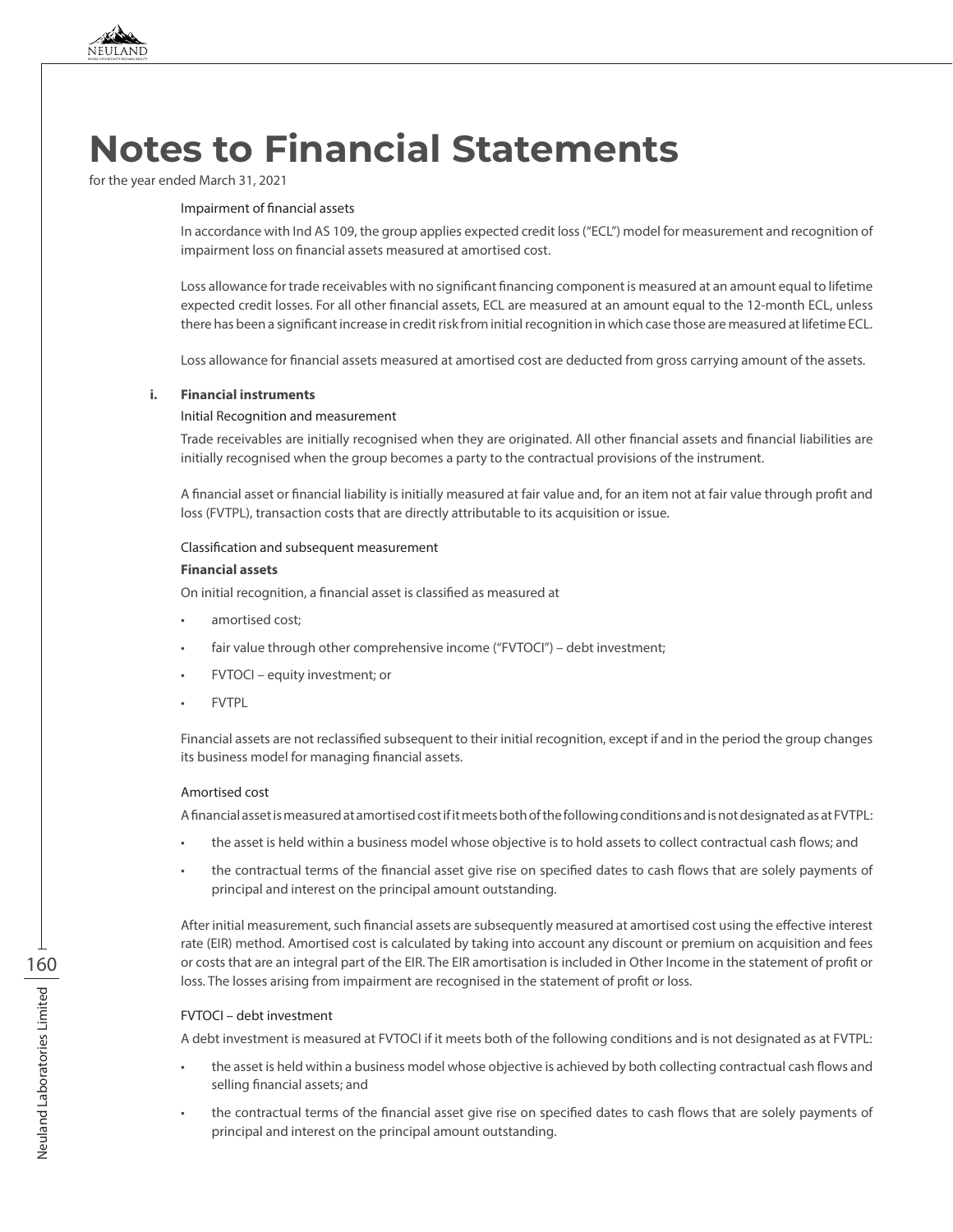for the year ended March 31, 2021

 Debt instruments included within the FVTOCI category are measured initially as well as at each reporting date at fair value. Fair value movements are recognised in the other comprehensive income (OCI). However, the group recognises interest income, impairment losses & reversals and foreign exchange gain or loss in the statement of profit or loss. On derecognition of the asset, cumulative gain or loss previously recognised in OCI is reclassified from the equity to statement of profit or loss. Interest earned whilst holding FVTOCI debt instrument is reported as interest income using the EIR method

### Equity investment

 On initial recognition of an equity investment that is not held for trading, the group may irrevocably elect to present subsequent changes in the investment's fair value in OCI (designated as FVTOCI – equity investment). This election is made on an investment by- investment basis.

 If the group decides to classify an equity instrument as at FVTOCI, then all fair value changes on the instrument, including foreign exchange gain or loss and excluding dividends, are recognised in the OCI. There is no recycling of the amounts from OCI to profit or loss, even on sale of investment. However, the group may transfer the cumulative gain or loss within equity. Equity instruments included within the FVTPL category are measured at fair value with all changes recognised in the statement of profit or loss.

### FVTPL

 All financial assets not classified as measured at amortised cost as described above are measured at FVTPL. This includes all derivative financial assets. On initial recognition, the group may irrevocably designate a financial asset that otherwise meets the requirements to be measured at amortised cost or at FVTOCI as at FVTPL if doing so eliminates or significantly reduces an accounting mismatch that would otherwise arise.

### Financial liabilities

 Financial liabilities are classified as measured at amortised cost or FVTPL. A financial liability is classified as at FVTPL if it is classified as held- for- trading, or it is a derivative or it is designated as such on initial recognition. Financial liabilities at FVTPL are measured at fair value and net gains and losses, including any interest expense, are recognised in statement of profit or loss. Other financial liabilities are subsequently measured at amortised cost using the effective interest method. Interest expense and foreign exchange gains and losses are recognised in statement of profit or loss. Any gain or loss on derecognition is also recognised in statement of profit or loss.

### De-recognition

### **Financial assets**

 A financial asset is primarily de-recognised when the rights to receive cash flows from the asset have expired or the group has transferred its rights to receive cash flows from the asset.

### **Financial liabilities**

 A financial liability is de-recognised when the obligation under the liability is discharged or cancelled or expires. When an existing financial liability is replaced by another from the same lender on substantially different terms, or the terms of an existing liability are substantially modified, such an exchange or modification is treated as the de-recognition of the original liability and the recognition of a new liability. The difference in the respective carrying amounts is recognised in the statement of profit or loss.

### Offsetting of financial instruments

 Financial assets and financial liabilities are offset and the net amount is reported in the balance sheet if there is a currently enforceable legal right to offset the recognised amounts and there is an intention to settle on a net basis, to realise the assets and settle the liabilities simultaneously.

### Derivative financial instruments and hedge accounting

 The group uses derivative financial instruments such as forward exchange contracts and interest rate risk exposures to hedge its risk associated with foreign currency fluctuations and changes in interest rates. Derivatives are initially measured at fair value and subsequent to initial recognition, derivatives are measured at fair value, and changes therein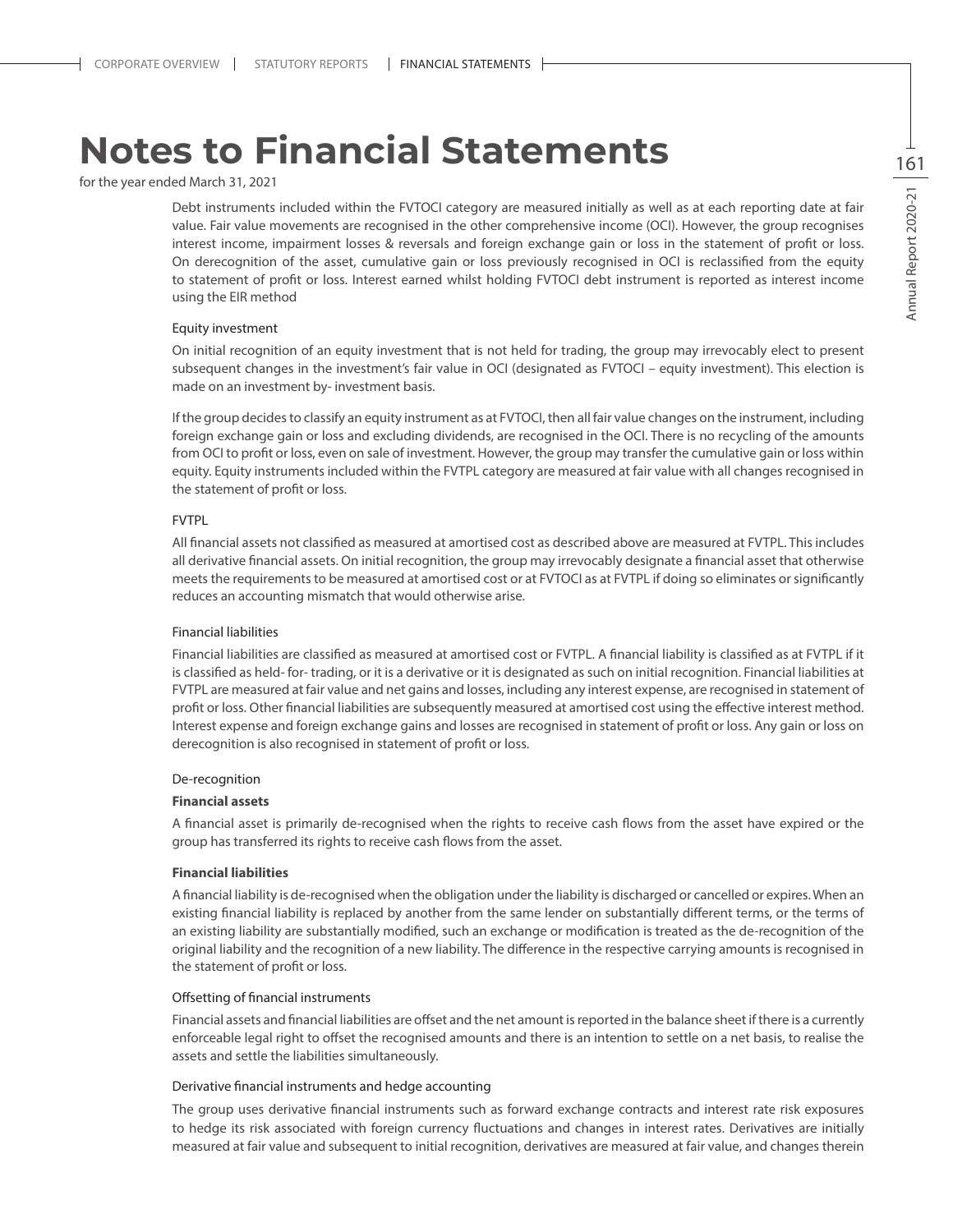

for the year ended March 31, 2021

are generally recognised in statement of profit or loss, since the group's hedging instruments did not qualify for hedge accounting in accordance with the Ind-AS 39. Derivatives are carried as financial assets when the fair value is positive and as financial liabilities when the fair value is negative.

### Cash and cash equivalents

 Cash and cash equivalent in the balance sheet comprise cash at banks and on hand and short-term deposits with an original maturity of three months or less, that are readily convertible to a known amount of cash and subject to an insignificant risk of changes in value. For the purpose of presentation in the statement of cash flows, cash and cash equivalents includes cash on hand, deposit held at call with financial institutions, other short - term, highly liquid investments with original maturities of three months or less that are readily convertible to known amounts of cash and which are subject to an insignificant risk of changes in value.

### Other income - Dividend income

 Dividend income is recognised when the group's right to receive the payment is established, which is generally, when shareholders approve the dividend.

### **j. Inventories**

### Basis of valuation:

 Inventories consist of raw materials, stores and spares, work-in-progress and finished goods are measured at the lower of cost and net realisable value. The cost of all categories of inventories is based on the weighted average method. Cost includes expenditures incurred in acquiring the inventories, production or conversion costs and other costs incurred in bringing them to their existing location and condition. In the case of finished goods and work-in-progress, cost includes an appropriate share of overheads based on normal operating capacity. Stores and spares, that do not qualify to be recognised as property, plant and equipment, consists of engineering spares (such as machinery spare parts) and consumables or consumed as indirect materials in the manufacturing process.

### Method of Valuation:

 The Cost of raw materials, stores and consumables has been determined by using weighted average cost method and comprises all costs of purchase, duties, taxes (other than those subsequently recoverable from tax authorities) and all other costs incurred in bringing the inventories to their present location and condition.

 The Cost of finished goods and work-in-progress includes direct labour and an appropriate share of fixed and variable production overheads and excise duty as applicable. Fixed production overheads are allocated on the basis of normal capacity of production facilities. Cost is determined on weighted average basis.

 Net realisable value is the estimated selling price in the ordinary course of business, less the estimated costs of completion and selling expenses.

### **k. Foreign currency transactions**

 Transactions in foreign currencies are translated to the functional currency of the Group at exchange rates at the dates of the transactions. Monetary assets and liabilities denominated in foreign currencies at the reporting period are translated into the functional currency at the exchange rate at that date. Non-monetary items denominated in foreign currencies which are carried at historical cost are reported using the exchange rate at the date of the transaction; and non-monetary items which are carried at fair value or any other similar valuation denominated in a foreign currency are reported using the exchange rates at the date when the fair value was measured.

 Exchange differences arising on monetary items on settlement, or restatement as at reporting date, at rates different from those at which they were initially recorded, are recognized in the statement of profit and loss in the year in which they arise

### **l. Revenue recognition**

### Revenue from contract with customers

 The group derives revenues primarily from sale of active pharmaceutical ingredients and contract research services. Revenue is recognized on satisfaction of performance obligation upon transfer of control of promised products or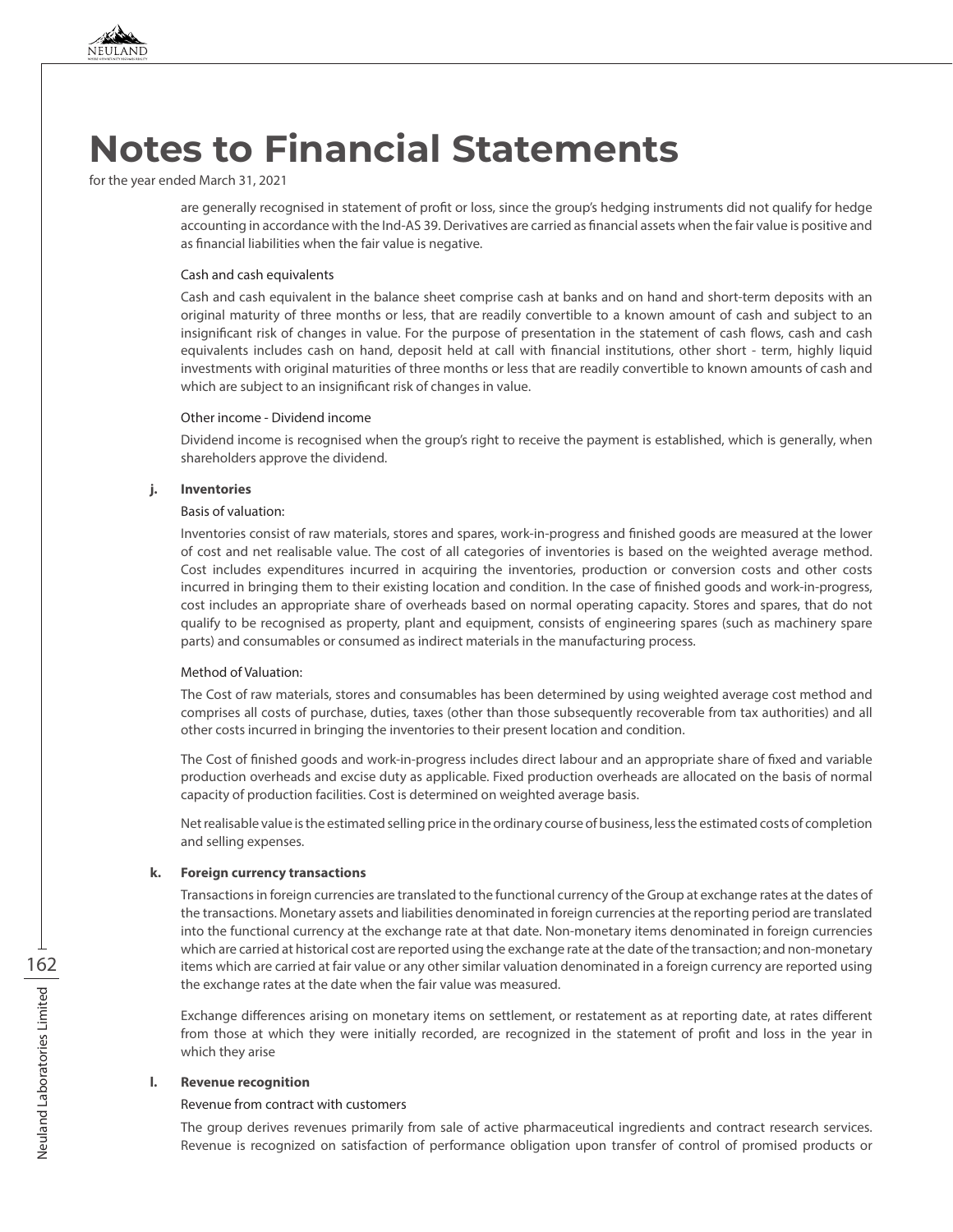for the year ended March 31, 2021

services to customers in an amount that reflects the consideration the group expects to receive in exchange for those products or services.

The group satisfies a performance obligation and recognises revenue over time, if one of the following criteria is met:

- i. the customer simultaneously receives and consumes the benefits provided by the group's performance as the group performs; or
- ii. the group's performance creates or enhances an asset that the customer controls as the asset is created or enhanced; or
- iii. the group's performance does not create an asset with an alternative use to the group and an entity has an enforceable right to payment for performance completed to date.

 For performance obligations where one of the above conditions are not met, revenue is recognised at the point in time at which the performance obligation is satisfied.

 Revenue in excess of invoicing are classified as contract asset while collections in excess of revenues are classified as contract liabilities.

 In respect of contracts involving bill-and-hold arrangements, the group determines whether the control of the underlying products have been transferred to the customer. For the purpose of determining whether such control is transferred, the entity considers the following requirements as required by Ind AS 115:

- i. The reason for the bill-and-hold arrangement is substantive (i.e. the physical possession with the entity is pursuant to the customer's explicit request);
- ii. The product is separately identified as belonging to the customer;
- iii. The product is ready for physical transfer to the customer; and
- iv. The entity does not have the ability to use the product or to direct it to another customer.

 The entity recognizes revenue in respect of bill-and-hold arrangements only when all of the aforementioned requirements are met. Further, at the time of such recognition, the entity also determines whether there are any material unsatisfied performance obligations and determines the portion of the aggregate consideration, if any, that needs to be allocated and deferred.

 The group does not expect to have any contracts where the period between the transfer of the promised goods or services to the customer and payment by the customer exceeds one year. As a consequence, it does not adjust any of the transaction prices for the time value of money.

### Other operating revenue - Export incentives

 Export Incentives under various schemes are recognised in the year of export in accordance with their respective underlying scheme at fair value of consideration received or receivable.

### Other income - Interest income

 Interest income is recognized on time proportion basis taking into account the amount outstanding and rate applicable. For all debt instruments measured either at amortised cost or at fair value through other comprehensive income, interest income is recorded using the effective interest rate (EIR). EIR is the rate that exactly discounts the estimated future cash payments or receipts over the expected life of the financial instrument or a shorter period, where appropriate, to the gross carrying amount of the financial asset or to the amortised cost of a financial liability. When calculating the effective interest rate, the group estimates the expected cash flows by considering all the contractual terms of the financial instrument (for example, prepayment, extension, call and similar options) but does not consider the expected credit losses.

### Other income - Dividend income

 Dividend income is recognised when the group's right to receive the payment is established, which is generally, when shareholders approve the dividend.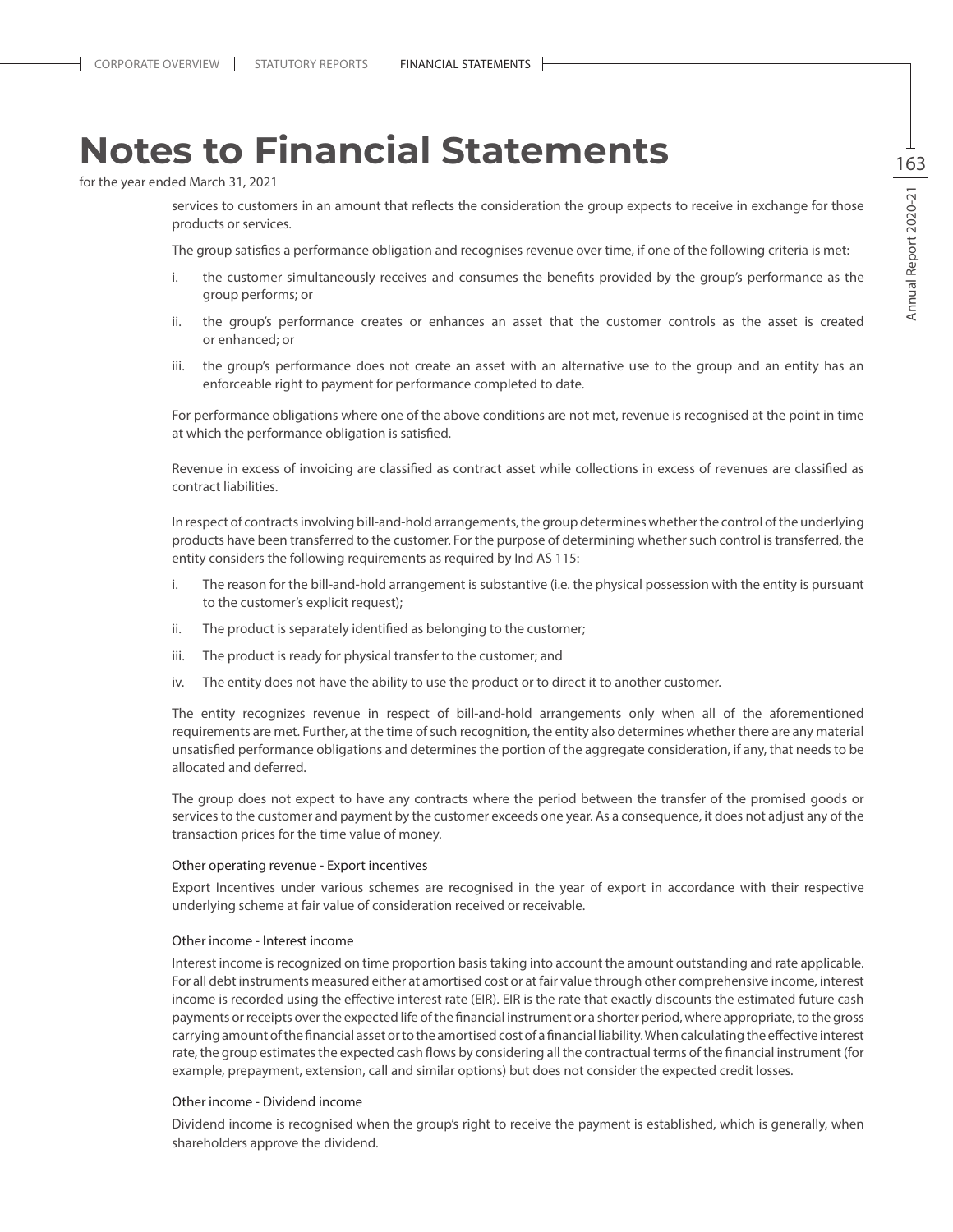

for the year ended March 31, 2021

### **m. Borrowing costs**

 Borrowing costs are interest and other costs (including exchange differences relating to foreign currency borrowings to the extent that they are regarded as an adjustment to interest costs) incurred in connection with the borrowing of funds. Borrowing costs directly attributable to acquisition or construction of an asset which necessarily take a substantial period of time to get ready for their intended use are capitalised as part of the cost of that asset. Other borrowing costs are recognised as an expense in the period in which they are incurred.

### **n. Retirement and other employee benefits**

### Defined contribution plan

 The group's contributions to defined contribution plans are recognised as an expense as and when the services are received from the employees entitling them to the contributions.

### Defined benefit plan

 The liability in respect of defined benefit plans is calculated using the projected unit credit method with actuarial valuations being carried out at the end of each annual reporting period. The group recognises the net obligation of a defined benefit plan as a liability in its balance sheet. Gains or losses through remeasurement of the net defined benefit liability are recognised in other comprehensive income and are not reclassified to profit and loss in the subsequent periods. The effect of any plan amendments are recognised in the statement of profit and loss.

### **o. Government grants**

 The group recognises government grants only when there is reasonable assurance that the conditions attached to them will be complied with, and the grants will be received. Government grants received in-relation to assets are presented as a reduction to the carrying amount of the related asset. Grants related to reimbursement of expenses incurred are recognized in statement of profit and loss as other income.

### **p. Taxes**

 Tax expense recognized in statement of profit or loss consists of current and deferred tax except to the extent that it relates to items recognised in OCI or directly in equity, in which case it is recognised in OCI or directly in equity respectively.

 Current income tax, assets and liabilities are measured at the amount expected to be paid to or recovered from the taxation authorities in accordance with the Income Tax Act, 1961 and the Income Computation and Disclosure Standards (ICDS) enacted in India by using tax rates and the tax laws that are enacted at the reporting date. Current tax assets and tax liabilities are offset where the group has a legally enforceable right to offset and intends either to settle on a net basis, or to realise the asset and settle the liability simultaneously.

 Management periodically evaluates positions taken in the tax returns with respect to situations in which applicable tax regulations are subject to interpretation and establishes provisions where appropriate.

 Deferred tax is recognised on temporary differences between the carrying amounts of assets and liabilities in the financial statements. Deferred tax is measured at the tax rates that are expected to be applied to the temporary differences when they reverse, based on the laws that have been enacted or substantively enacted by the end of the reporting period. Deferred tax assets and liabilities are offset if there is a legally enforceable right to set off corresponding current tax assets against current tax liabilities and the deferred tax assets and deferred tax liabilities relate to income taxes levied by the same tax authority on the group.

 A deferred tax asset is recognised to the extent that it is probable that future taxable profits will be available against which the temporary difference can be utilised. Deferred tax assets are reviewed at each reporting date and are reduced to the extent that it is no longer probable that the related tax benefit will be realised. Withholding tax arising out of payment of dividends to shareholders under the Indian Income tax regulations is not considered as tax expense for the group and all such taxes are recognised in the statement of changes in equity as part of the associated dividend payment.

### **q. Research and development expense**

 Expenditure on research activities undertaken with the prospect of gaining new scientific or technical knowledge and understanding is recognized as expense when incurred. Development activities involve a plan or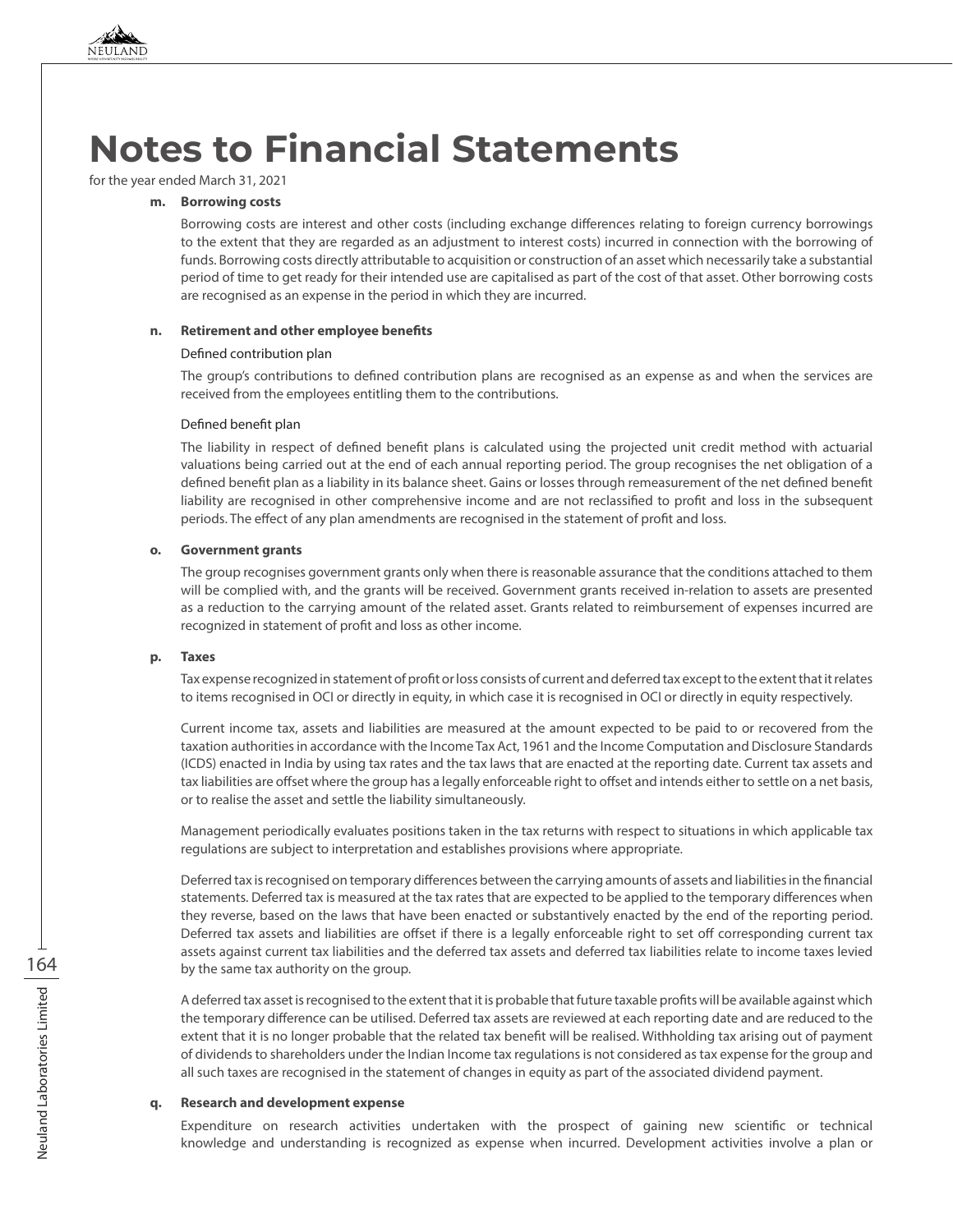for the year ended March 31, 2021

design for the production of new or substantially improved products and processes. Development expenditure is capitalized only if:

- The product or the process is technically and commercially feasible;
- Future economic benefits are probable and ascertainable;
- The group intends to and has sufficient resources, technical and financial, to complete development of the product and has the ability to use or sell the asset; and
- Development costs can be measured reliably.

Where the aforementioned criteria are not met, the expenditure is transferred to statement of profit and loss.

### **r. Provisions, contingent liabilities and contingent assets**

 Provisions are recognized only when there is a present obligation, as a result of past events, and when a reliable estimate of the amount of obligation can be made at the reporting date. These estimates are reviewed at each reporting date and adjusted to reflect the current best estimates. Provisions are discounted to their present values, where the time value of money is material.

### Contingent liability is disclosed for:

- Possible obligations which will be confirmed only by future events not wholly within the control of the group; or
- Present obligations arising from past events where it is not probable that an outflow of resources will be required to settle the obligation or a reliable estimate of the amount of the obligation cannot be made.

 Contingent assets are neither recognized nor disclosed. However, when realization of income is virtually certain, related asset is recognized.

### **s. Earnings per share**

 Basic earnings per share is calculated by dividing the net profit or loss for the period attributable to equity shareholders by the weighted average number of equity shares outstanding during the period. Diluted EPS is determined by adjusting the profit or loss attributable to equity shareholders and the weighted average number of equity shares outstanding for the effects of all dilutive potential ordinary shares

**(iii)** On March 24, 2021, the Ministry of Corporate Affairs ("MCA") through a notification, amended Schedule III of the Companies Act, 2013. The amendments revise Division I, II and III of Schedule III and are applicable from April 1, 2021. Key amendments relating to Division II which relate to companies whose financial statements are required to comply with Companies (Indian Accounting Standards) Rules 2015 are:

### **Balance Sheet:**

- Lease liabilities should be separately disclosed under the head 'financial liabilities', duly distinguished as current or non-current.
- Certain additional disclosures in the statement of changes in equity such as changes in equity share capital due to prior period errors and restated balances at the beginning of the current reporting period.
- Specified format for disclosure of shareholding of promoters.
- Specified format for ageing schedule of trade receivables, trade payables, capital work-in-progress and intangible asset under development.
- If a company has not used funds for the specific purpose for which it was borrowed from banks and financial institutions, then disclosure of details of where it has been used.
- Specific disclosure under 'additional regulatory requirement' such as compliance with approved schemes of arrangements, compliance with number of layers of companies, title deeds of immovable property not held in name of company, loans and advances to promoters, directors, key managerial personnel (KMP) and related parties, details of benami property held etc

### **Statement of profit and loss:**

Additional disclosures relating to Corporate Social Responsibility (CSR), undisclosed income and crypto or virtual currency specified under the head 'additional information' in the notes forming part of the standalone financial statements.

The amendments are extensive and the Company will evaluate the same to give effect to them as required by law.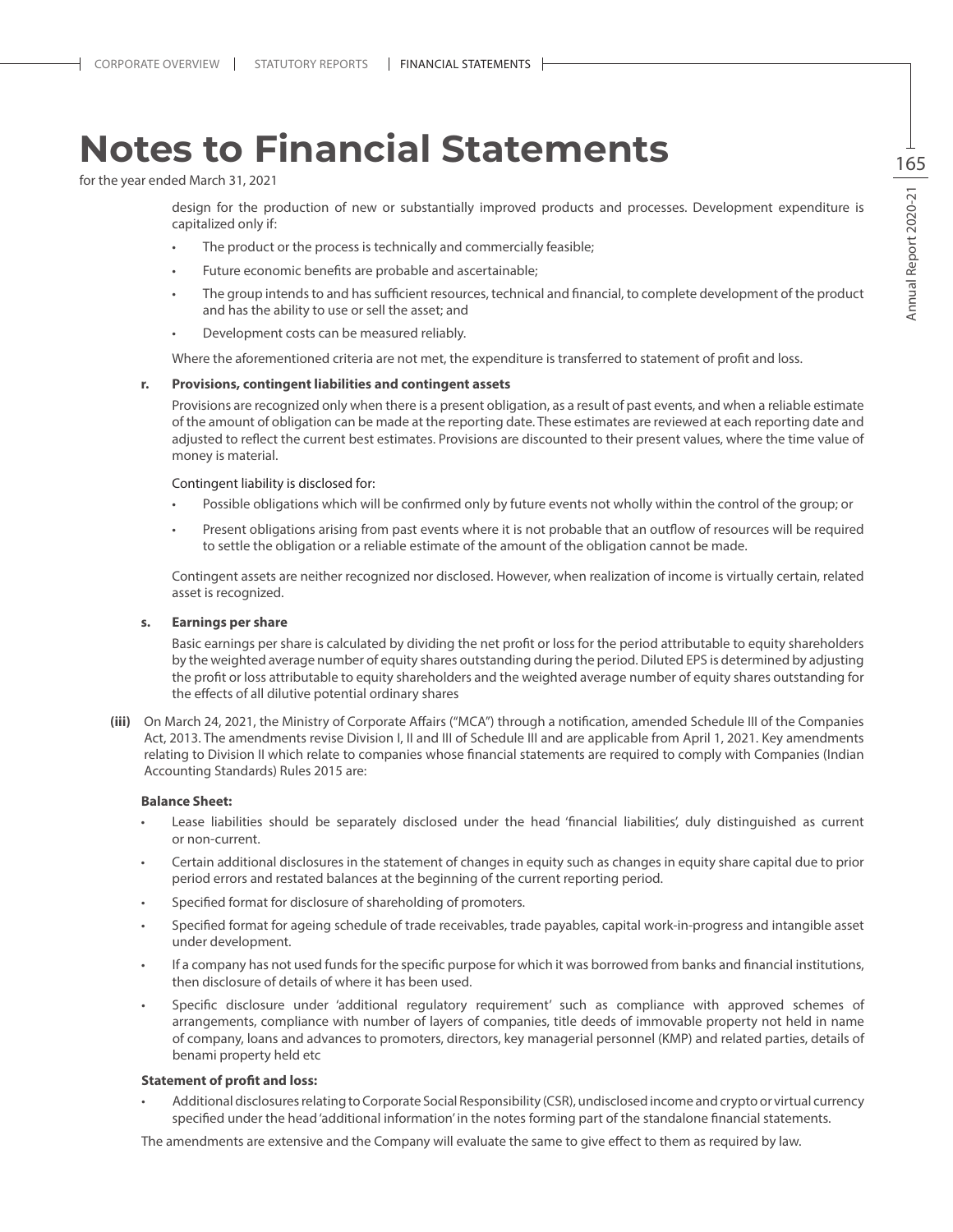for the year ended March 31, 2021

### **3. Property, plant and equipment**

|                                                           |                          |                           |                  |                                  |                          |          |                                     | $(\overline{\tau}$ in lacs) |
|-----------------------------------------------------------|--------------------------|---------------------------|------------------|----------------------------------|--------------------------|----------|-------------------------------------|-----------------------------|
|                                                           |                          | <b>Freehold Buildings</b> | <b>Plant and</b> | <b>Office</b>                    |                          |          | <b>Furniture Vehicles Computers</b> | <b>Total</b>                |
|                                                           | land                     |                           |                  | equipment equipment and fixtures |                          |          |                                     |                             |
| <b>Gross carrying value</b><br>(at deemed cost)           |                          |                           |                  |                                  |                          |          |                                     |                             |
| As at 01 April 2019                                       | 1,074.28                 | 8,531.26                  | 18,251.03        | 55.29                            | 151.72                   | 679.06   | 445.45                              | 29,188.09                   |
| <b>Additions</b>                                          | $\overline{\phantom{a}}$ | 3,521.68                  | 9,685.89         | 6.74                             | 15.84                    | 209.11   | 170.93                              | 13,610.19                   |
| Disposals/retirement                                      | $\overline{\phantom{a}}$ | $\overline{\phantom{a}}$  | (55.19)          | $\overline{\phantom{a}}$         | $\overline{\phantom{a}}$ | (164.40) | $\overline{\phantom{a}}$            | (219.59)                    |
| <b>Balance as at 31 March 2020</b>                        |                          | 1,074.28 12,052.94        | 27,881.73        | 62.03                            | 167.56                   | 723.77   |                                     | 616.38 42,578.69            |
| <b>Additions</b>                                          | $\overline{\phantom{a}}$ | 1,695.67                  | 7,824.30         | 17.51                            | 53.26                    | 203.75   | 186.33                              | 9,980.82                    |
| Disposals/retirement                                      | $\bar{a}$                | $\overline{\phantom{a}}$  | (127.02)         | (0.40)                           | $\overline{\phantom{0}}$ | (68.68)  | (3.26)                              | (199.36)                    |
| <b>Balance as at 31 March 2021</b>                        |                          | 1,074.28 13,748.61        | 35,579.01        | 79.14                            | 220.82                   | 858.84   |                                     | 799.45 52,360.15            |
| Accumulated depreciation                                  |                          |                           |                  |                                  |                          |          |                                     |                             |
| Upto 01 April 2019                                        | $\overline{\phantom{a}}$ | 807.72                    | 4,949.27         | 19.62                            | 33.61                    | 166.19   | 169.87                              | 6,146.28                    |
| Charge for the year                                       | $\overline{\phantom{a}}$ | 409.25                    | 2,091.48         | 6.18                             | 12.36                    | 225.34   | 118.87                              | 2,863.48                    |
| Adjustments for disposals/retirement                      | $\sim$                   | $\overline{\phantom{a}}$  | (51.71)          | $\overline{\phantom{a}}$         | $\overline{\phantom{a}}$ | (128.95) | $\overline{\phantom{a}}$            | (180.66)                    |
| <b>Balance as at 31 March 2020</b>                        | $\overline{a}$           | 1,216.97                  | 6,989.04         | 25.80                            | 45.97                    | 262.58   | 288.74                              | 8,829.10                    |
| Charge for the year                                       | $\overline{\phantom{a}}$ | 507.40                    | 2,680.68         | 11.05                            | 19.39                    | 186.69   | 123.56                              | 3,528.77                    |
| Adjustments for disposals/retirement                      | $\overline{\phantom{a}}$ | $\overline{\phantom{a}}$  | (115.04)         | (0.36)                           | $\overline{\phantom{a}}$ | (52.67)  | (3.10)                              | (171.17)                    |
| <b>Balance as at 31 March 2021</b>                        | ٠                        | 1,724.37                  | 9,554.68         | 36.49                            | 65.36                    | 396.60   |                                     | 409.20 12,186.70            |
| Net carrying value as at 31 March 2020 1,074.28 10,835.97 |                          |                           | 20,892.69        | 36.23                            | 121.59                   | 461.19   |                                     | 327.64 33,749.59            |
| Net carrying value as at 31 March 2021 1,074.28 12,024.24 |                          |                           | 26,024.33        | 42.65                            | 155.46                   | 462.24   |                                     | 390.25 40,173.45            |

*Note:*

*1. Free hold land includes land aggregating to ₹3.30, are held in the name of erstwhile Neuland Health Sciences Private Limited, which was merged with the Company. Further, the title of the land is under dispute as disclosed in note: 39(c).*

*2. Refer note 14 for details of property, plant and equipment subject to charge on secured borrowings*

*3 Refer note 41 for details of expenditure during construction period transferred from capital work-in-progress to property, plant and equipment.*

*4. Depreciation and amortisation expenses as per Statement of Profit & Loss includes ₹310.99 towards depreciation on Right to use assets*

### **4. Other intangible assets**

|                                        |                          | $(\overline{\mathfrak{F}})$ in lacs) |
|----------------------------------------|--------------------------|--------------------------------------|
|                                        | <b>Computer Software</b> | <b>Total</b>                         |
| Gross carrying value (at deemed cost)  |                          |                                      |
| As at 1 April 2019                     | 409.75                   | 409.75                               |
| <b>Additions</b>                       | 113.98                   | 113.98                               |
| <b>Balance as at 31 March 2020</b>     | 523.73                   | 523.73                               |
| <b>Additions</b>                       | 282.48                   | 282.48                               |
| <b>Balance as at 31 March 2021</b>     | 806.21                   | 806.21                               |
| <b>Accumulated amortization</b>        |                          |                                      |
| Up to 1 April 2019                     | 229.05                   | 229.05                               |
| Charge for the year                    | 98.92                    | 98.92                                |
| <b>Balance as at 31 March 2020</b>     | 327.97                   | 327.97                               |
| Charge for the year                    | 128.49                   | 128.49                               |
| <b>Balance as at 31 March 2021</b>     | 456.46                   | 456.46                               |
| Net carrying value as at 31 March 2020 | 195.76                   | 195.76                               |
| Net carrying value as at 31 March 2021 | 349.75                   | 349.75                               |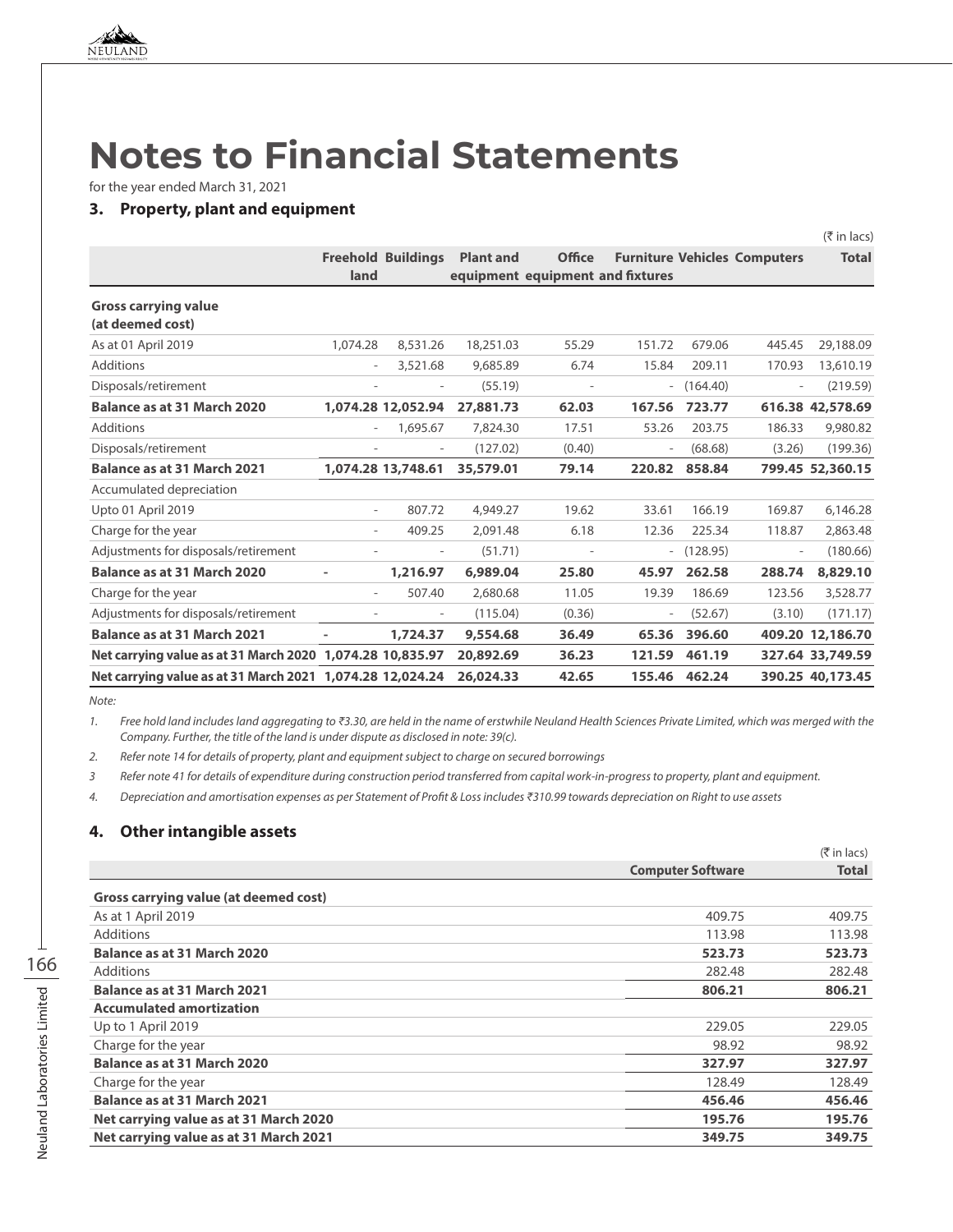for the year ended March 31, 2021

### **5. Investments**

|                                                                                                                      |                        | $(\overline{\mathfrak{k}})$ in lacs) |
|----------------------------------------------------------------------------------------------------------------------|------------------------|--------------------------------------|
|                                                                                                                      | As at<br>31 March 2021 | As at<br>31 March 2020               |
| Non-current                                                                                                          |                        |                                      |
| Investments in unquoted equity shares (fully paid up, unless stated otherwise)                                       |                        |                                      |
| In others (carried at fair value through profit and loss)                                                            |                        |                                      |
| 2,200 (31 March 2020: 2,200) equity shares of ₹100 each in Jeedimetla Effluent<br><b>Treatment Limited</b>           | 2.20                   | 2.20                                 |
| 209,136 (31 March 2020: 209,136) equity shares of ₹10 each in Patancheru<br><b>Fnviro Tech Limited</b>               | 20.91                  | 20.91                                |
| Investments in unquoted government securities (carried at fair value through<br>profit and loss)                     | 1.61                   | 1.61                                 |
| Investment in quoted mutual funds (carried at at fair value through other<br>comprehensive income)                   |                        |                                      |
| 100,000 (31 March 2020: 100,000) units of ₹10 each in SBI Mutual Fund                                                | 19.28                  | 11.11                                |
| <b>Total non-current investments</b>                                                                                 | 44.00                  | 35.83                                |
| Aggregate value of unguoted investments                                                                              | 24.72                  | 24.72                                |
| Aggregate value of quoted investments                                                                                | 19.28                  | 11.11                                |
| Aggregate amount of impairment in value of investments                                                               |                        |                                      |
| Current                                                                                                              |                        |                                      |
| <b>Investment in other at FVTOCI</b>                                                                                 |                        |                                      |
| 402,000 (31 March 2020: 402,000) equity shares of ₹10 each in Andhra Pradesh Gas Power<br><b>Corporation Limited</b> | 645.57                 | 750.00                               |
| Note:                                                                                                                |                        |                                      |
| Aggregate value of unquoted investments                                                                              | 645.57                 | 750.00                               |
| Aggregate value of quoted investments                                                                                |                        |                                      |
| Aggregate amount of impairment in the value of investments                                                           | 104.43                 |                                      |

### **6. Other financial assets**

|                                                  |                        | $(\overline{\mathfrak{k}}$ in lacs) |
|--------------------------------------------------|------------------------|-------------------------------------|
|                                                  | As at<br>31 March 2021 | As at<br>31 March 2020              |
|                                                  |                        |                                     |
| (Unsecured, considered good)                     |                        |                                     |
| Non-current                                      |                        |                                     |
| Security deposits                                | 584.04                 | 583.08                              |
| Fixed deposits with more than 12 months maturity |                        | 329.90                              |
|                                                  | 584.04                 | 912.98                              |
| <b>Current</b>                                   |                        |                                     |
| Interest accrued on bank deposits                | 16.56                  | 64.95                               |
| Unbilled revenue                                 | 292.75                 | 211.40                              |
| Derivatives - foreign currency forward contracts |                        | 80.33                               |
|                                                  | 309.31                 | 356.68                              |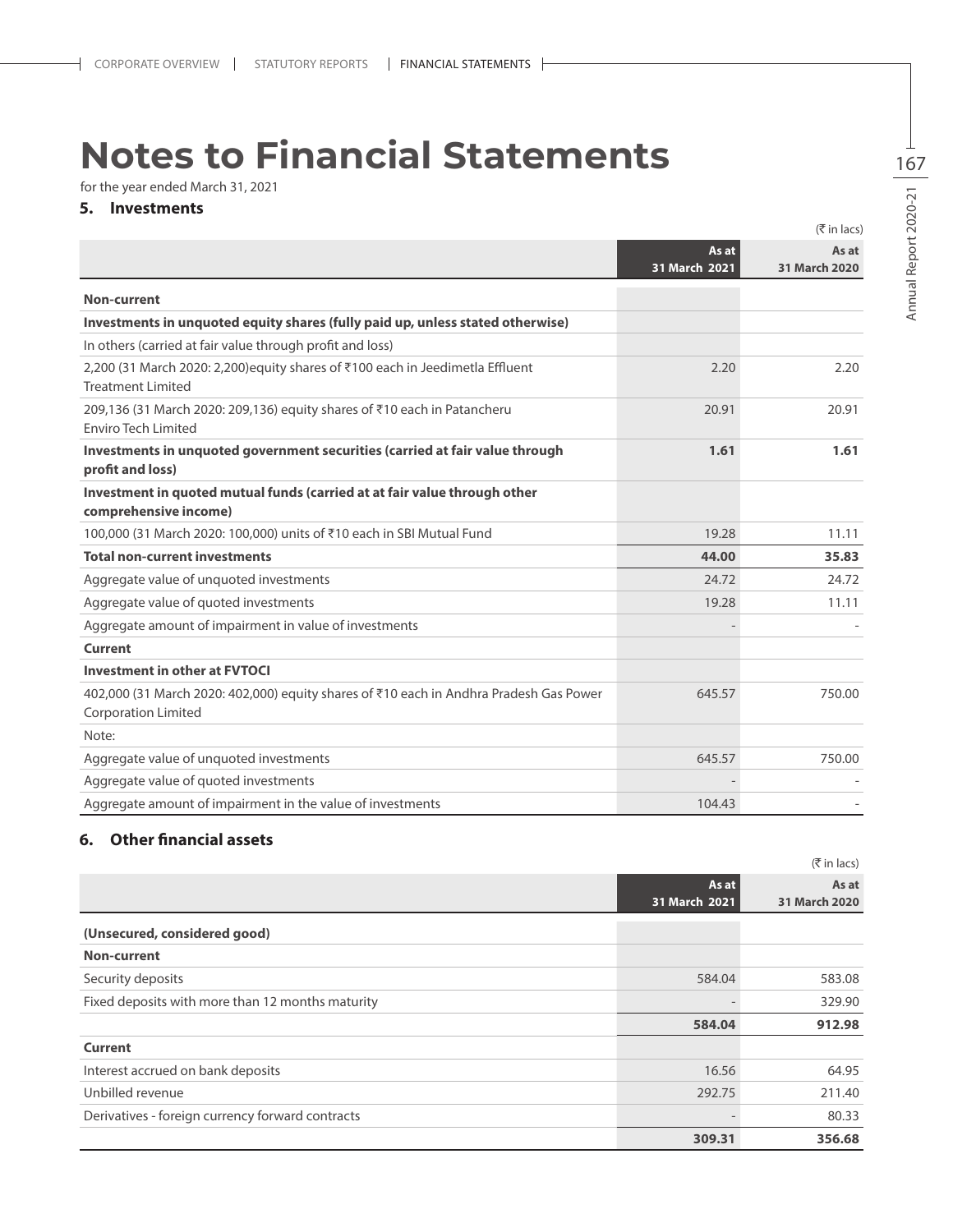for the year ended March 31, 2021

### **7. Other assets**

|                                      |               | $(\overline{\mathfrak{k}}$ in lacs) |
|--------------------------------------|---------------|-------------------------------------|
|                                      | As at         | As at                               |
|                                      | 31 March 2021 | 31 March 2020                       |
| (Unsecured, considered good)         |               |                                     |
| Non-current                          |               |                                     |
| Capital Advances                     | 1,204.73      | 12.73                               |
| Balances with government authorities | 1,772.43      | 1,634.43                            |
|                                      | 2,977.16      | 1,647.16                            |
| Current                              |               |                                     |
| Prepaid expenses                     | 717.48        | 608.27                              |
| Balances with government authorities | 2,661.39      | 2,004.07                            |
| Advance to suppliers                 | 1,310.17      | 899.30                              |
| Export benefits receivable           | 149.99        | 781.61                              |
| Other advances                       | 690.80        | 476.92                              |
|                                      | 5,529.83      | 4,770.17                            |

### **8. Inventories (at lower of cost or net realisable value)**

|                                                                                  |               | $(\overline{\mathfrak{k}}$ in lacs) |
|----------------------------------------------------------------------------------|---------------|-------------------------------------|
|                                                                                  | As at         | As at                               |
|                                                                                  | 31 March 2021 | 31 March 2020                       |
| Raw materials [including goods in transit of ₹1,346.73 (31 March 2020: ₹570.64)] | 7,857.31      | 5,500.27                            |
| Work-in-progress                                                                 | 10,763.26     | 11,016.30                           |
| Finished goods                                                                   | 4,902.96      | 4,525.47                            |
| Stores and consumables                                                           | 1,237.24      | 912.70                              |
|                                                                                  | 24,760,77     | 21,954.74                           |

### **9. Trade receivables**

|                                                                  |               | $(\overline{\mathfrak{k}})$ in lacs) |
|------------------------------------------------------------------|---------------|--------------------------------------|
|                                                                  | As at         | As at                                |
|                                                                  | 31 March 2021 | 31 March 2020                        |
| Trade receivables considered good - secured                      |               |                                      |
| Trade receivables considered good - unsecured                    | 21,773.31     | 18,988.99                            |
| Trade receivables which have significant increase in credit risk | 337.31        | 805.40                               |
| Trade receivables - credit impaired                              |               |                                      |
|                                                                  | 22,110.62     | 19,794.39                            |
| Less: Loss allowance for doubtful receivables                    | (337.31)      | (805.40)                             |
|                                                                  | 21,773.31     | 18,988.99                            |

*Note:*

*1. No trade receivables are due from any related parties including directors or other officers of the Company either severally or jointly with any other person.*

*2. Refer note 31 for the Company's credit risk management process*

### **10. Cash and cash equivalents**

|                         |               | (₹ in lacs)   |
|-------------------------|---------------|---------------|
|                         | As at         | As at         |
|                         | 31 March 2021 | 31 March 2020 |
| Balance with banks:     |               |               |
| in current accounts     | 209.02        | 918.13        |
| in cash credit accounts | 31.36         | 199.49        |
| Cash on hand            | 3.18          | 2.73          |
|                         | 243.56        | 1,120.35      |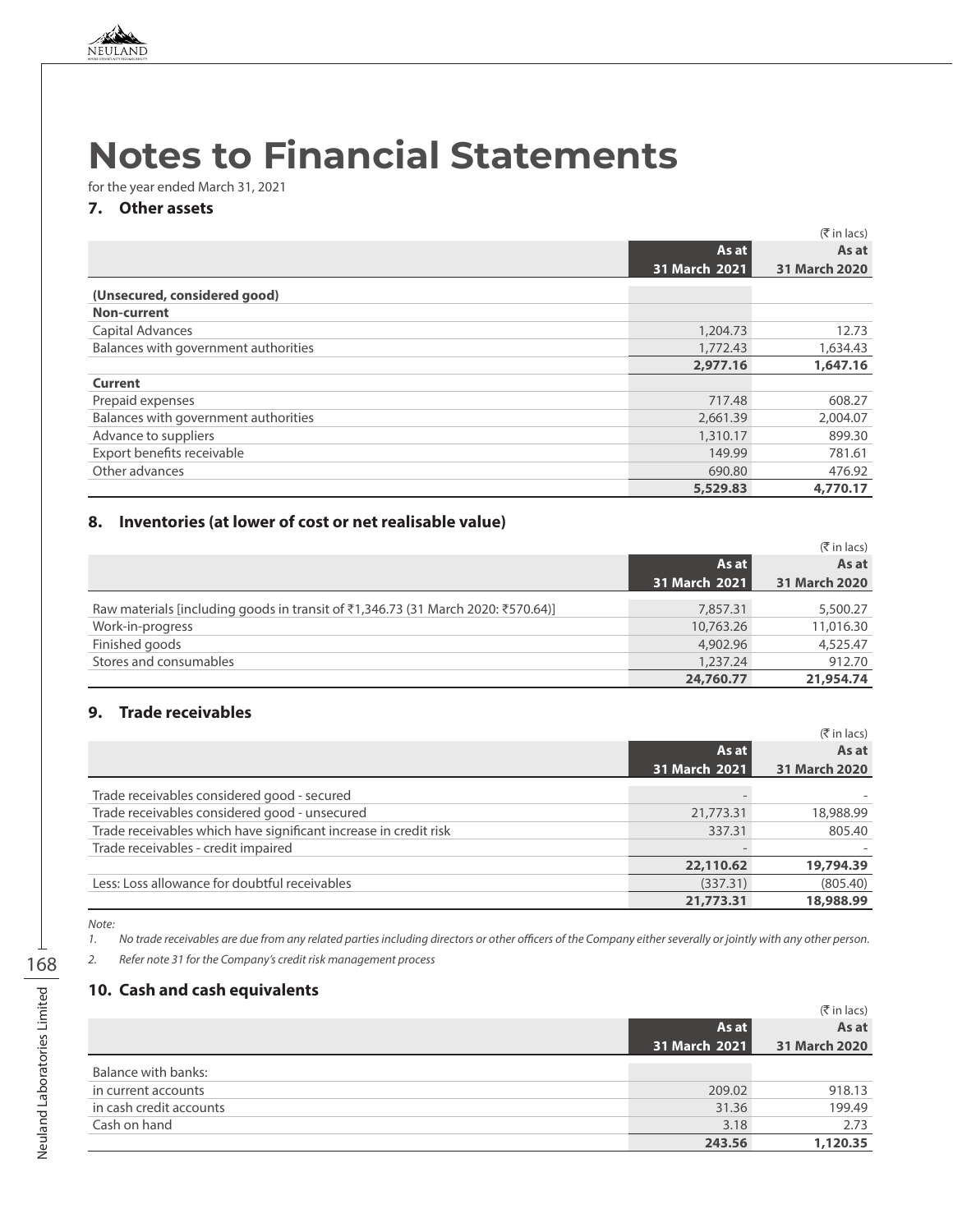for the year ended March 31, 2021

### **11. Bank balances other than cash and cash equivalents**

|                         |                 | $(\overline{\mathfrak{k}}$ in lacs) |
|-------------------------|-----------------|-------------------------------------|
|                         | As at           | As at                               |
|                         | 31 March 2021 l | 31 March 2020                       |
|                         |                 |                                     |
| Unpaid dividend account | 13.12           | 12.14                               |
| <b>Fixed Deposits</b>   | 1,683.25        | 3,565.57                            |
|                         | 1,696.37        | 3,577.71                            |

*\* Includes deposits amounting to ₹1,517.25 (31 March 2020: ₹2,605.40) held as margin money/commitment with the banks.*

### **12. Equity share capital**

|                                          |                            |               |                            | $(\overline{\mathfrak{k}})$ in lacs) |
|------------------------------------------|----------------------------|---------------|----------------------------|--------------------------------------|
|                                          | <b>As at 31 March 2021</b> |               | <b>As at 31 March 2020</b> |                                      |
|                                          | <b>Number</b>              | <b>Amount</b> | <b>Number</b>              | <b>Amount</b>                        |
| Authorized share capital                 |                            |               |                            |                                      |
| Equity shares of ₹10 each                | 4,40,00,000                | 4,400.00      | 4,40,00,000                | 4,400.00                             |
| Issued share capital                     |                            |               |                            |                                      |
| Equity shares of ₹10 each                | 1,30,23,434                | 1,302.34      | 1,30,23,434                | 1,302.34                             |
| Subscribed share capital                 |                            |               |                            |                                      |
| Equity shares of ₹10 each                | 1,29,33,165                | 1,293.32      | 1,29,33,165                | 1,293.32                             |
| Fully paid-up share capital              |                            |               |                            |                                      |
| Equity shares of ₹10 each                | 1,28,29,889                | 1,282.99      | 1,28,29,889                | 1,282.99                             |
| Add: Forfeited equity shares of ₹10 each | 1,03,276                   | 7.06          | 1,03,276                   | 7.06                                 |
|                                          |                            | 1,290.05      |                            | 1,290.05                             |

### **i. Reconciliation of number of equity shares outstanding at the beginning and at the end of the year**

|                                      |                          |               |                            | $(\overline{\xi}$ in lacs) |
|--------------------------------------|--------------------------|---------------|----------------------------|----------------------------|
|                                      | As at 31 March 2021      |               | <b>As at 31 March 2020</b> |                            |
|                                      | <b>Number</b>            | <b>Amount</b> | <b>Number</b>              | <b>Amount</b>              |
| <b>Equity shares</b>                 |                          |               |                            |                            |
| Balance at the beginning of the year | 1,28,29,889              | 1,282.99      | 1,28,29,889                | 1,282.99                   |
| Add: Issued during the year          | $\overline{\phantom{a}}$ |               | $\overline{\phantom{a}}$   |                            |
| Balance at the end of the year       | 1,28,29,889              | 1,282.99      | 1,28,29,889                | 1,282.99                   |

### **ii. Rights, preferences and restrictions attached to equity shares**

The Company has only one class of equity shares having a par value of ₹10 per share. Each holder of equity shares is entitled to one vote per share. The Company declares and pays dividends in Indian rupees. The dividend proposed by the Board of Directors is subject to prior consent from consortium and approval of shareholders in the ensuing Annual General Meeting, except in case of interim dividend. In the event of liquidation of the Company, the holders of equity shares will be entitled to receive the remaining assets of the Company, after distribution of all preferential amounts in proportion of their shareholding.

### **iii. Details of shareholders holding more than 5% equity shares in the Company**

| Name of the equity shareholders     | As at 31 March 2021      |           | <b>As at 31 March 2020</b> |             |
|-------------------------------------|--------------------------|-----------|----------------------------|-------------|
|                                     | <b>Number</b>            | % holding | <b>Number</b>              | $%$ holding |
| Dr. D R Rao                         | 32,03,474                | 24.97%    | 31,78,262                  | 24.77%      |
| Malabar India Fund Limited          | 12,77,096                | 9.95%     | 12,77,096                  | 9.95%       |
| Steadview Capital Mauritius Limited | $\overline{\phantom{a}}$ |           | 12,70,159                  | 9.90%       |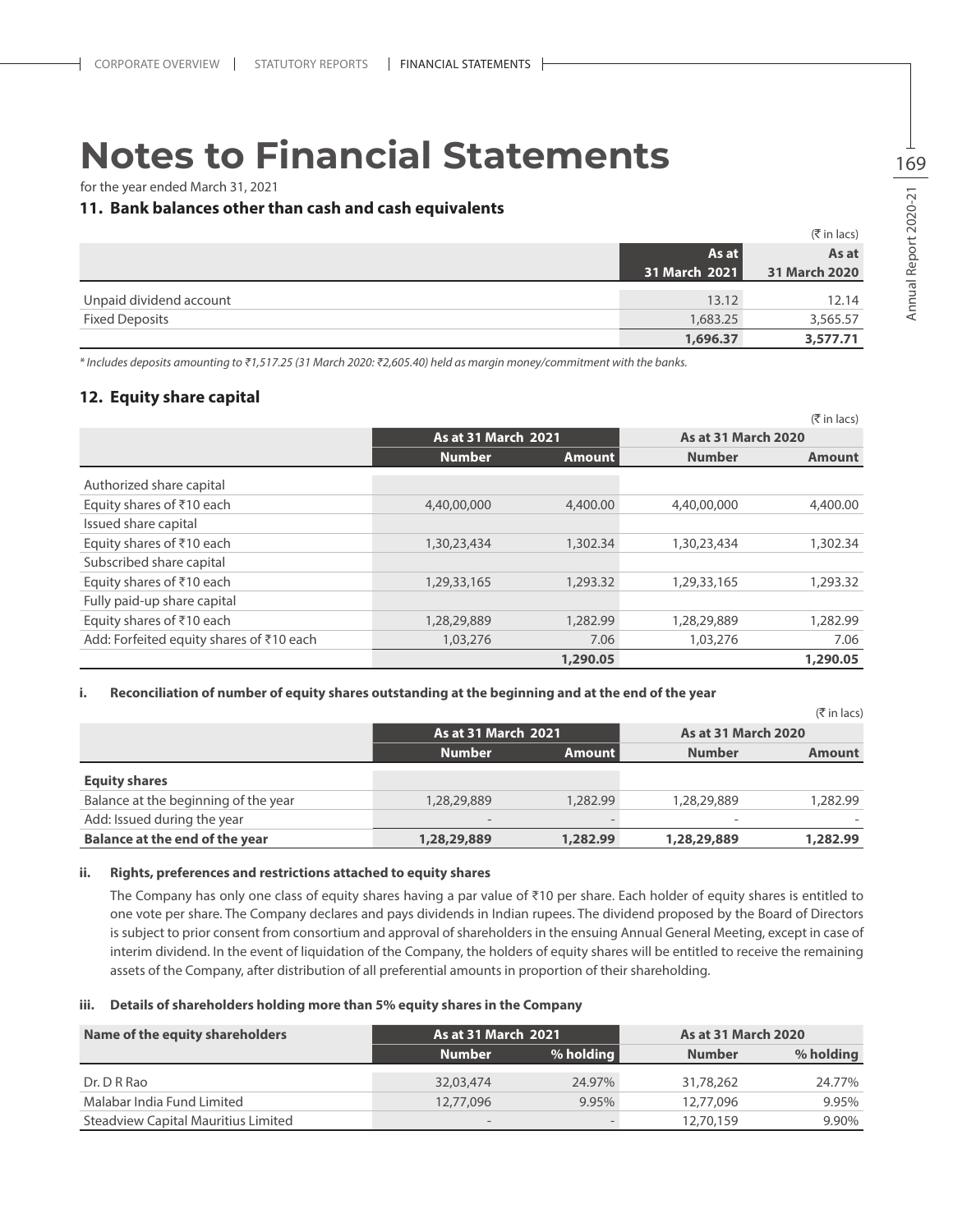for the year ended March 31, 2021

### **13. Other equity**

|                                                     |               | $(\overline{\mathfrak{F}})$ in lacs) |
|-----------------------------------------------------|---------------|--------------------------------------|
|                                                     | As at         | As at                                |
|                                                     | 31 March 2021 | <b>31 March 2020</b>                 |
| Reserves and surplus                                |               |                                      |
| Capital reserve                                     | 3.32          | 3.32                                 |
| Securities premium                                  | 49,777.35     | 49,777.35                            |
| General reserve                                     | 2,789.65      | 2,789.65                             |
| Revaluation reserve                                 | 83.89         | 83.89                                |
| Retained earnings                                   | 24,815.87     | 17,009.39                            |
| <b>Total reserves and surplus</b>                   | 77,470.08     | 69,663.60                            |
| Other comprehensive income                          |               |                                      |
| FVOCI - Equity instruments, net of taxes            | (56.08)       | 40.18                                |
| Foreign currency translation reserve                | 56.94         | 74.17                                |
| Remeasurement of defined benefit plan, net of taxes | (115.22)      | (72.23)                              |
| <b>Total Other comprehensive income</b>             | (114.36)      | 42.12                                |
|                                                     | 77,355.72     | 69,705.72                            |

### **Nature and purpose of reserves**

### **Capital reserve**

Capital reserve was created on account of merger of Neuland Drugs & Pharmaceuticals Private Limited with the Company. The Company uses capital reserve for transactions in accordance with the provisions of the Act.

### **Securities premium**

The amount received in excess of face value of the equity shares is recognised in securities premium. In case of equity-settled share based payment transactions, the difference between fair value on grant date and face value of share is accounted as securities premium. This reserve is utilised in accordance with the provisions of the Act.

### **General reserve**

General reserve is used from time to time to transfer profits from retained earnings for appropriation purposes.

### **Revaluation reserve**

Revaluation reserve was created on account of revaluation of certain property, plant and equipment during the earlier years.

### **FVOCI equity instruments**

The Company has elected to recognise the change in fair value of certain investments in other comprehensive income. These changes are accumulated within the FVOCI equity instruments reserve within equity. The Company transfers amounts from this reserve to retained earnings when the relevant equity instruments are derecognised.

### **Foreign currency translation reserve**

Exchange differences arising on translation of the foreign operations are recognised in other comprehensive income and accumulated in a separate reserve within equity. The cumulative amount is reclassified to profit or loss when the net investment is disposed-off.

### **Remeasurement of defined benefit plan**

The reserve represents the remeasurement gains/(losses) arising from the actuarial valuation of the defined benefit obligations of the Company. The remeasurement gains/(losses) are recognized in other comprehensive income and accumulated under this reserve within equity. The amounts recognized under this reserve are not reclassified to statement of profit or loss.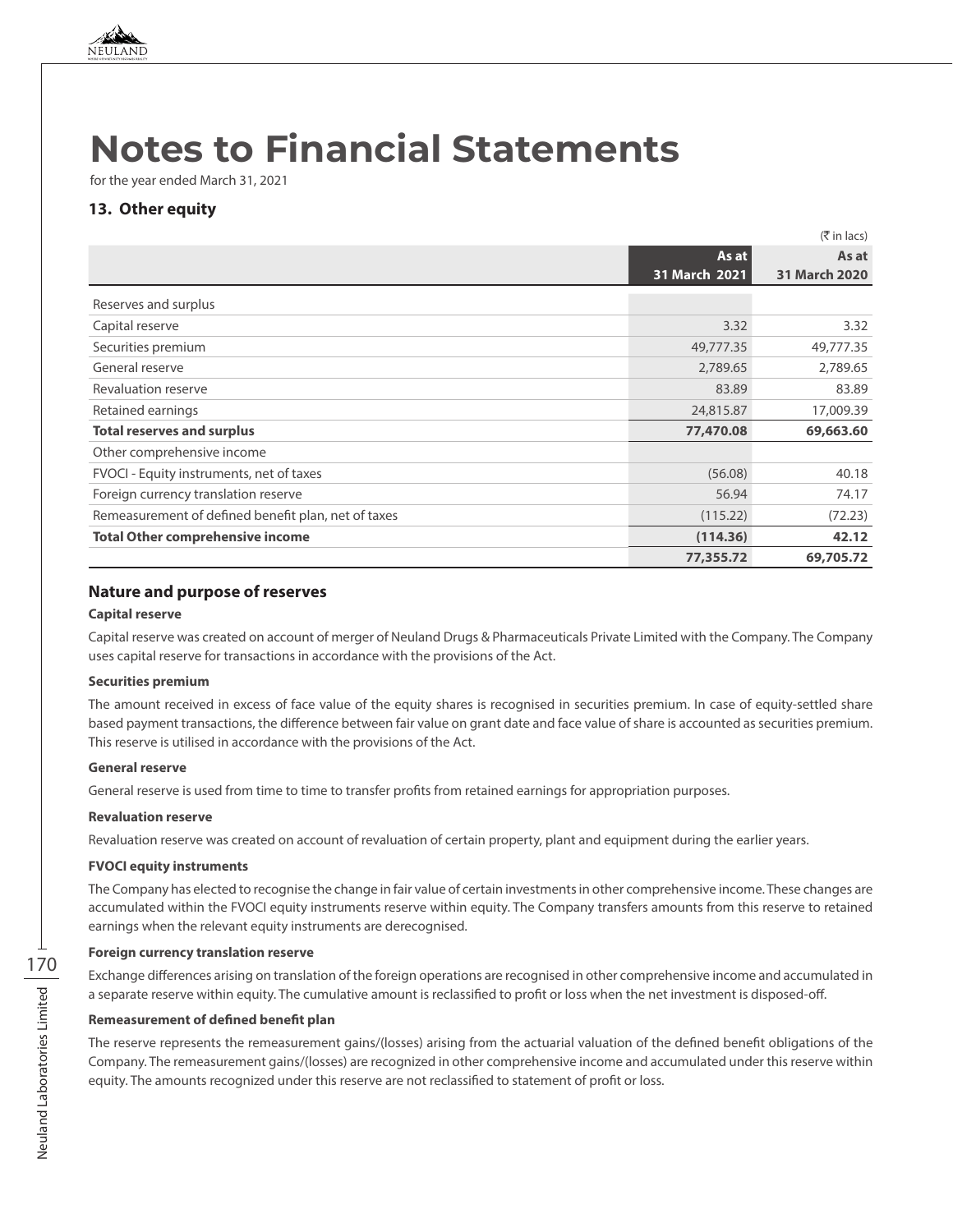for the year ended March 31, 2021

### **14. Borrowings**

|                                                  |               | (K in lacs)   |
|--------------------------------------------------|---------------|---------------|
|                                                  | As at         | As at         |
|                                                  | 31 March 2021 | 31 March 2020 |
| Non-current                                      |               |               |
| <b>Secured</b>                                   |               |               |
| Term loans                                       |               |               |
| From banks                                       | 11,005.62     | 6,806.73      |
| From other parties                               |               | 2,053.57      |
| Other loans                                      |               |               |
| From banks                                       | 106.52        | 100.23        |
| From other parties                               | 206.95        | 181.27        |
|                                                  | 11,319.09     | 9,141.80      |
| Less: Current maturities of long-term borrowings | 2,505.83      | 1,404.54      |
|                                                  | 8,813.26      | 7,737.26      |

### **(a) Terms and conditions of loans and nature of security**

|             |                     |                                                              |                                 | $(\overline{\mathfrak{F}}$ in lacs) |
|-------------|---------------------|--------------------------------------------------------------|---------------------------------|-------------------------------------|
| Loan        | as at 31 March 2021 | Outstanding Amount Outstanding Amount<br>as at 31 March 2020 | Number of<br><b>instalments</b> | Repayment<br>start date             |
| Term Loan 1 |                     | 160.00                                                       | 18/ Quarterly                   | September'16                        |
| Term Loan 2 | 3,048.14            | 3,689.86                                                     | 28/ Quarterly                   | March'19                            |
| Term Loan 3 | 1,696.43            | 2,053.57                                                     | 28/ Quarterly                   | April'19                            |
| Term Loan 4 | 2,782.94            | 2,956.87                                                     | 17/ Quarterly                   | January'21                          |
| Term Loan 5 | 3,478.11            |                                                              | 20/ Quarterly                   | June'21                             |

- (i) The above loans are secured by pari-passu first charge on property, plant and equipment (both present and future) and second charge (hypothecation) on the current assets of the Company. All the above term loan (except Term Loan 5) from banks are also secured by way of personal guarantees extended by Dr. Davaluri Rama Mohan Rao and Davuluri Sucheth Rao. Term Loan 1 was fully repaid during the year and the charge is released.
- (ii) Vehicles loans outstanding to the tune of ₹313.47 (31 March 2020: ₹281.50) are secured by hypothecation of specific vehicles against which the loan was availed. Vehicle loans are repayable in instalments ranging from 35 to 59 months from the date of the loan.
- (iii) All the above loans carry interest in the range of 7.55% to 9.85% per annum (31 March 2020: 6.70% to 12.50% per annum).
- (iv) Details of repayment of non-current borrowings

|                   |               | (₹ in lacs)   |
|-------------------|---------------|---------------|
|                   | As at I       | As at         |
|                   | 31 March 2021 | 31 March 2020 |
|                   |               |               |
| Up to 1 year      | 2,505.83      | 1,404.54      |
| From 1 to 3 years | 4,938.37      | 3,535.62      |
| 3 years and above | 3,874.89      | 4,201.64      |
|                   | 11,319.09     | 9,141.80      |

|                          |               | $(\overline{\mathfrak{k}}$ in lacs) |
|--------------------------|---------------|-------------------------------------|
|                          | As at         | As at                               |
|                          | 31 March 2021 | 31 March 2020                       |
| Current                  |               |                                     |
| Secured loans from banks | 5,698.44      | 16,817.26                           |
|                          | 5,698.44      | 16,817.26                           |

 $\rightarrow$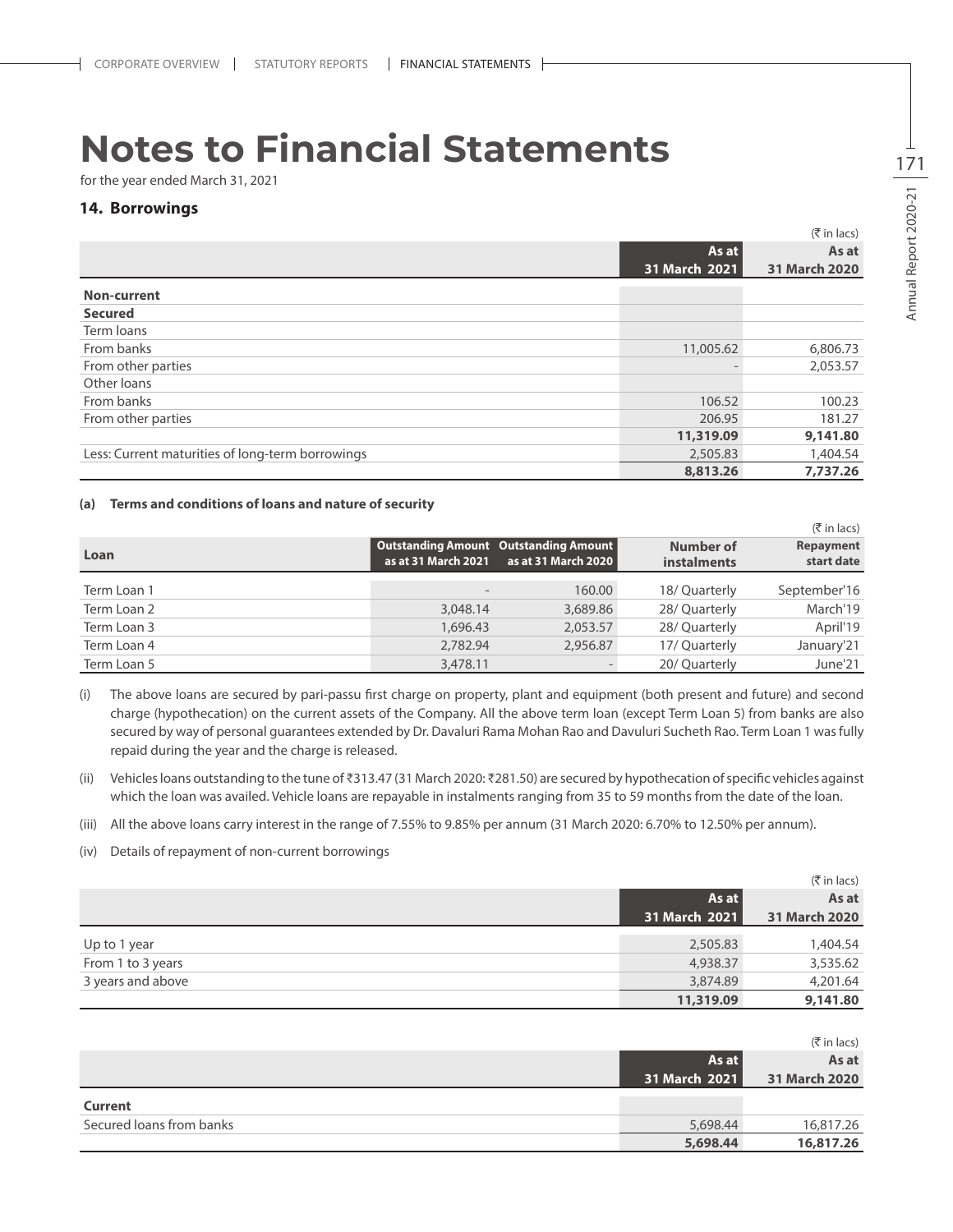for the year ended March 31, 2021

- (i) Loans outstanding represent cash credit, packing credit and working capital demand loan facility availed with various banks and carry interest linked to the respective bank's prime / base lending rate, and range from 0.64% to 9.40% per annum (31 March 2020: 2% to 12.75% per annum).
- (ii) The above loans with all working capital lenders are secured by way of pari-passu first charge on all the current assets of the Company and pari-passu second charge on Company's property, plant and equipment. All of the above working capital loans are also secured by way of personal guarantees extended by Dr. Davaluri Rama Mohan Rao and Davuluri Sucheth Rao and pari-passu charge on 200,000 equity shares of the Company held by Dr. D R Rao, in favour of the working capital lenders.

### **15. Provisions**

|                         |               | $(\overline{\mathfrak{k}})$ in lacs) |
|-------------------------|---------------|--------------------------------------|
|                         | As at         | As at                                |
|                         | 31 March 2021 | 31 March 2020                        |
| Non-current             |               |                                      |
| Gratuity (refer note a) | 686.10        | 1,026.89                             |
| Compensated absences    | 257.79        | 222.09                               |
|                         | 943.89        | 1,248.98                             |
| Current                 |               |                                      |
| Gratuity (refer note a) |               | 176.19                               |
| Compensated absences    | 64.26         | 51.12                                |
|                         | 64.26         | 227.31                               |

### **(a) Gratuity**

The Company has a defined benefit funded gratuity plan. Every employee who has completed five years or more of service gets a gratuity on departure at 15 days salary (last drawn salary) for each completed year of service. The Company has subscribed to a group gratuity scheme of Life Insurance Corporation of India (LIC) & Kotak Gratuity Group Plan. Under the said policy, the eligible employees are entitled for gratuity upon their resignation or in the event of death in lumpsum after deduction of necessary taxes up to a maximum limit of ₹20.

The following table set out the status of the gratuity plan and the reconciliation of opening and closing balances of the present value and defined benefit obligation.

|       |                                                                                |               | $(\overline{\mathfrak{k}})$ in lacs) |
|-------|--------------------------------------------------------------------------------|---------------|--------------------------------------|
|       |                                                                                | As at         | As at                                |
|       |                                                                                | 31 March 2021 | 31 March 2020                        |
| (i)   | Change in projected benefit obligation                                         |               |                                      |
|       | Projected benefit obligation at the beginning of the year                      | 1,199.64      | 1,038.80                             |
|       | Service cost                                                                   | 116.42        | 112.02                               |
|       | Interest cost                                                                  | 74.12         | 76.46                                |
|       | Actuarial (gain) / loss                                                        | 55.97         | 88.48                                |
|       | Benefits paid                                                                  | (177.34)      | (116.12)                             |
|       | Projected benefit obligation at the end of the year                            | 1,268.81      | 1,199.64                             |
| (ii)  | <b>Change in plan assets</b>                                                   |               |                                      |
|       | Fair value of plan assets at the beginning of the year                         | 27.08         | 23.08                                |
|       | Value adjustment                                                               | (1.48)        | (11.28)                              |
|       | Expected return on plan assets                                                 | 1.83          | 1.80                                 |
|       | <b>Employer contributions</b>                                                  | 775.41        | 123.88                               |
|       | Benefits paid                                                                  | (185.89)      | (110.40)                             |
|       | Fair value of plan assets at the end of the year                               | 616.95        | 27.08                                |
| (iii) | Reconciliation of present value of obligation on the fair value of plan assets |               |                                      |
|       | Present value of projected benefit obligation at the end of the year           | 1,268.81      | 1,199.64                             |
|       | Funded status of the plans                                                     | (616.95)      | (27.08)                              |
|       | Net liability recognised in the balance sheet                                  | 651.86        | 1,172.56                             |
|       |                                                                                |               | Table continued to next page         |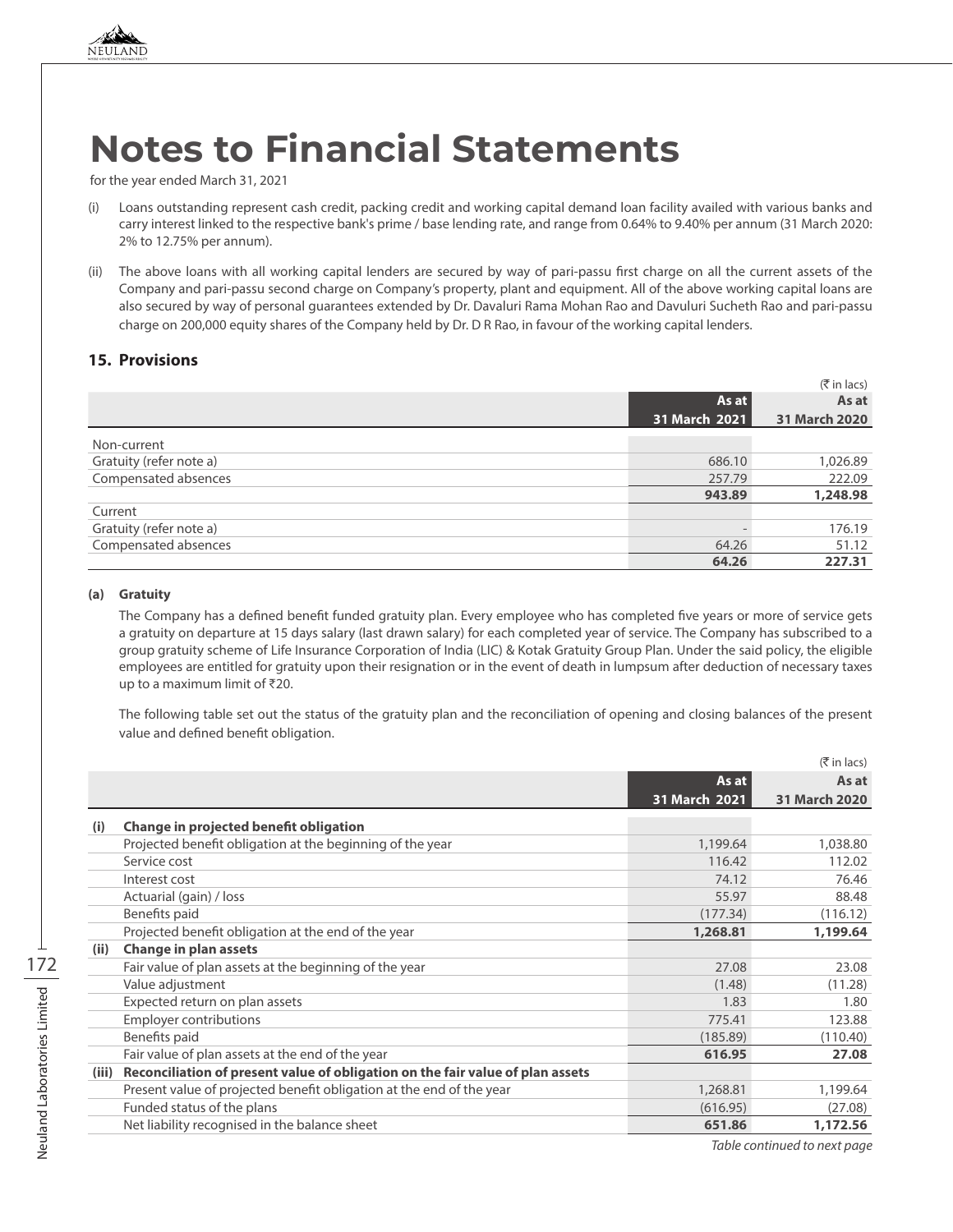for the year ended March 31, 2021

┫

|      |                                                                    |               | $(\overline{\zeta}$ in lacs) |
|------|--------------------------------------------------------------------|---------------|------------------------------|
|      |                                                                    | As at         | As at                        |
|      |                                                                    | 31 March 2021 | 31 March 2020                |
|      | (iv) Expense recognized in the statement of profit and loss        |               |                              |
|      | Service cost                                                       | 116.42        | 112.02                       |
|      | Interest cost                                                      | 74.12         | 76.46                        |
|      | Expected returns on plan assets                                    | (1.83)        | (1.80)                       |
|      | Net gratuity costs                                                 | 188.71        | 186.68                       |
| (v)  | <b>Expense recognized in OCI</b>                                   |               |                              |
|      | Recognized net actuarial (gain)/ loss                              | 57.45         | 99.76                        |
|      |                                                                    | 57.45         | 99.76                        |
| (v)  | <b>Key actuarial assumptions</b>                                   |               |                              |
|      | <b>Financial assumptions</b>                                       |               |                              |
|      | Discount rate                                                      | 6.86%         | 6.75%                        |
|      | Expected return on plan assets                                     | 6.75%         | 7.80%                        |
|      | Withdrawal Rate                                                    | 4.00%         | 4.00%                        |
|      | Salary escalation rate                                             | 4.00%         | 4.00%                        |
|      | Demographic assumptions                                            |               |                              |
|      | Mortality rate as per Indian Assured Lives Mortality 2012-14 table |               |                              |
| (vi) | <b>Sensitivity Analysis</b>                                        |               |                              |
|      | Impact on defined benefit obligation                               | 1,268.80      | 1,199.64                     |
|      | Delta effect of +1% change in discount rate                        | 1,196.56      | 1,124.98                     |
|      | Delta effect of -1% change in discount rate                        | 1,364.95      | 1,284.17                     |
|      | Delta effect of +1% change in salary escalation rate               | 1,363.59      | 1,281.09                     |
|      | Delta effect of -1% change in salary escalation rate               | 1,195.91      | 1,126.16                     |
|      | (vii) Maturity analysis of projected benefit obligation            |               |                              |
|      | 1 year                                                             | 152.27        | 145.66                       |
|      | 2 to 5 years                                                       | 420.29        | 310.28                       |
|      | 6 to 10 years                                                      | 553.44        | 597.64                       |
|      | More than 10 years                                                 | 135.97        | 146.06                       |

The significant actuarial assumptions for the determination of the defined benefit obligation are the discount rate and salary escalation rate. The calculation of the net defined benefit liability is sensitive to these assumptions. Sensitivity to these factors is disclosed above.

### **16. Deferred tax liabilities (net)**

|                                                  |               | $(\overline{\mathfrak{k}}$ in lacs) |
|--------------------------------------------------|---------------|-------------------------------------|
|                                                  | As at         | As at                               |
|                                                  | 31 March 2021 | 31 March 2020                       |
| Deferred tax liabilities arising on account of : |               |                                     |
| Property, plant and equipment and goodwill       | 6,942.01      | 6,667.78                            |
| Deferred tax assets arising on account of :      |               |                                     |
| Employee benefits                                | (518.19)      | (601.00)                            |
| Provision for trade receivables and advances     | (90.61)       | (189.07)                            |
| Unabsorbed business losses                       |               | (507.31)                            |
| Investment properties                            | (440.44)      | (673.03)                            |
| Others                                           | 82.91         | 80.74                               |
| Deferred tax liabilities (net)                   | 5,975.68      | 4,778.11                            |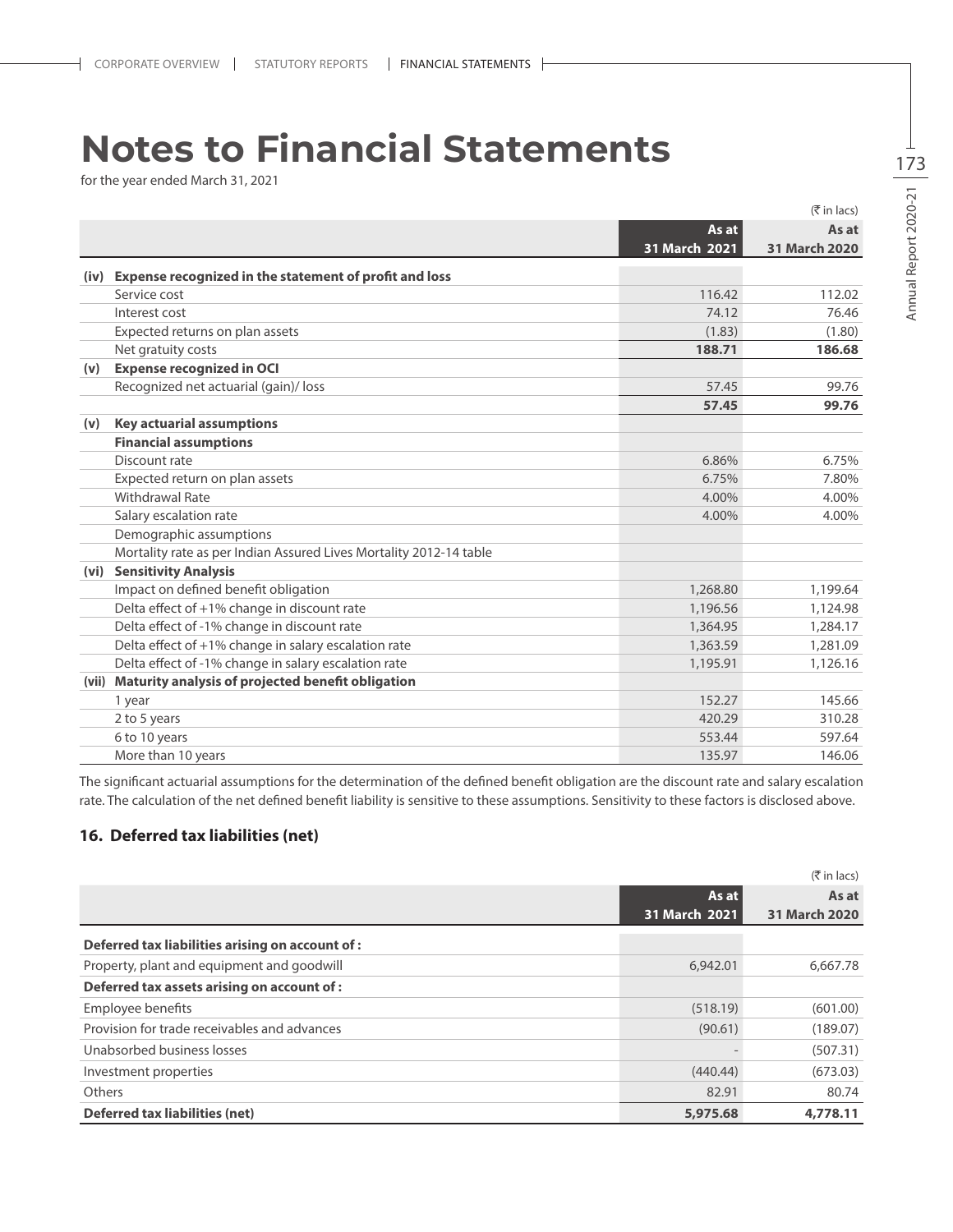

for the year ended March 31, 2021

(a) In assessing whether the deferred tax assets will be realised, management considers whether some portion or all of the deferred tax assets will not be realised. The ultimate realisation of the deferred income tax assets in the nature of business loss carry forward is dependent upon the generation of future taxable income during the periods in which the temporary differences become deductible. Management considers the scheduled reversals of deferred tax liabilities, projected future taxable income and tax planning strategy in making this assessment. Based on the level of historical taxable income and projections of future taxable income over the periods in which the deferred tax assets are deductible, management believes that the Company will realise the benefits of those recognised deductible difference of business loss carry forward. Recoverability of deferred tax assets is based on estimates of future taxable income and any changes in such future taxable income would impact the recoverability of deferred tax assets. However, management believes that any reasonable possible change in the key assumptions would not effect the Company's ability to recover the deferred tax asset

### **17. Other current liabilities**

|                              |               | $(\overline{\mathfrak{F}}$ in lacs) |
|------------------------------|---------------|-------------------------------------|
|                              | As at         | As at                               |
|                              | 31 March 2021 | 31 March 2020                       |
| <b>Non-current</b>           |               |                                     |
| Advance from customers       | 3.00          | 2,028.00                            |
| Security deposit received    | 287.47        | 288.61                              |
|                              | 290.47        | 2,316.61                            |
| Current                      |               |                                     |
| Advance from customers       | 6,360.72      | 2,167.19                            |
| <b>Statutory liabilities</b> | 287.21        | 237.45                              |
|                              | 6,647.93      | 2,404.64                            |

### **18. Trade payables**

|                                                                                        |               | $(\overline{\mathfrak{F}}$ in lacs) |
|----------------------------------------------------------------------------------------|---------------|-------------------------------------|
|                                                                                        | As at I       | As at                               |
|                                                                                        | 31 March 2021 | <b>31 March 2020</b>                |
| Total outstanding dues of micro enterprises and small enterprises                      | 856.79        | 130.56                              |
| Total outstanding dues of creditors other than micro enterprises and small enterprises | 14,356.66     | 11,425.74                           |
|                                                                                        | 15,213.45     | 11,556.30                           |

*Note :*

*1. Refer note 31 for the Company's liquidity risk management process*

*2. The Micro and Small Enterprises have been identified on the basis of information available with the Company. This has been relied upon by the auditors. Details of dues to such parties are given below:*

|                                                                                                                                                                                                                                                                                            |                        | $(\overline{\mathfrak{k}}$ in lacs) |
|--------------------------------------------------------------------------------------------------------------------------------------------------------------------------------------------------------------------------------------------------------------------------------------------|------------------------|-------------------------------------|
|                                                                                                                                                                                                                                                                                            | As at<br>31 March 2021 | As at<br>31 March 2020              |
| The principal amount remaining unpaid as at the end of the year                                                                                                                                                                                                                            | 856.79                 | 130.56                              |
| The amount of interest accrued and remaining unpaid at the end of the year                                                                                                                                                                                                                 | 8.90                   | 0.93                                |
| Amount of interest paid by the company in terms of Section 16, of (MSMED Act 2006) along<br>with the amounts of payments made beyond the appointed date during the year.                                                                                                                   |                        |                                     |
| Amount of interest due and payable for the period of delay in making payment without the<br>interest specified under the (MSMED Act 2006)                                                                                                                                                  |                        |                                     |
| The amount of further interest remaining due and payable in the succeeding years, until<br>such date when the interest dues as above are actually paid to the small enterprises<br>for the purpose of disallowance as a deductible expenditure under Section 23 of the<br>(MSMED Act 2006) |                        |                                     |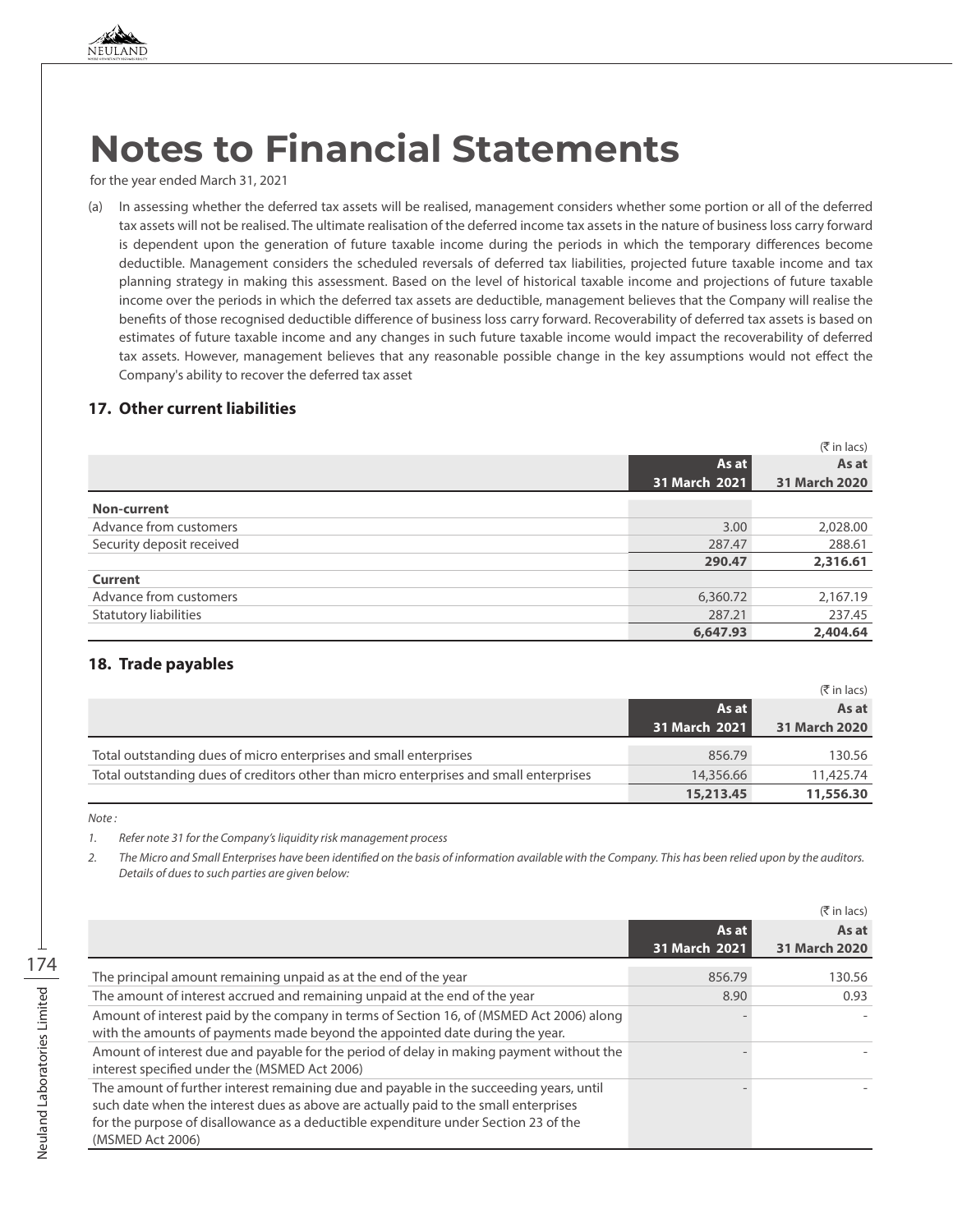for the year ended March 31, 2021

### **19. Other financial liabilities**

|                                                      |               | $(\overline{\mathfrak{k}})$ in lacs) |
|------------------------------------------------------|---------------|--------------------------------------|
|                                                      | As at         | As at                                |
|                                                      | 31 March 2021 | 31 March 2020                        |
| Current                                              |               |                                      |
| Current maturities of long-term debt (refer note 14) | 2,505.83      | 1,404.54                             |
| Interest accrued but not due on borrowings           | 39.60         | 25.22                                |
| Unclaimed dividends                                  | 13.16         | 12.16                                |
| Creditors for capital goods                          | 1,148.96      | 924.89                               |
| Employee related liabilities                         | 1,133.96      | 841.58                               |
| Accrual for expenses                                 | 3,284.45      | 1,392.84                             |
| <b>Others</b>                                        | 847.86        |                                      |
|                                                      | 8,973.82      | 4,601.23                             |

### **20. Revenue from operations**

|                          |                                                                   | $(\overline{\mathfrak{k}}$ in lacs) |
|--------------------------|-------------------------------------------------------------------|-------------------------------------|
|                          | $\blacksquare$ For the year ended $\blacksquare$<br>31 March 2021 | For the year ended<br>31 March 2020 |
| Sale of products         | 88,125.24                                                         | 70,898.49                           |
| Sale of services         | 3,692.43                                                          | 2,546.66                            |
| Other operating revenue  |                                                                   |                                     |
| Sale of impurities       | 253.49                                                            | 285.16                              |
| <b>Export incentives</b> | 1,264.79                                                          | 2,044.51                            |
| Scrap sales              | 355.36                                                            | 496.26                              |
|                          | 93,691.31                                                         | 76,271.08                           |

*Revenue disaggregation as per geography has been included in segment information (Refer note 36).*

### **Unsatisfied performance obligations**

The aggregate value of transaction price allocated to unsatisfied (or partially satisfied) performance obligations in case of contracts for which revenues are recorded over a period of time is ₹1,077.62, which is expected to be fully recognised as revenue in the next year. No consideration from contracts with customers is excluded from the amount mentioned above and contract asset relating to partially satisfied performance obligations aggregates to ₹292.75 as at 31 March 2021 (31 March 2020: ₹ 211.40)

### **21. Other income**

|                                                      |               | $(\overline{\mathfrak{k}}$ in lacs)                    |
|------------------------------------------------------|---------------|--------------------------------------------------------|
|                                                      | 31 March 2021 | For the year ended For the year ended<br>31 March 2020 |
| Interest income                                      | 166.75        | 216.21                                                 |
| Incentive under market access initiative scheme      | 5.59          | 131.50                                                 |
| Profit on sale of property, plant and equipment, net |               | 39.06                                                  |
| Profit on sale of Investement in Properties (net)    | 1,309.25      |                                                        |
| Other non-operating income                           | 127.92        | 1.82                                                   |
|                                                      | 1,609.51      | 388.59                                                 |

### **22. Cost of raw materials consumed**

|                                                                |                                                        | (₹ in lacs)   |
|----------------------------------------------------------------|--------------------------------------------------------|---------------|
|                                                                | For the year ended For the year ended<br>31 March 2021 | 31 March 2020 |
| Raw material and packing material at the beginning of the year | 5,500.27                                               | 4,555.14      |
| Add: Purchases during the year*                                | 46,322.74                                              | 40,080.72     |
| Less: Raw material and packing material at the end of the year | 7,857.31                                               | 5,500.27      |
|                                                                | 43,965.70                                              | 39,135.59     |

*\*Disclosed based on derived figures, rather than actual records of issue.*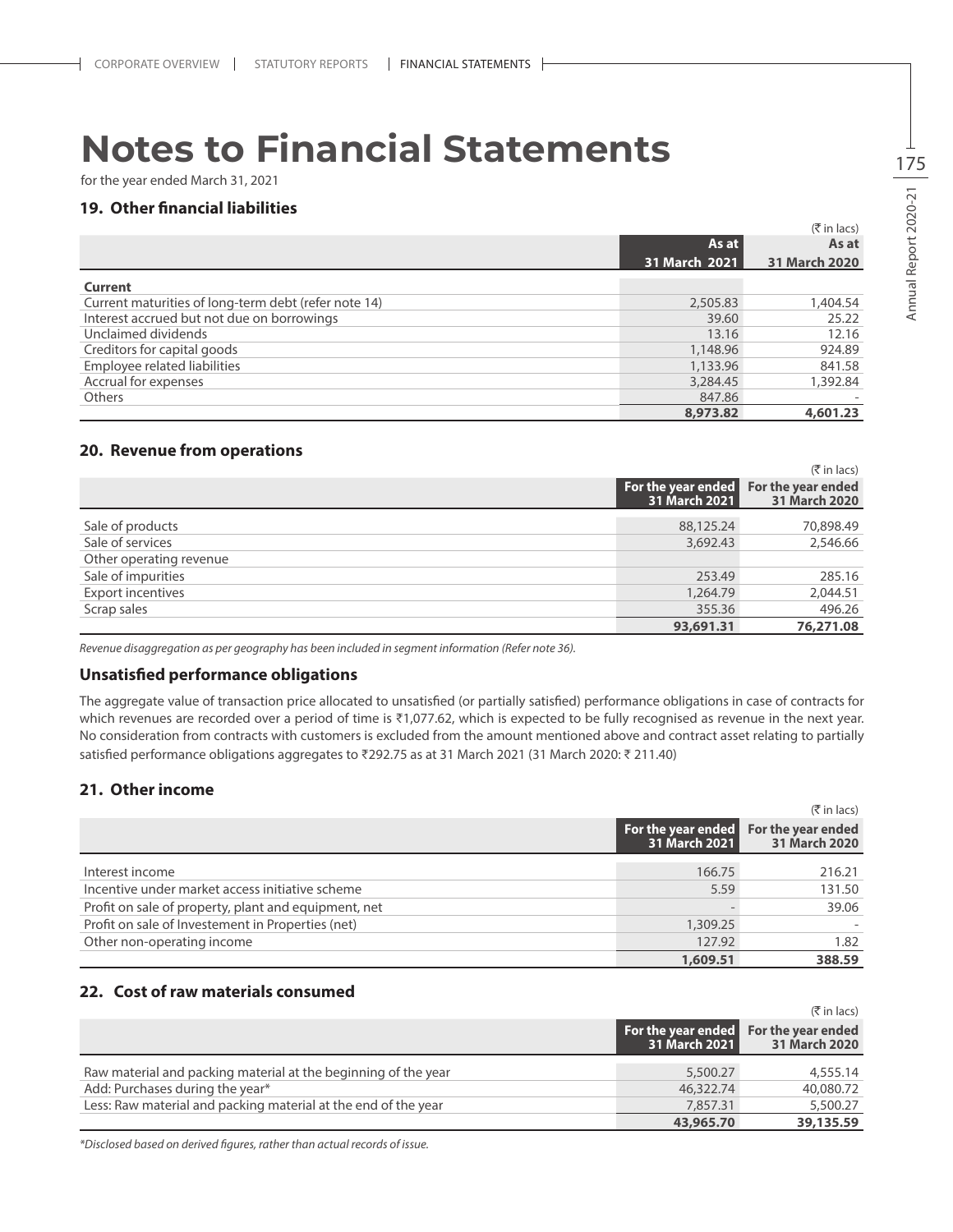for the year ended March 31, 2021

### **23. Changes in inventories of finished goods and work-in-progress**

|                                                       |                                     | $(\overline{\mathfrak{k}}$ in lacs) |
|-------------------------------------------------------|-------------------------------------|-------------------------------------|
|                                                       | For the year ended<br>31 March 2021 | For the year ended<br>31 March 2020 |
| <b>Opening stock</b>                                  |                                     |                                     |
| Finished goods<br>$\overline{\phantom{a}}$            | 4,525.47                            | 3,965.66                            |
| Work-in-progress<br>$\overline{\phantom{a}}$          | 11,016.30                           | 10,113.50                           |
|                                                       | 15,541.77                           | 14,079.16                           |
| <b>Closing balance</b>                                |                                     |                                     |
| Finished goods<br>$\overline{\phantom{a}}$            | 4,902.96                            | 4,525.47                            |
| Work-in-progress<br>$\overline{\phantom{a}}$          | 10,763.26                           | 11,016.30                           |
|                                                       | 15,666.22                           | 15,541.77                           |
| Less: Trial run inventory<br>$\overline{\phantom{a}}$ |                                     | (346.86)                            |
|                                                       | (124.45)                            | (1, 115.75)                         |

### **24. Employee benefits expense**

|                                                                  |                                     | $(\overline{\mathfrak{k}}$ in lacs) |
|------------------------------------------------------------------|-------------------------------------|-------------------------------------|
|                                                                  | For the year ended<br>31 March 2021 | For the year ended<br>31 March 2020 |
| Salaries, wages and bonus                                        | 13,289.46                           | 10,961.75                           |
| Contribution to provident and other funds (refer note (a) below) | 568.98                              | 509.94                              |
| Gratuity expense                                                 | 188.71                              | 186.68                              |
| Compensated absences expense                                     | 141.24                              | 108.91                              |
| Staff welfare expenses                                           | 785.28                              | 588.24                              |
|                                                                  | 14,973.67                           | 12,355.52                           |

(a) During the year ended 31 March 2021, the Company contributed ₹514.96 (31 March 2020: ₹463.83) to provident fund and ₹22.64 (31 March 2020: ₹19.72) towards employee state insurance fund

### **25. Finance costs**

|                                     |                                     | $(\overline{\mathfrak{T}}$ in lacs) |
|-------------------------------------|-------------------------------------|-------------------------------------|
|                                     | For the year ended<br>31 March 2021 | For the year ended<br>31 March 2020 |
| Interest expense                    | 1,296.20                            | 1,890.85                            |
| Other borrowing costs               | 607.80                              | 542.03                              |
|                                     | 1,904.00                            | 2,432.88                            |
| Less: Borrowing costs capitalized * | (114.17)                            | (275.53)                            |
|                                     | 1,789.83                            | 2,157.35                            |

*\* The Company has capitalised borrowing costs with respect to its qualifying assets. The rate for capitalisation of borrowing cost was approximately 9.47% (31 March 2020: 10.60%)*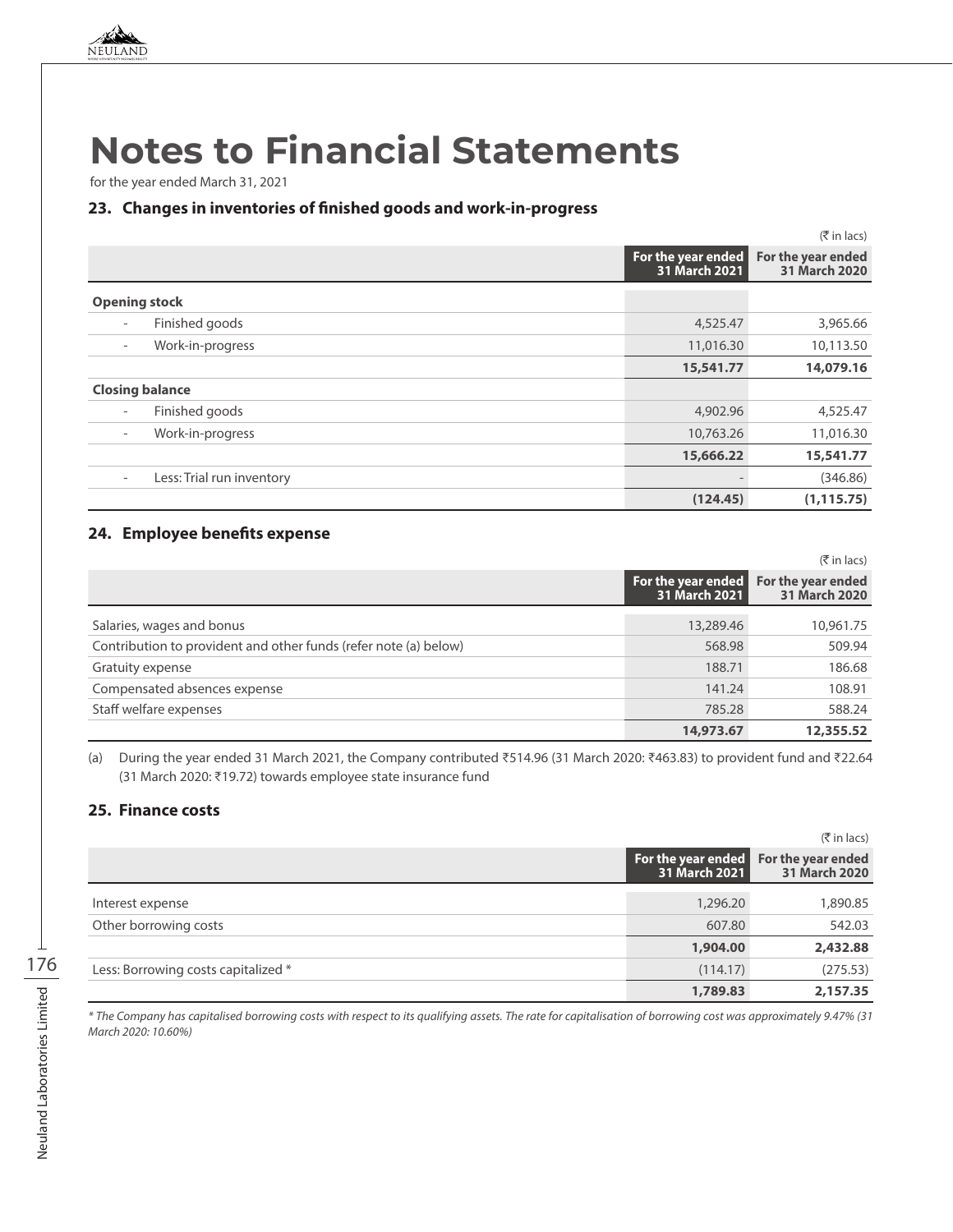for the year ended March 31, 2021

### **26. Manufacturing expenses**

|                                                |                                     | (K in idcs)                         |
|------------------------------------------------|-------------------------------------|-------------------------------------|
|                                                | For the year ended<br>31 March 2021 | For the year ended<br>31 March 2020 |
|                                                |                                     |                                     |
| Consumption of stores and spare parts          | 4,011.36                            | 2,702.72                            |
| Power and fuel                                 | 3,920.73                            | 3,275.14                            |
| Carriage inwards                               | 164.79                              | 130.71                              |
| Repairs and maintenance                        |                                     |                                     |
| - Buildings                                    | 397.45                              | 509.90                              |
| - Plant and equipment                          | 1,172.73                            | 1,003.22                            |
| - Others                                       | 1,101.09                            | 1,017.64                            |
| Effluent treatment charges and testing charges | 921.66                              | 815.23                              |
| Consumption of packing material                | 338.77                              | 305.07                              |
|                                                | 12,028.58                           | 9,759.63                            |

### **27. Other expenses**

|                                                                           |                                     | $(\overline{\mathfrak{k}})$ in lacs) |
|---------------------------------------------------------------------------|-------------------------------------|--------------------------------------|
|                                                                           | For the year ended<br>31 March 2021 | For the year ended<br>31 March 2020  |
| Rent                                                                      | 71.42                               | 67.55                                |
| Corporate Social Responsibility ('CSR') expenditure (refer note ii below) | 88.02                               | 68.72                                |
| Rates and taxes                                                           | 1,743.44                            | 162.85                               |
| Travelling and conveyance                                                 | 669.35                              | 1,020.88                             |
| Legal and professional fees (refer note i below)                          | 935.47                              | 1,217.44                             |
| Insurance                                                                 | 413.45                              | 262.38                               |
| Advertisement and subscription expense                                    | 247.14                              | 324.20                               |
| Sales promotion expenses including commission*                            | 1,801.19                            | 874.93                               |
| Freight and forwarding charges                                            | 1,016.96                            | 631.06                               |
| Provision for doubtful debts and advances, net                            | 385.33                              | 707.94                               |
| Foreign exchange loss, net                                                | 216.73                              | 167.36                               |
| Loss on sale of assets, net                                               | 27.34                               |                                      |
| Directors commission                                                      | 35.00                               | 21.00                                |
| Sitting fees                                                              | 24.90                               | 23.20                                |
| Miscellaneous expenses                                                    | 490.14                              | 397.56                               |
|                                                                           | 8,165.88                            | 5,947.07                             |

*\* includes an amount of ₹ 955 lacs towards settlement of international taxation litigation under Vivad Se Vishwas Scheme*

### **(i) Details of payments to auditors included in legal and professional fees:**

|                                                            |               | (₹ in lacs)                                            |
|------------------------------------------------------------|---------------|--------------------------------------------------------|
|                                                            | 31 March 2021 | For the year ended For the year ended<br>31 March 2020 |
| As auditor:                                                |               |                                                        |
| Audit fee, including tax audit<br>$\overline{\phantom{a}}$ | 30.00         | 30.00                                                  |
| Certifications<br>$\overline{\phantom{a}}$                 | 5.75          | 5.50                                                   |
| Reimbursement of expenses<br>$\overline{\phantom{a}}$      | 0.66          | 0.55                                                   |
|                                                            | 36.41         | 36.05                                                  |

 $(x - i)$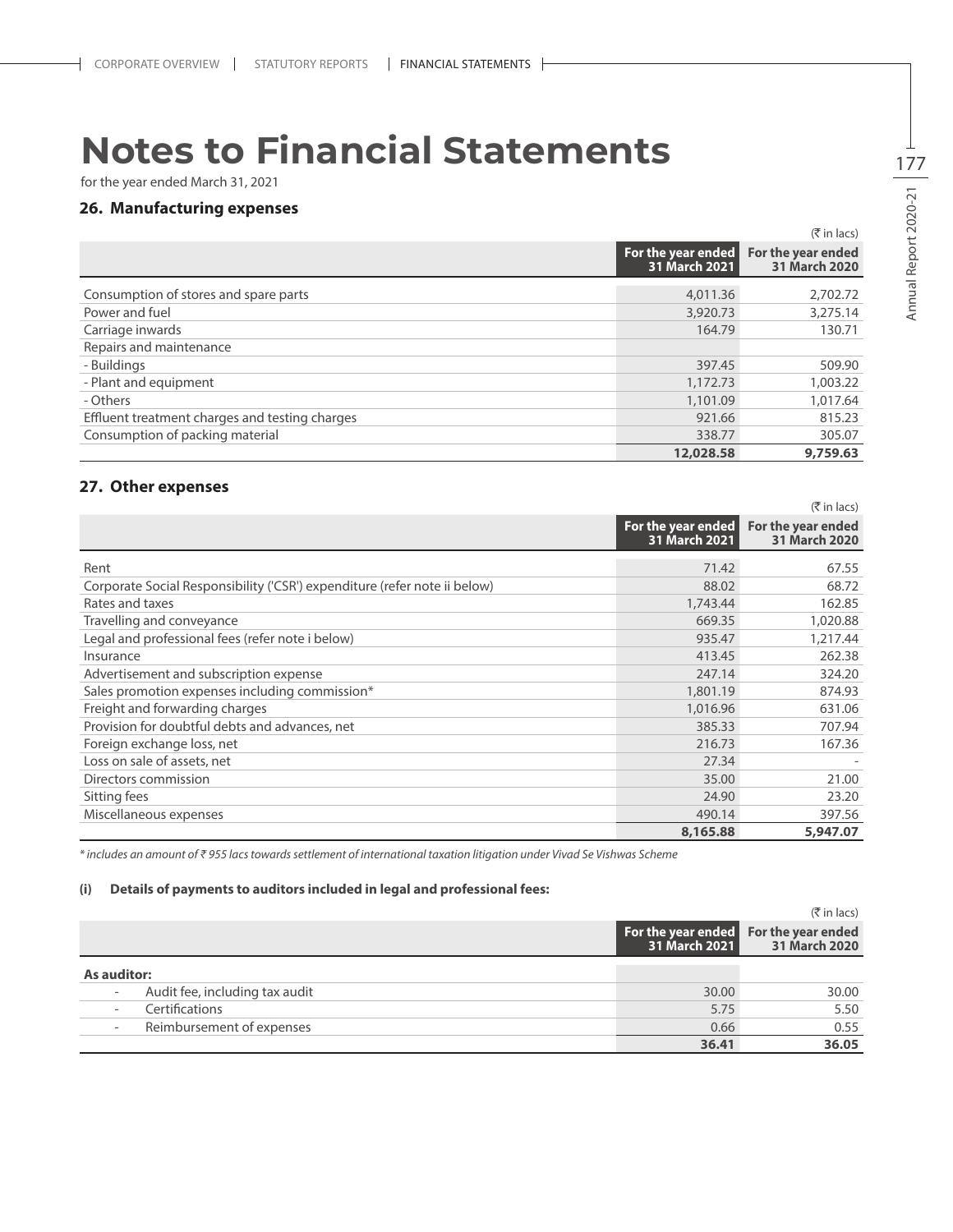for the year ended March 31, 2021

### **(ii) Details of CSR expenditure :**

|     |                                                                  |                                     | $(\overline{\mathfrak{k}}$ in lacs) |
|-----|------------------------------------------------------------------|-------------------------------------|-------------------------------------|
|     |                                                                  | For the year ended<br>31 March 2021 | For the year ended<br>31 March 2020 |
| (a) | Gross amount required to be spent by the Company during the year | 70.92                               | 55.87                               |
| (b) | Amount spent during the year (in cash) on:                       |                                     |                                     |
|     | Construction/acquisition of any asset<br>(i)                     |                                     |                                     |
|     | On purposes other than (i) above*<br>(ii)                        | 88.02                               | 68.72                               |
|     | Amount remaining to be spent/(spent in excess)                   | (17.10)                             | (12.85)                             |

*\* includes ₹ 10 paid to Neuland Foundation towards corpus*

### **28. Income tax**

|                                                                                                 |                                     | $(\overline{\mathfrak{F}}$ in lacs) |
|-------------------------------------------------------------------------------------------------|-------------------------------------|-------------------------------------|
|                                                                                                 | For the year ended<br>31 March 2021 | For the year ended<br>31 March 2020 |
| Income tax expense recognised in the statement of profit and loss consists<br>of the following: |                                     |                                     |
| Current income tax                                                                              | 1,255.73                            | 9.63                                |
| Deferred tax expense / (benefit)                                                                | 1,214.55                            | 3,661.57                            |
| Total tax expense for the year                                                                  | 2,470.28                            | 3,671.20                            |

The major components of income tax expense and the reconciliation of expected tax expense based on the domestic effective tax rate of the Company at 25.17% (31 March 2020: 25.17%) and the reported tax expense in the statement of profit and loss is as follows:

### **Reconciliation of tax expense and the accounting profit multiplied by India's tax rate**

|                                                                                            |                                     | $(\overline{\mathfrak{F}}$ in lacs) |
|--------------------------------------------------------------------------------------------|-------------------------------------|-------------------------------------|
|                                                                                            | For the year ended<br>31 March 2021 | For the year ended<br>31 March 2020 |
| Profit before tax                                                                          | 10,533.35                           | 5,292.25                            |
| Tax rate applicable to the Company                                                         | 25.17%                              | 25.17%                              |
| Estimated tax expense on profit^                                                           | 2,626.58                            | 1,331.95                            |
| Tax effect of amounts which are not deductible (taxable) in calculating<br>taxable income: |                                     |                                     |
| Earlier year impact                                                                        | (191.81)                            |                                     |
| One time charge off on transition to new regime*                                           |                                     | 2,324.66                            |
| Impact of foreign taxes                                                                    | (5.79)                              | (1.11)                              |
| Expenses disallowed                                                                        | 29.03                               | 19.09                               |
| <b>Others</b>                                                                              | 12.27                               | (3.39)                              |
| Income tax expense                                                                         | 2,470.28                            | 3,671.20                            |

*\* The Government of India, on 20 September 2019, vide the Taxation laws (Amendment) Ordinance 2019, inserted a new Section 115BAA in the Income tax Act, 1961, which provides an option to the Company for paying income Tax at reduced rates as per the provisions/conditions defined in the said section. The Company has completed its evaluation and has opted to pay tax at the reduced rate resulting in one time tax charge of ₹ 2,324.66* 

*^ Estimated tax expenses for FY 21 includes tax on Capital Gains at rates different than the tax rate of 25.17%*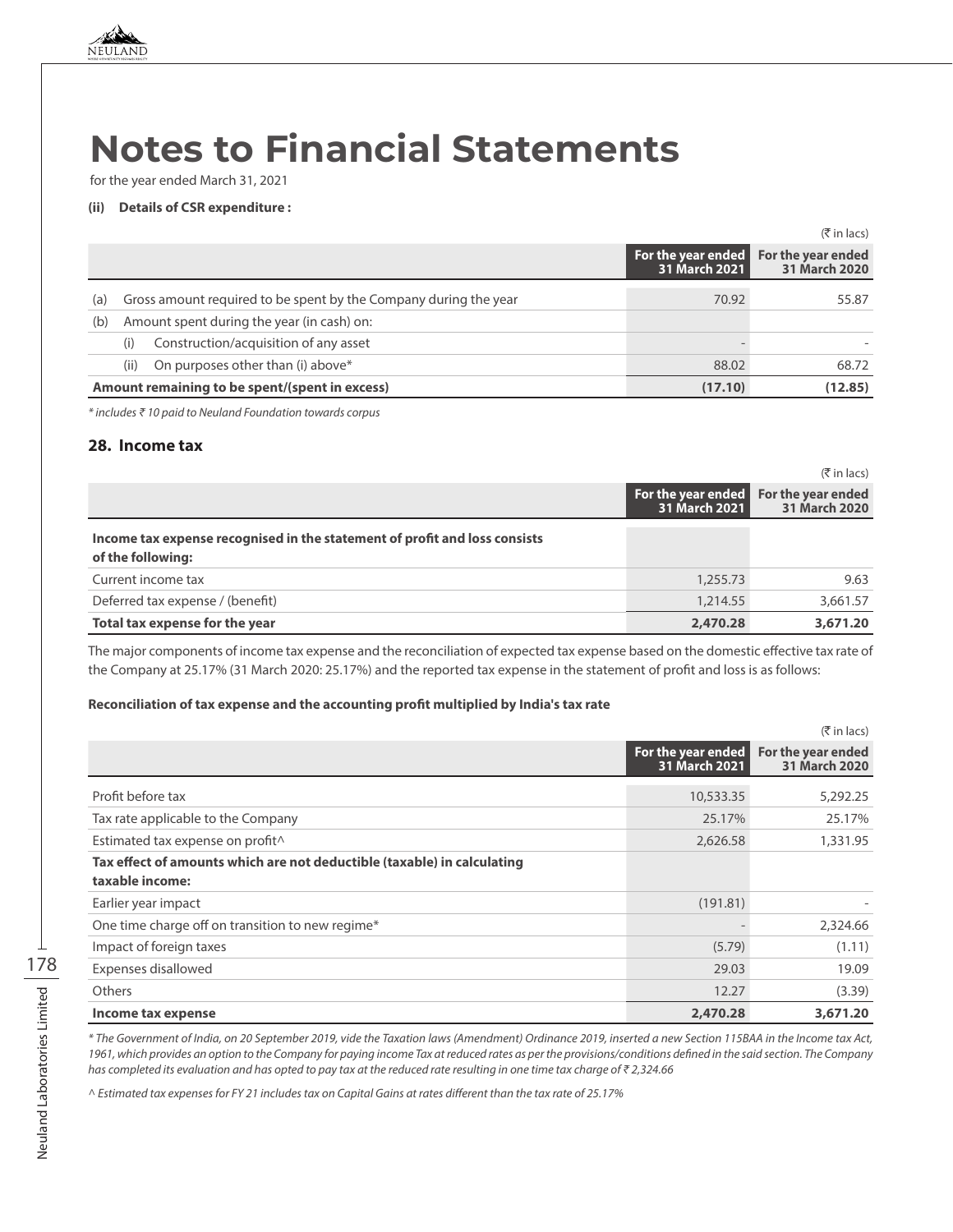for the year ended March 31, 2021

### **29. Earnings per share (EPS)**

|     |                                                                       |               | $\mathcal{L}$ in ideal                                 |
|-----|-----------------------------------------------------------------------|---------------|--------------------------------------------------------|
|     |                                                                       | 31 March 2021 | For the year ended For the year ended<br>31 March 2020 |
| (a) | Profit attributable to equity shareholders                            | 8,063.07      | 1,621.05                                               |
| (b) | Computation of weighted average number of equity shares:              |               |                                                        |
|     | Weighted average number of equity shares outstanding during the year* | 1,28,29,889   | 1,28,29,889                                            |
| (c) | Earnings per equity share (in absolute $\bar{z}$ ):                   |               |                                                        |
|     | <b>Basic</b>                                                          | 62.85         | 12.63                                                  |
|     | <b>Diluted</b>                                                        | 62.85         | 12.63                                                  |

### **30. Fair value measurements**

### **(i) Fair value hierarchy**

Financial assets and financial liabilities measured at fair value in the statement of financial position are grouped into three levels of a fair value hierarchy. The three levels are defined based on the observability of significant inputs to the measurement, as follows:

Level 1: Quoted prices (unadjusted) in active markets for financial instruments.

Level 2: The fair value of financial instruments that are not traded in an active market is determined using valuation techniques which maximise the use of observable market data either directly or indirectly

Level 3: If one or more of the significant inputs is not based on observable market data, the instrument is included in level 3.

### **(ii) Financial assets and financial liabilities measured at fair value**

|                                  |                          |         |                          | $(\overline{\mathfrak{k}}$ in lacs) |
|----------------------------------|--------------------------|---------|--------------------------|-------------------------------------|
|                                  | 31 March 2021            |         |                          | <b>31 March 2020</b>                |
|                                  | Level 1                  | Level 2 | Level 1                  | Level 2                             |
| Financial assets / (liabilities) |                          |         |                          |                                     |
| Investments                      | 19.28                    | 670.29  | 11.11                    | 774.72                              |
| Derivatives - Forward contracts  | $\overline{\phantom{a}}$ |         | $\overline{\phantom{0}}$ | 80.33                               |

### **(iii) Financial instruments by category**

For amortised cost instruments, carrying value represents the best estimate of fair value.

|                               |                          |                                    |                   |                          |                          | $(\overline{\mathfrak{k}}$ in lacs) |
|-------------------------------|--------------------------|------------------------------------|-------------------|--------------------------|--------------------------|-------------------------------------|
|                               |                          | <b>March 2020</b><br>31 March 2021 |                   |                          |                          |                                     |
|                               | <b>FVTPL</b>             | <b>FVTOCI</b>                      | Amortised<br>cost | <b>FVTPL</b>             | <b>FVTOCI</b>            | <b>Amortised</b><br>cost            |
| <b>Financial assets</b>       |                          |                                    |                   |                          |                          |                                     |
| Investments                   | 24.72                    | 664.85                             |                   | 24.72                    | 761.11                   |                                     |
| Trade receivables             |                          | $\overline{\phantom{a}}$           | 21,773.31         | $\qquad \qquad$          | $\overline{\phantom{a}}$ | 18,988.99                           |
| Cash and cash equivalents     | $\qquad \qquad -$        | $\qquad \qquad -$                  | 243.56            | $\overline{\phantom{a}}$ | $\overline{\phantom{a}}$ | 1,120.35                            |
| Other bank balances           | $\overline{\phantom{a}}$ | $\overline{\phantom{0}}$           | 1,696.37          | $\overline{\phantom{a}}$ | $\overline{\phantom{a}}$ | 3,577.71                            |
| Other financial assets        | $\overline{\phantom{a}}$ |                                    | 893.35            | $\overline{\phantom{a}}$ | $\overline{\phantom{a}}$ | 1,269.66                            |
| <b>Total financial assets</b> | 24.72                    | 664.85                             | 24,606.59         | 24.72                    | 761.11                   | 24,956.71                           |

 $(\pm \infty)$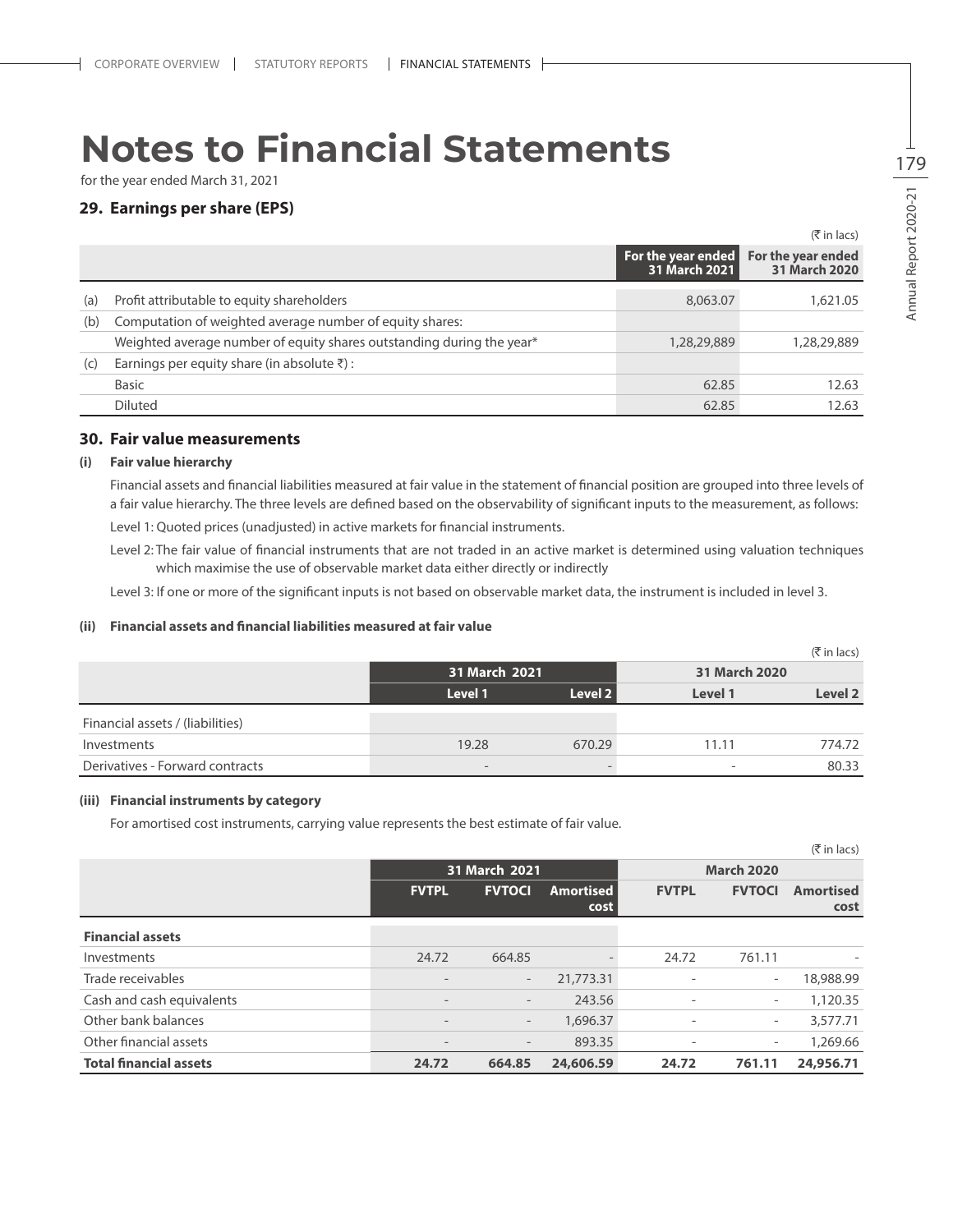for the year ended March 31, 2021

|                                    |                          |                |                          | $(\overline{\mathfrak{F}})$ in lacs) |
|------------------------------------|--------------------------|----------------|--------------------------|--------------------------------------|
|                                    | <b>March 2021</b>        |                | <b>March 2020</b>        |                                      |
|                                    | <b>FVTPL</b>             | Amortised cost | <b>FVTPL</b>             | <b>Amortised cost</b>                |
| <b>Financial liabilities</b>       |                          |                |                          |                                      |
| <b>Borrowings</b>                  |                          | 17,017.53      | $\overline{\phantom{a}}$ | 25,959.06                            |
| Lease liability                    |                          | 1,211.79       | $\overline{\phantom{a}}$ | 414.42                               |
| Trade payables                     | $\overline{\phantom{0}}$ | 15,213.45      | $\overline{\phantom{a}}$ | 11,556.30                            |
| Other financial liabilities        |                          | 6,467.99       | $\overline{\phantom{a}}$ | 3,196.69                             |
| <b>Total financial liabilities</b> |                          | 39,910.76      | ٠                        | 41,126.47                            |

The Company's principal financial liabilities, comprise borrowings, trade and other payables. The main purpose of these financial liabilities is to finance the Company's operations. The Company's principal financial assets include loans, trade and other receivables, cash and cash equivalents and other bank balances that derive directly from its operations. The Company also holds FVOCI investments.

(iv) The carrying amounts of trade receivables, trade payables and cash and cash equivalents are considered to be the same as their fair values, due to their short-term nature. Difference between carrying amounts and fair values of bank deposits, other financial assets, other financial liabilities and borrowings subsequently measured at amortised cost is not significant in each of the years presented. For all other amortised cost instruments, carrying value represents the best estimate of fair value.

For financial assets measured at fair values, the carrying amounts are equal to the fair values.

### **31. Financial instruments risk management**

The Company is exposed to financial risks arising from its operations and the use of financial instruments. The key financial risks include market risk, credit risk and liquidity risk. The Company's risk management policies are established to identify and analyse the risks faced by the Company and seek to, where appropriate, minimize potential impact of the risk and to control and monitor such risks. There has been no change to the Company's exposure to these financial risks or the manner in which it manages and measures the risks or the manner in which it manages and measures the risks.

The following sections provide details regarding the Company's exposure to the financial risks associated with financial instruments held in the ordinary course of business and the objectives, policies and processes for management of these risks:

### **A. Market risk:**

 Market risk is the risk that the fair value of future cash flows of a financial instrument will fluctuate because of changes in market prices. Market risk comprises two types of risk: interest rate risk and currency risk. Financial instruments affected by market risk include borrowings, deposits, trade receivables and other financial instruments.

The sensitivity analyses in the following sections relate to the position as at 31 March 2021 and 31 March 2020. The analysis exclude the impact of movements in market variables on the carrying values of gratuity and other post retirement obligations; provisions; and nonfinancial assets and liabilities.

### **i. Interest rate risk:**

 Interest rate risk is the risk that the fair value or future cash flows of a financial instrument will fluctuate because of changes in market interest rates. The Company has loan facilities on floating interest rate, which exposes the Company to risk of changes in interest rates. The management monitors the interest rate movement and manages the interest rate risk based on its policies, which include entering into interest rate swaps as considered necessary. The Company's investment in deposits with banks are for short durations and therefore do not expose the Company to significant interest rate risk. Below are the details of exposure to fixed rate and variable rate instruments:

|                               |               | (₹ in lacs)   |
|-------------------------------|---------------|---------------|
| <b>Particulars</b>            | 31 March 2021 | 31 March 2020 |
| <b>Fixed rate instruments</b> |               |               |
| Financial assets              | 1,683.25      | 3,895.47      |
| <b>Financial liabilities</b>  | 3,096.41      | 3,237.49      |
| Variable rate instruments     |               |               |
| <b>Financial liabilities</b>  | 13,921.12     | 22,721.57     |
|                               |               |               |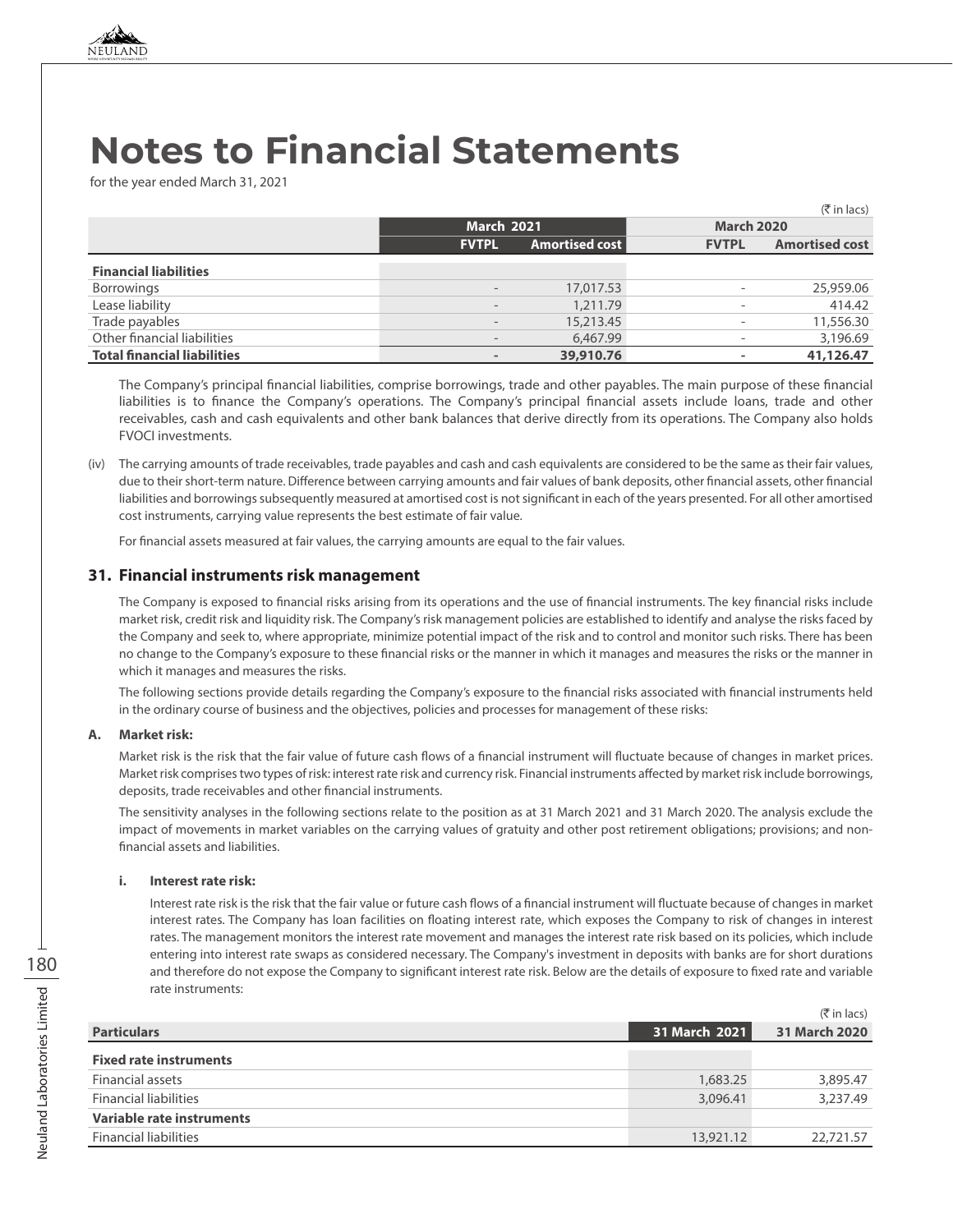for the year ended March 31, 2021

 Every 0.5% increase/decrease in the interest rate component applicable to the respective borrowings would effect the Company's net profit before tax resulting in an expense/income of ₹69.61 and ₹114.17 for the year ended 31 March 2021 and 31 March 2020 respectively.

### **ii. Foreign currency risk:**

 Foreign currency risk is the risk that the value of a financial instrument will fluctuate due to changes in foreign exchange rates. The Company's exposure to the risk of change in foreign exchange rates relates primarily to the Company's operating activities (when revenue or expense is denominated in foreign currency) and financing activities (when borrowings are denominated in foreign currency), The foreign currencies in which these transactions are denominated are US Dollars, Euros, Japanese Yen, Great British Pound and Swiss Franc. The Company uses foreign exchange forward contracts to hedge its exposure in foreign currency risk.

a) Significant unhedged foreign currency risk exposure relating to financial assets and financial liabilities expressed in ₹ terms are as follows:

### **Financial assets**

|                                        |               | (र in lacs)          |
|----------------------------------------|---------------|----------------------|
| <b>Trade receivables</b>               | 31 March 2021 | <b>31 March 2020</b> |
| USD<br>$\overline{\phantom{a}}$        | 14,617.64     | 12,821.36            |
| <b>EUR</b><br>$\overline{\phantom{a}}$ | 1,219.04      | 2,035.00             |
|                                        |               |                      |

| <b>Cash &amp; cash equivalents</b> |       | 31 March 2021 31 March 2020 |
|------------------------------------|-------|-----------------------------|
| 'JSD<br>$\overline{\phantom{0}}$   | 95.11 |                             |

### **Financial liabilities**

|                          |                       |               | (₹ in lacs)   |
|--------------------------|-----------------------|---------------|---------------|
|                          | <b>Trade payables</b> | 31 March 2021 | 31 March 2020 |
| $\overline{\phantom{a}}$ | USD                   | 2,704.88      | 2,460.09      |
| $\overline{\phantom{a}}$ | <b>EUR</b>            | 37.17         | 30.69         |
| $\overline{\phantom{0}}$ | CHF                   |               | 12.49         |
| $\overline{\phantom{a}}$ | JPY                   | 7.58          | 74.16         |

|                          | <b>Borrowings</b> |          | 31 March 2021 31 March 2020 |
|--------------------------|-------------------|----------|-----------------------------|
| $\overline{\phantom{0}}$ | USD               | 4,393.35 | 7,294.13                    |
| $\overline{\phantom{a}}$ | <b>EUR</b>        |          | 1,324.25                    |

### b) Derivative financial instruments

The following table gives details in respect of outstanding derivate contracts. The counterparty for these contracts are banks.

|                                      |                |               | (₹ in lacs)          |
|--------------------------------------|----------------|---------------|----------------------|
|                                      | <b>Buv</b>     | 31 March 2021 | <b>31 March 2020</b> |
| Derivatives not designated as hedges |                |               |                      |
| Forward contract                     | USD (in lakhs) |               | US \$45.11           |
| Interest rate swaps                  | USD (in lakhs) |               |                      |

 $\sim$  in lacks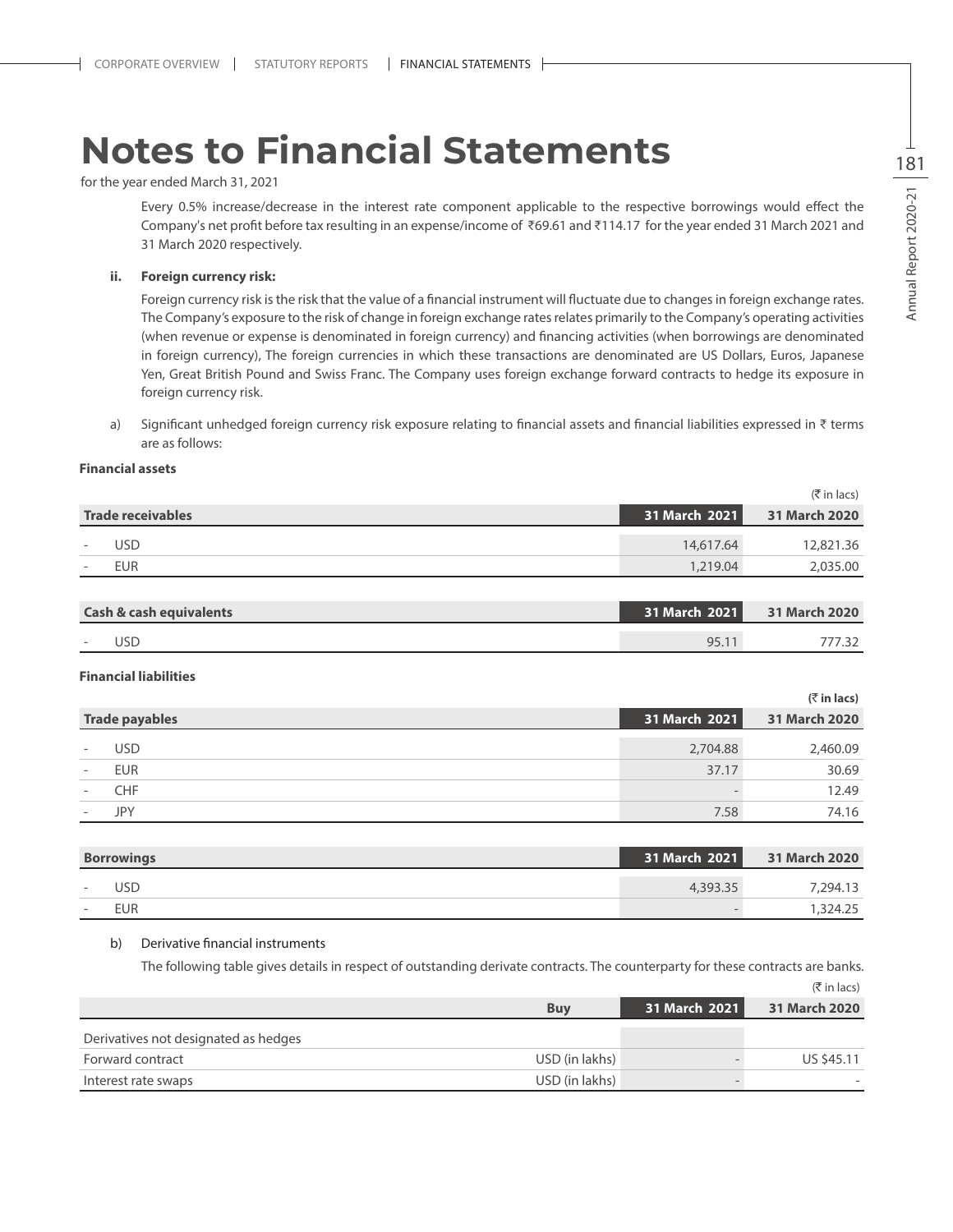for the year ended March 31, 2021

### c) Foreign currency sensitivity

The following table demonstrates the sensitivity to a reasonably possible change in USD and Euro exchange rates, with all other variables held constant. The Company's exposure to foreign currency changes for all other currencies is not material.

| Impact on profit after tax for the year ended<br><b>Particulars</b><br>31 March 2021<br>31 March 2020<br>USD sensitivity<br>₹/USD - Increase by 5%<br>192.22<br>380.73<br>₹/USD - Decrease by 5%<br>(192.22)<br>(380.73)<br>EUR sensitivity<br>₹/EUR - Increase by 5%<br>34.00<br>59.09 |                        |         | $(\overline{\mathfrak{k}})$ in lacs) |
|-----------------------------------------------------------------------------------------------------------------------------------------------------------------------------------------------------------------------------------------------------------------------------------------|------------------------|---------|--------------------------------------|
|                                                                                                                                                                                                                                                                                         |                        |         |                                      |
|                                                                                                                                                                                                                                                                                         |                        |         |                                      |
|                                                                                                                                                                                                                                                                                         |                        |         |                                      |
|                                                                                                                                                                                                                                                                                         |                        |         |                                      |
|                                                                                                                                                                                                                                                                                         |                        |         |                                      |
|                                                                                                                                                                                                                                                                                         |                        |         |                                      |
|                                                                                                                                                                                                                                                                                         |                        |         |                                      |
|                                                                                                                                                                                                                                                                                         | ₹/EUR - Decrease by 5% | (59.09) | (34.00)                              |

### **iii. Equity price risk:**

''The Company's exposure to equity securities price risk arises from investments held by the Company and classified in the balance sheet as FVOCI/FVTPL. An increase/(decrease) in fair value of investments by 10% shall impact the Company's equity and total comprehensive income by ₹68.96 (31 March 2020: ₹78.58)..

### **B. Credit risk**

Credit risk is the risk that a counterparty fails to discharge an obligation to the Company, leading to a financial loss. The Company is mainly exposed to the risk of its balances with the bankers and trade and other receivables. None of the Company's cash equivalents, other bank balances, loans and security deposits were past due or impaired as at 31 March 2021 and 31 March 2020.

Ageing of trade receivables is as follows:

|                               |               | $(\overline{\mathfrak{F}}$ in lacs) |
|-------------------------------|---------------|-------------------------------------|
|                               | 31 March 2021 | 31 March 2020                       |
| Neither past due nor impaired | 15,756.52     | 14,107.91                           |
| Past due not impaired:        |               |                                     |
| $0-180$ days                  | 5,592.59      | 4,456.30                            |
| Greater than 180 days         | 424.20        | 424.78                              |
|                               | 21,773.31     | 18,988.99                           |

### **C. Liquidity risk**

Liquidity risk is the risk that the Company will not be able to meet its financial obligations as they become due. The Company manages its liquidity risk by ensuring, as far as possible, that it will always have sufficient liquidity to meet its liabilities when due, under both normal and stressed conditions, without incurring unacceptable losses or risk to the Company's reputation.

Management monitors rolling forecasts of the Company's liquidity position (comprising the undrawn borrowing facilities) and cash and cash equivalents on the basis of expected cash flows.

### Maturities of financial liabilities

The tables below analyse the Company's financial liabilities into relevant maturity groupings based on their contractual maturities for all non derivative financial liabilities. The amounts disclosed in the table are the contractual undiscounted cash flows:

|                             |              |                                 |                                     | $(\overline{\mathfrak{k}})$ in lacs) |
|-----------------------------|--------------|---------------------------------|-------------------------------------|--------------------------------------|
| March 2021                  | Up to 1 year |                                 | From 1 to 3 years More than 3 years | <b>Total</b>                         |
| <b>Borrowings</b>           | 8,204.27     | 4,938.37                        | 3,874.89                            | 17,017.53                            |
| Lease liability             | 358.38       | 708.84                          | 410.65                              | 1,477.87                             |
| Trade and other payables    | 15,213.45    | $\hspace{0.1mm}-\hspace{0.1mm}$ | $\qquad \qquad -$                   | 15,213.45                            |
| Other financial liabilities | 6,467.99     | $\hspace{0.1mm}-\hspace{0.1mm}$ | $\overline{\phantom{a}}$            | 6,467.99                             |
| <b>Total</b>                | 30,244.09    | 5,647.21                        | 4,285.54                            | 40,176.84                            |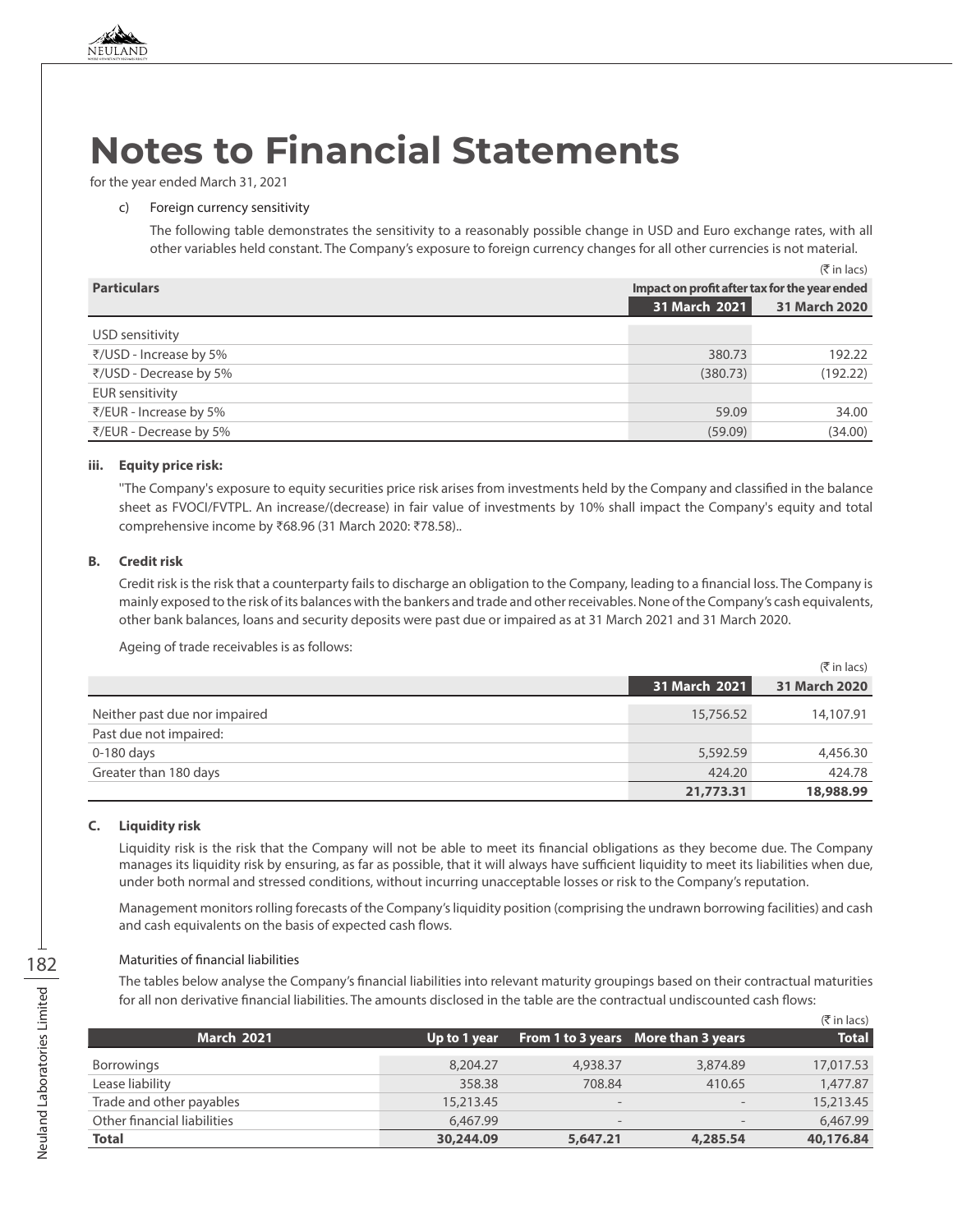for the year ended March 31, 2021

|                             |              |          |                                     | $(\overline{\mathfrak{k}}$ in lacs) |
|-----------------------------|--------------|----------|-------------------------------------|-------------------------------------|
| <b>March 2020</b>           | Up to 1 year |          | From 1 to 3 years More than 3 years | <b>Total</b>                        |
| <b>Borrowings</b>           | 18,221.80    | 3,535.62 | 4,201.64                            | 25,959.06                           |
| Lease liability             | 188.97       | 189.92   | 108.22                              | 487.11                              |
| Trade and other payables    | 11,556.30    |          |                                     | 11,556.30                           |
| Other financial liabilities | 3,196.69     |          |                                     | 3,196.69                            |
| <b>Total</b>                | 33,163.76    | 3,725.54 | 4,309.86                            | 41,199.16                           |

### **32. Capital risk management**

The Company's objective when managing capital is to safeguard the Company's ability to continue as a going concern in order to provide returns for shareholders and benefits for stakeholders and to maintain an optimal capital structure to reduce the cost of capital. Hence, the Company may adjust any dividend payments, return capital to shareholders or issue new shares or sell assets to reduce debt. Total capital is the equity as shown in the statement of financial position.Currently, the Company primarily monitors its capital structure on the basis of the following gearing ratio. Management is continuously evolving strategies to optimize the returns and reduce the risks. It includes plans to optimize the financial leverage of the Company.

The capital for the reporting year under review is summarized as follows:

|                                 |               | $(\overline{\mathfrak{k}}$ in lacs) |
|---------------------------------|---------------|-------------------------------------|
|                                 | As at I       | As at                               |
|                                 | 31 March 2021 | <b>31 March 2020</b>                |
| Total borrowings                | 17,017.53     | 25,959.06                           |
| Less: Cash and cash equivalents | (243.56)      | (1, 120.35)                         |
| Net debt                        | 16,773.97     | 24,838.71                           |
| Total equity                    | 78,645.77     | 70,995.77                           |
| Net debt to equity ratio        | 21.33%        | 34.99%                              |

### **33. Research and development expenses**

 Details of research and development expenses (excluding depreciation and amortisation expense) incurred during the year and included under various heads of expenditures are given below:

|                                              |                                     | $(\overline{\mathfrak{k}}$ in lacs) |
|----------------------------------------------|-------------------------------------|-------------------------------------|
|                                              | For the year ended<br>31 March 2021 | For the year ended<br>31 March 2020 |
| Revenue Expenditure                          |                                     |                                     |
| Salaries and wages                           | 1,351.85                            | 1,165.32                            |
| Consumption of raw materials and consumables | 522.90                              | 307.29                              |
| Power and fuel                               | 231.83                              | 268.54                              |
|                                              | 2,106.58                            | 1,741.15                            |
| Capital Expenditure                          | 178.11                              | 347.18                              |

*\* Disclosed for the years where Form 3CL is yet to be received from Department of Scientific and Industrial Research (DSIR)*

### **34. Investment properties**

 Investment properties comprise of carrying value of land and capital work-in-progress, representing the cost incurred towards development and construction activity at the said land situated at Nanakramguda, Hyderabad, duly allotted by Telangana State Industrial Infrastructure Corporation Limited ("TSIIC") (erstwhile Andhra Pradesh Industrial Infrastructure Corporation Limited).

 The Company, on the basis of an approval received from TSIIC, has entered into a Joint Development Agreement (JDA) with a Developer for development of IT Park at the Company's land. Subsequently the Company has entered into Supplementary Development Agreement ("SDA") and Addendums to the SDA (collectively referred as 'Arrangement') with the Developer and its nominees. Further, in accordance with the terms of the Arrangement, the Company is entitled to a fixed leasable / saleable area of a minimum 3.38 lakhs sq .ft, out of which the Company has transferred 1.20 lakhs sq. ft from it's own share at ₹0.02 per sq. ft to the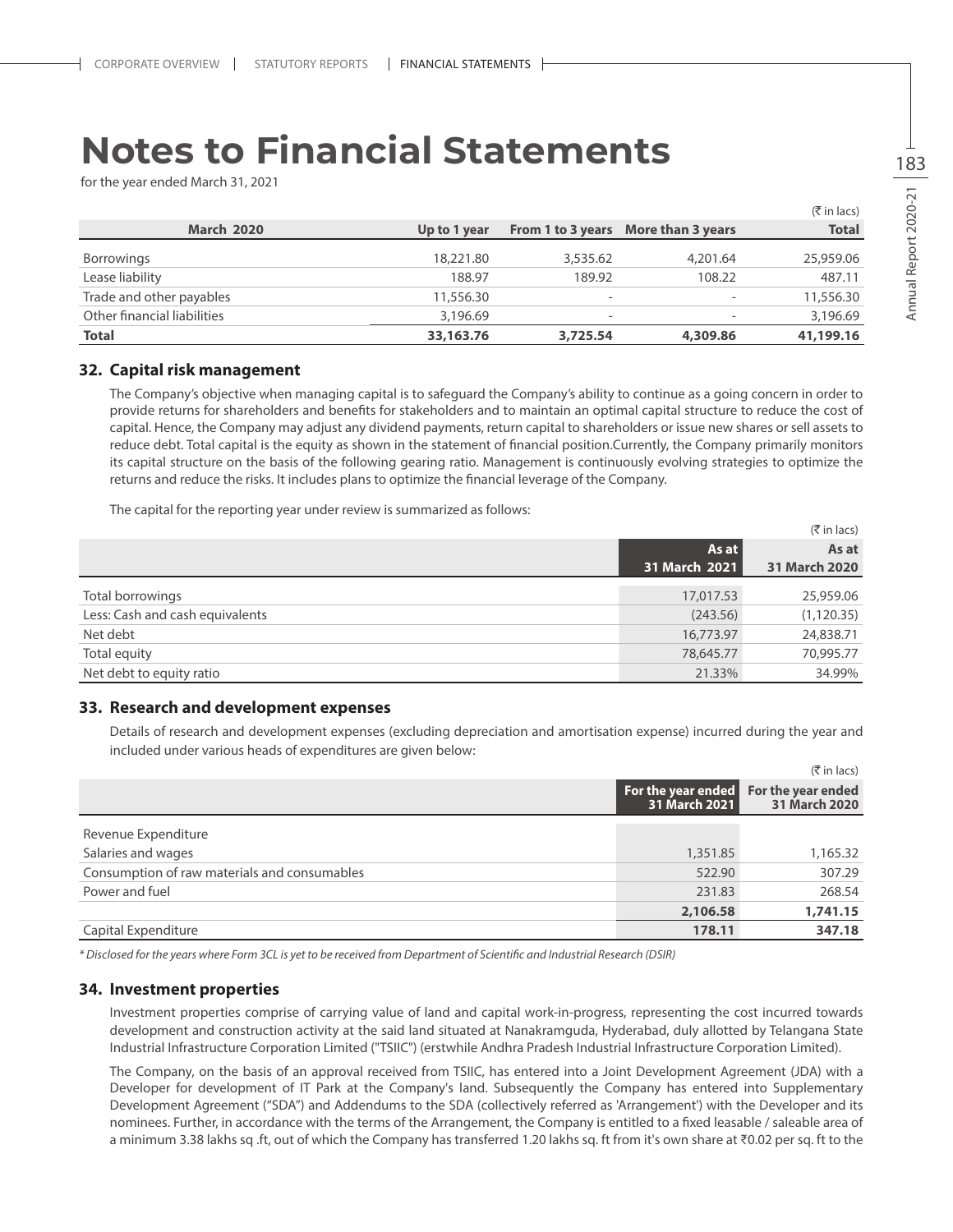for the year ended March 31, 2021

Developer nominees on completion of the construction work as at 31 March 2021. The Company has further agreed to revise its net share in the Project to 1.74 lakh sq.ft. (excluding 1.20 lakh sq.ft. already transferred) to compensate the Developer for certain costs and adjustments in the Company's share in the Project, with the approval of the Board of Directors of the Company. The construction of the Company's share in the Project is completed and the Developer shall handover possession of the Company's share, upon receipt of regulatory approvals. The management, on the basis of its assessment of the end use of its share in the proposed project has classified the entire value as an investment property as at 31 March 2021.

The fair value of the investment property is estimated at ₹11,424.84 based on valuation report

### **35. Goodwill**

 Pursuant to the Scheme of Amalgamation and Arrangement ("the Scheme") duly approved by the National Company Law Tribunal, Hyderabad Bench vide their order dated 21 March 2018, Neuland Health Sciences Private Limited ("NHSPL") and Neuland Pharma Research Private Limited ("NPRPL") (together referred to as "Transferor Companies"), were merged with the Company with appointed date of 1 April 2016. NHSPL is engaged in the business of conducting research and development of Peptides and NPRPL is in the business of contract research services.

The purchase consideration of ₹31,084.99 paid by way of issue of 2,270,635 equity shares of ₹10 each [in accordance with the Scheme, 4,590,608 equity shares of ₹10 each held by NHSPL in the Company stands cancelled and the Company shall issue 6,861,095 and 148 fully paid-up equity shares of ₹10 each to the shareholders of NHSPL and NPRPL respectively] at a premium of ₹1,359 per equity share.

Excess of consideration paid over net assets taken over aggregating to ₹27,946.10 is recognized as Goodwill.

### **Below is the reconciliation of the carrying amount of goodwill:**

|                                         |               | $(\overline{\mathfrak{k}}$ in lacs) |
|-----------------------------------------|---------------|-------------------------------------|
|                                         | As at         | As at                               |
|                                         | 31 March 2021 | 31 March 2020                       |
|                                         |               |                                     |
| Opening balance                         | 27,946.10     | 27,946.10                           |
| Add: Due to acquisition during the year |               |                                     |
| Less: Impairment/write off              |               |                                     |
| <b>Closing Balance</b>                  | 27,946.10     | 27,946.10                           |

The recoverable amount of the above cash generating unit ("CGU") has been assessed using a value-in-use model. The recoverable value is computed based on the net present value of the projected post-tax cash flows plus a terminal value of the cash generating unit to which the goodwill is allocated. Initially a post-tax discount rate is applied to calculate the net present value of the post-tax cash flows. The cash flow projections include specific estimates for five years developed using internal forecasts and a terminal growth rate thereafter of 5%. The planning horizon reflects the assumptions for short-to-mid term market developments which are based on key assumptions such as margins, expected growth rates based on past experience, new product launches and management's expectations / extrapolation of normal increase / steady terminal growth rate. Discount rate reflects the current market assessment of the risks. The discount rate is estimated based on the weighted average cost of capital for the Company. Post-tax discount rates used were 14.37% for the year ended 31 March 2021. The management believes that any reasonable possible change in the key assumptions would not cause the aggregate carrying amount to exceed the aggregate recoverable amount of the cash- generating unit.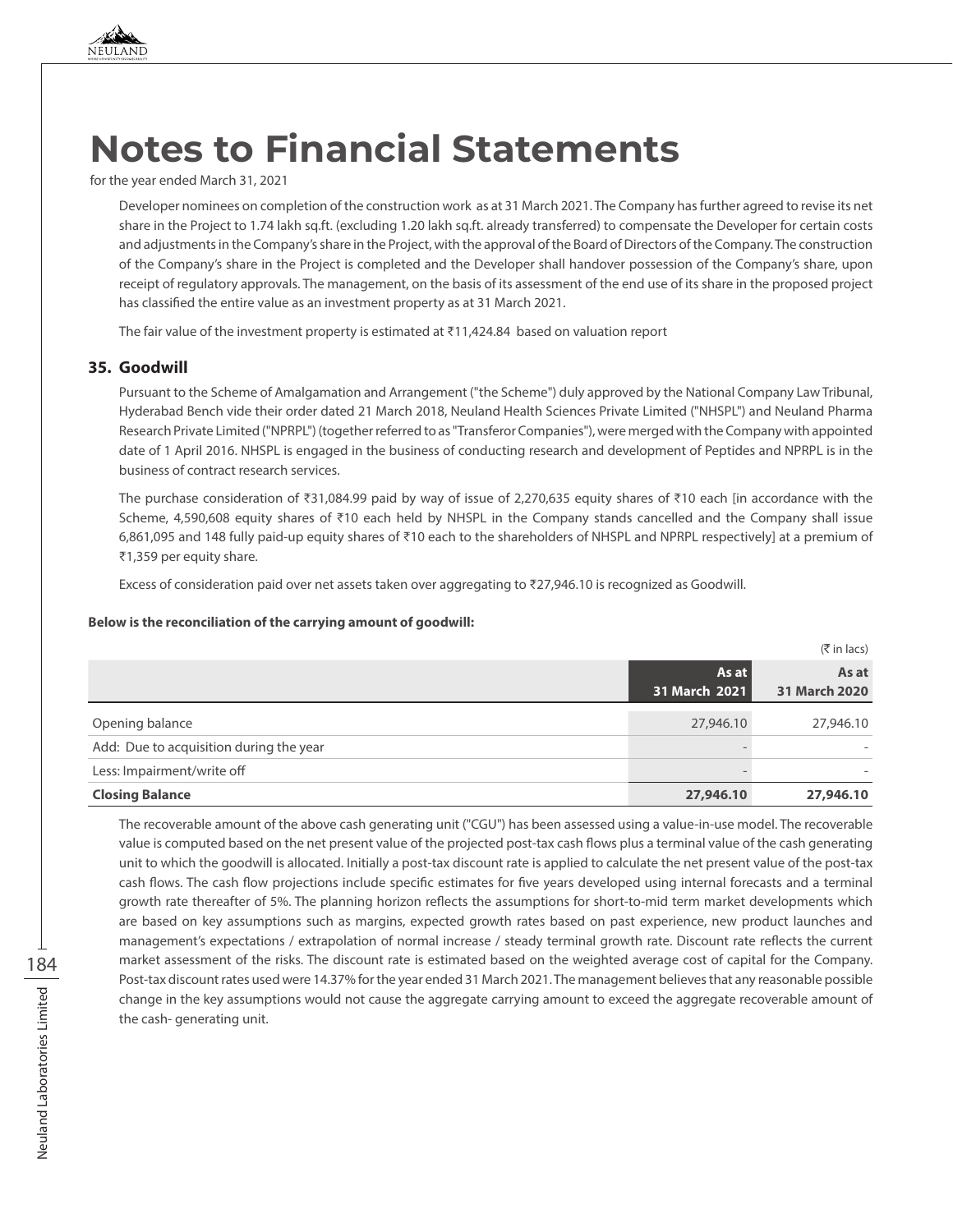for the year ended March 31, 2021

### **36. Segment reporting**

The management has assessed the identification of reportable segments in accordance with the requirements of Ind AS 108 'Operating Segment' and believes that the Group has only one reportable segment namely "manufacture of active pharmaceutical ingredients and allied services".

Geography-wise details of the Group's revenues from external customers and its non-current assets (other than financial instruments, investments accounted for using the equity method, deferred tax assets and post-employment benefit assets) and revenue from major customers are given below:

### **(i) Analysis of Group's revenues (excluding other operating revenue) based on the location of the customers:**

|                   |                                     | (₹ in lacs)                         |
|-------------------|-------------------------------------|-------------------------------------|
|                   | For the year ended<br>31 March 2021 | For the year ended<br>31 March 2020 |
|                   |                                     |                                     |
| India             | 21,814.14                           | 22,783.82                           |
| Europe            | 33,018.26                           | 24,004.74                           |
| <b>USA</b>        | 19,412.34                           | 11,452.89                           |
| Rest of the world | 17,572.93                           | 15,203.70                           |
|                   | 91,817.67                           | 73,445.15                           |

### **(ii) Analysis of Group's non-current assets based on the location of the assets:**

|                   |                        | (₹ in lacs)            |
|-------------------|------------------------|------------------------|
|                   | As at<br>31 March 2021 | As at<br>31 March 2020 |
| India             | 76,894.45              | 70,625.51              |
| <b>USA</b>        |                        |                        |
| Rest of the world | (2.45)                 | 4.93                   |
|                   | 76,892.00              | 70,630.44              |

### **(iii) Major customer**

The Group has one customer group who contributed more than 10% of the Group's revenue (excluding other operating revenue) during the current and previous year. The revenue from such major customer group during the year is ₹12,615.65 (31 March 2020: ₹8745.50).

### **37. Related party disclosures**

**(a) Names of the related parties and nature of relationship**

**Particulars**

**Enterprise over which key management personel exercise significant influence**

Neuland Foundation

**Key Management Personnel**

Dr. D. R. Rao - Executice Chairman

Mr.D. Sucheth Rao - Vice Chairman and CEO

Mr.D. Saharsh Rao - Vice Chairman and MD

Dr. Christopher M. Cimarusti - Non-Executive Non-Independent Director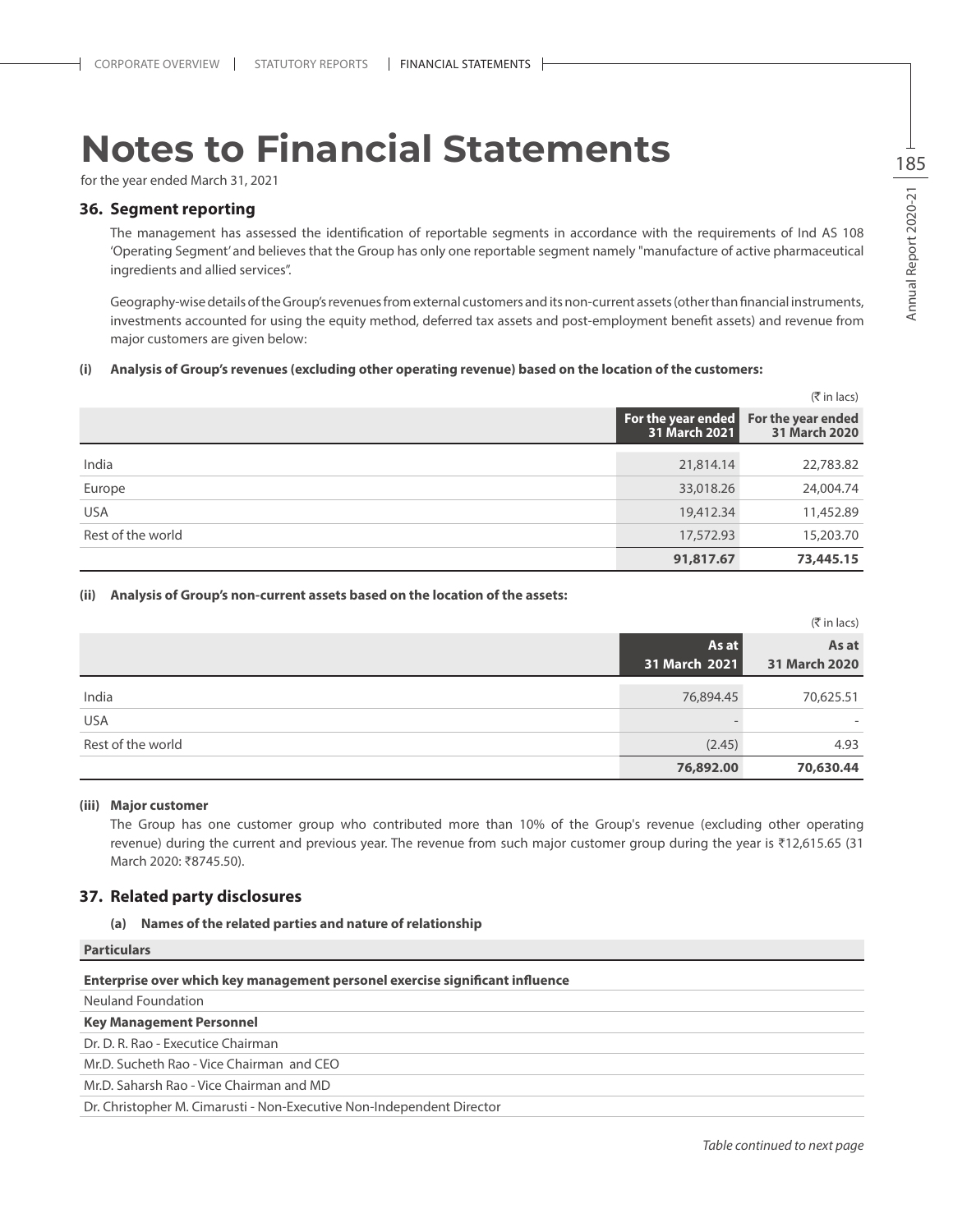for the year ended March 31, 2021

### **Particulars**

Mr. Humayun Dhanrajgir - Non-Executive Independent Director

Mr. Parampally Vasudeva Maiya - Non-Executive Independent Director

Dr. William Gordon Mitchell - Non-Executive Independent Director

Mrs. Bharati Rao - Non-Executive Independent Director

Dr. Nirmala Murthy - Non-Executive Independent Director

Mr.Homi Rustam Khusrokhan - Non-Executive Independent Director

Mr.Deepak Gupta - Chief Financial Officer (with effect from Sep 24, 2020)

### **Relatives of Key Management Personnel**

Mrs. D. Vijaya Rao

Mrs. D. Rohini Niveditha Rao

### **(b) Transactions with related parties**

|                                                                              |                                     | $(\overline{\mathfrak{k}}$ in lacs) |
|------------------------------------------------------------------------------|-------------------------------------|-------------------------------------|
|                                                                              | For the year ended<br>31 March 2021 | For the year ended<br>31 March 2020 |
| Enterprise over which key management personel exercise significant influence |                                     |                                     |
| Neuland Foundation- Contribution towards corpus                              |                                     | 10.00                               |
| <b>Transactions with KMP</b>                                                 |                                     |                                     |
| Managerial remuneration                                                      | 1,052.68                            | 660.00                              |
| Rent                                                                         | 157.95                              |                                     |
| Director's sitting fee                                                       | 24.90                               | 23.20                               |
| Commission                                                                   | 35.00                               | 21.00                               |
| Security deposit given                                                       |                                     | 242.80                              |
| Professional fee                                                             |                                     | 14.16                               |
| <b>Transactions with relatives of KMP</b>                                    |                                     |                                     |
| Rent                                                                         | 75.73                               | 71.83                               |

### **(c) Balances receivable/(payables)**

|                                             |                                        |               | $(\overline{\mathfrak{k}})$ in lacs) |
|---------------------------------------------|----------------------------------------|---------------|--------------------------------------|
|                                             |                                        | As at         | As at                                |
|                                             |                                        | 31 March 2021 | 31 March 2020                        |
| <b>Key Management Personnel</b>             |                                        |               |                                      |
| Mr. D. Sucheth Rao                          | Security deposit                       | 121.40        | 121.40                               |
| Mr.D. Saharsh Rao                           | Security deposit                       | 121.40        | 121.40                               |
| Dr. D. R. Rao                               | <b>Remuneration Payable</b>            | (220.00)      | (107.52)                             |
| Mr. D. Sucheth Rao                          | <b>Remuneration Payable</b>            | (200.00)      | (87.51)                              |
| Mr.D. Saharsh Rao                           | <b>Remuneration Payable</b>            | (180.00)      | (67.51)                              |
| Non Executive Directors                     | Sitting Fee/Commission/Profesional Fee | (10.10)       | (36.55)                              |
| <b>Relative of Key Management Personnel</b> |                                        |               |                                      |
| Mrs. D Vijaya Rao                           | Security deposit (net of rent payable) | 12.17         | 12.66                                |
|                                             |                                        |               |                                      |

*Note:*

Dr. D. R. Rao and D. Sucheth Rao have extended personal guarantees and Dr. D. R. Rao in addition has pledged certain shares of his holding in the Company in *connection with the working capital limits availed by the Company. (Refer note: 14)*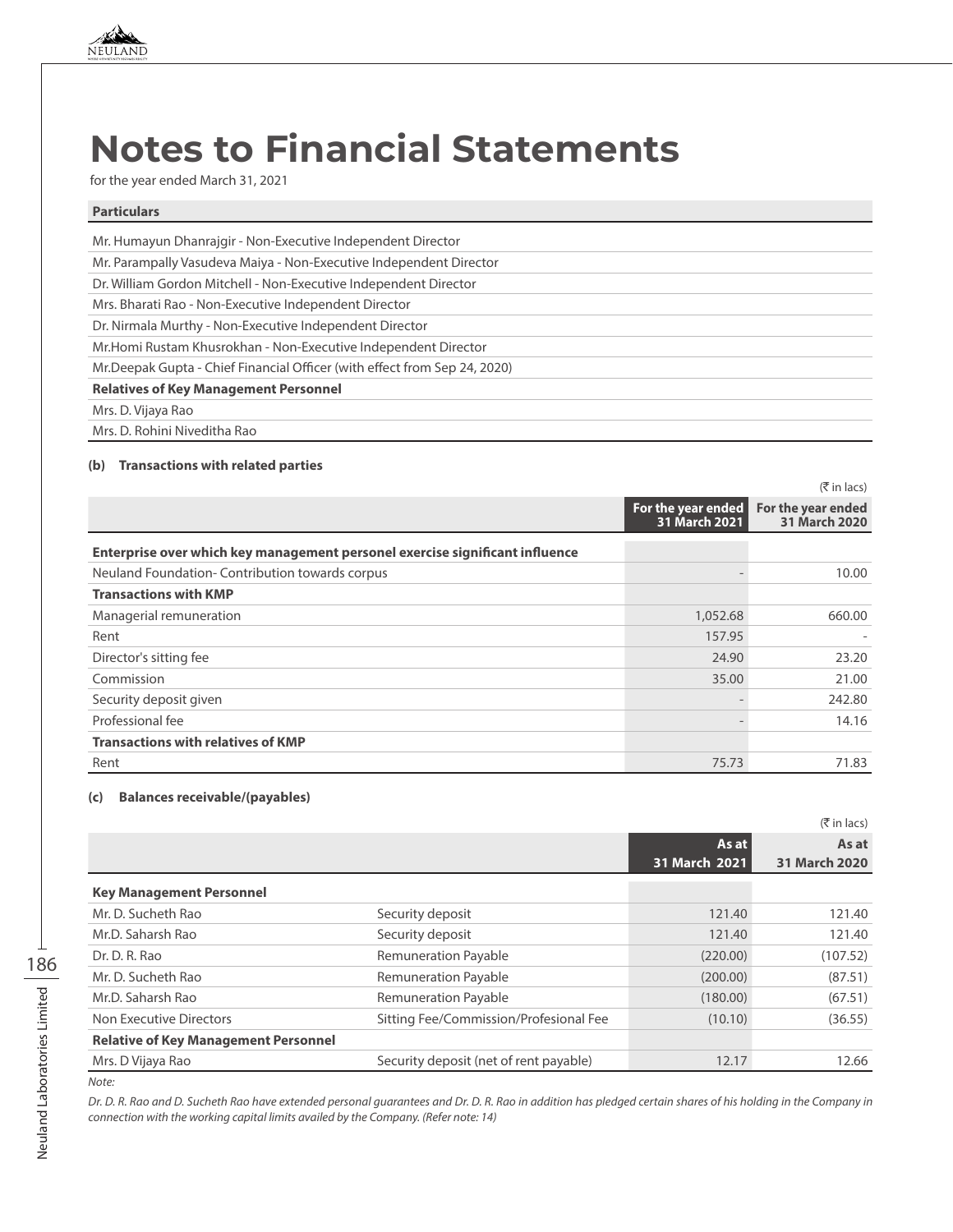for the year ended March 31, 2021

### **38. Commitments**

 Estimated amount of contracts remaining to be executed on capital account and not provided for (net of advances) amounts to ₹2,284.55 (31 March 2020: ₹934.72).

### **39. Contingent liabilities and pending litigations**

|                                                                                                                                                                                                                                            |                        | $(5 \in \mathsf{In} \mathsf{lacs})$ |
|--------------------------------------------------------------------------------------------------------------------------------------------------------------------------------------------------------------------------------------------|------------------------|-------------------------------------|
|                                                                                                                                                                                                                                            | As at<br>31 March 2021 | As at<br>31 March 2020              |
| <b>Disputed income tax liabilities</b>                                                                                                                                                                                                     |                        |                                     |
| Assessment year 2004-05 - refer note (a) below                                                                                                                                                                                             | 693.33                 | 693.33                              |
| Assessment year 1998-99, 2001-02, 2002-03 & 2013-14 to 2018-19, the cases for these years<br>is proposed to be settled under Vivad Se Viswas scheme and requisite liability has been<br>provided for during the year                       |                        | 1,471.75                            |
| Other income tax matters                                                                                                                                                                                                                   | 19.01                  | 19.01                               |
| <b>Other matters</b>                                                                                                                                                                                                                       |                        |                                     |
| NGT Order - liability for all the years starting from FY 16-17 has been provided for during the<br>year based on the current developments                                                                                                  |                        | 571.11                              |
| APTRANSCO demand of wheeling charges to APGPCL- the amounts has been provided for<br>based on demand order received during the year                                                                                                        |                        | 223.03                              |
| Public litigation against land parcel allotment by APIICL- refer note (b) below                                                                                                                                                            | 1,890.64               | 2,981.39                            |
| CIGSR Order for land parcel at bonthapally- refer note (c) below                                                                                                                                                                           | 0.64                   | 0.64                                |
| Certain disputes, for unascertained amounts are pending in the Labor Courts, Telangana<br>Since, the chance of appellants succeeding in their claims is less than probable, the Company<br>does not expects any liability in this respect. | Not ascertainable      | Not ascertainable                   |
| <b>Other Claims and Gurantees</b>                                                                                                                                                                                                          |                        |                                     |
| Letter of Credits, Bank Guarantees including performance bank guarantees issued by the<br>banks on behalf of the Company                                                                                                                   | 7,863.71               | 6,573.24                            |

*Note:*

*(a) The Income tax authorities had re-opened the income tax assessment of the Company for the assessment year 2004-05 later than the periods permitted by the provisions of the Income Tax Act, 1961 and thereby demanded an additional tax amount of ₹693.33 on account of disallowance of certain prior period expenditure recognized by the Company in the computation of gross total income for the assessment year then ended. Aggrieved by the order of the Income Tax department, the management had filed an appeal with the higher authorities which had been successfully decided in favor of the Company.*  The Income Tax department has however filed an appeal with the Hon'ble High Court of Telangana in this regard, which is pending final outcome. However, *on the basis of its internal assessment and considering the order of the first level appellate authority, the Company is confident of securing a favorable order from the High Court and accordingly, no adjustments have been made to the financial statements in this regard.*

### *Other pending litigations / contingent liabilities:*

- *(b) During 2004, the Company was allotted land parcel by the then Andhra Pradesh Industrial Infrastructure Corporation Limited ("APIIC") for setting up a basic research and development center. Subsequently public interest litigation was filed challenging allotments made by APIIC as unconstitutional and to*  cancel the allotments and resume the lands in all cases where the development has not commenced or the substantial progress has not been made as per *the terms of allotments and regulations. The Company has been named as one of the parties to the said public interest litigation and the case is currently pending for hearing at Hon'ble High Court of Telangana. If there is an adverse ruling against the Company, the estimated financial impact on the Company could be ₹1,890.64.*
- *(c) During the financial year ended 31 March 2008, the Commissioner and Inspector General of Stamps and Registration (CIGSR), Andhra Pradesh has vide it's order dated 22 February 2008 has cancelled the registration of the land parcel owned by the company situated at Bontapally pursuant to claims of forgery*  raised by the former sellers of the said land. Aggrieved by the aforesaid order the Company has filed a writ petition challenging order of CIGSR with Hon'ble *High Court of Telangana (the 'Court') as the Company was not involved during the proceedings. The Court has vide its order dated 31 December 2012 has granted stay on the cancellation order of CIGSR. Proceedings of the case are still pending with the court. The management is confident that orders will be in the favour of the Company, hence no adjustment is deemed necessary to these standalone financial statements.*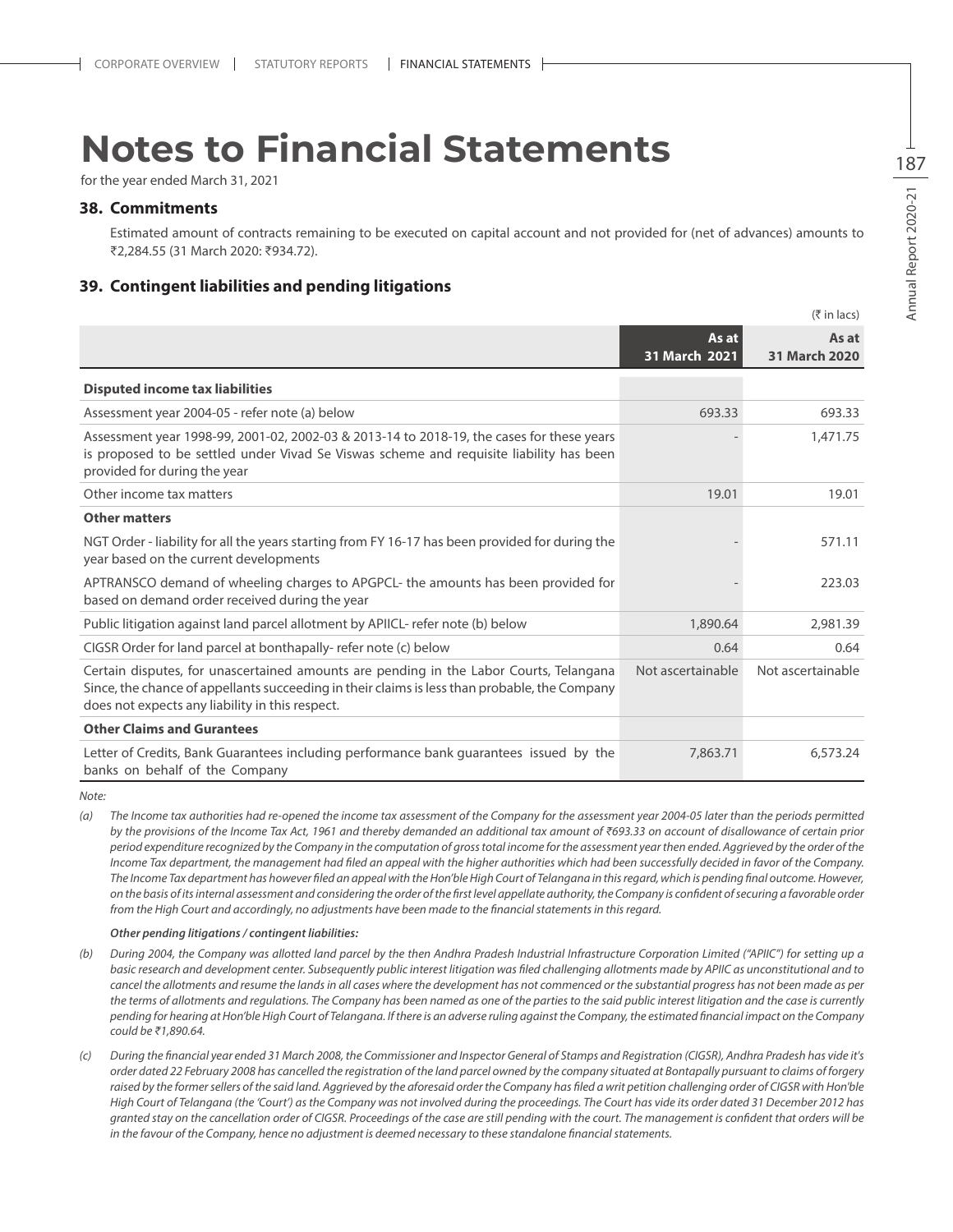for the year ended March 31, 2021

### **40. Net debt reconciliation**

|                                                   |                              |                           | $(5 \in \mathsf{In} \mathsf{lacs})$ |
|---------------------------------------------------|------------------------------|---------------------------|-------------------------------------|
|                                                   | <b>Current</b><br>borrowings | Non-current<br>borrowings | Interest accrued                    |
| Net debt as on 1 April 2019                       | 14,905.83                    | 8,240.26                  | 29.01                               |
| Cash flows (net)                                  | 1,635.35                     | 901.54                    |                                     |
| For-ex adjustment                                 | 276.08                       | $\overline{\phantom{a}}$  |                                     |
| Interest expenses, including interest capitalized | $\overline{\phantom{a}}$     | $\overline{\phantom{a}}$  | 2,432.67                            |
| Interest paid                                     | $\overline{\phantom{a}}$     | $\overline{\phantom{a}}$  | (2,436.46)                          |
| Net debt as on 31 March 2020                      | 16,817.26                    | 9,141.80                  | 25.22                               |
| Cash flows (net)                                  | (11, 143.58)                 | 2,177.29                  |                                     |
| For-ex adjustment                                 | 24.76                        | $\overline{\phantom{0}}$  |                                     |
| Interest expenses, including interest capitalized | $\overline{\phantom{a}}$     | $\overline{\phantom{a}}$  | 1,904.00                            |
| Interest paid                                     | $\overline{\phantom{a}}$     | $\overline{\phantom{0}}$  | (1,889.62)                          |
| Net debt as on 31 March 2021                      | 5,698.44                     | 11,319.09                 | 39.60                               |

### **41. Expenditure during construction period (pending allocation)**

|                                                                   |                                     | $(\overline{\mathfrak{k}}$ in lacs) |
|-------------------------------------------------------------------|-------------------------------------|-------------------------------------|
|                                                                   | For the year ended<br>31 March 2021 | For the year ended<br>31 March 2020 |
| <b>Opening Balance</b>                                            | 370.40                              | 307.20                              |
| Add:                                                              |                                     |                                     |
| Cost of materials consumed, net of trail run inventory recognized |                                     | 2.42                                |
| Employee benefits expense                                         |                                     | 200.37                              |
| Power and fuel                                                    |                                     | 59.58                               |
| Factory maintenance                                               |                                     | 97.62                               |
| Legal and professional chargers                                   |                                     | $\overline{\phantom{a}}$            |
| Others                                                            |                                     | 10.20                               |
| Less:                                                             |                                     |                                     |
| Capitalized during the year                                       | 370.40                              | 306.99                              |
|                                                                   |                                     | 370.40                              |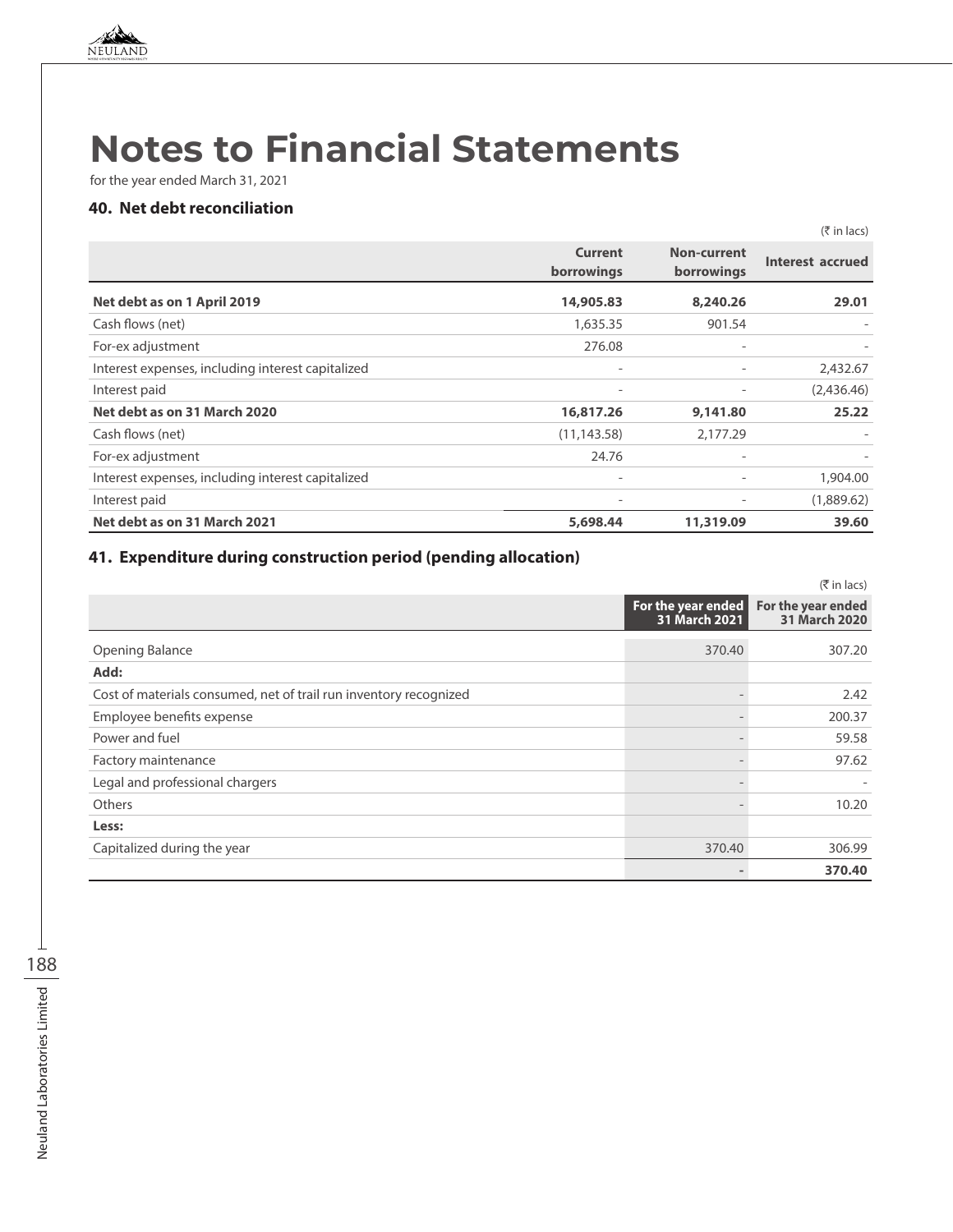# **42. Additional disclosure as required under paragraph 2 of 'General Instructions for the preparation of Consolidated Financial**  42. Additional disclosure as required under paragraph 2 of 'General Instructions for the preparation of Consolidated Financial Statements' of the Schedule III to the Act **Statements' of the Schedule III to the Act**

|                                                                                       |                                                         | Net assets     | ∗                |         |                                                                                                               |       | Share in profit / (loss) |                 |                | Share in other              |                                 |       |                             | Share in total      |                                 |       |
|---------------------------------------------------------------------------------------|---------------------------------------------------------|----------------|------------------|---------|---------------------------------------------------------------------------------------------------------------|-------|--------------------------|-----------------|----------------|-----------------------------|---------------------------------|-------|-----------------------------|---------------------|---------------------------------|-------|
|                                                                                       |                                                         |                |                  |         |                                                                                                               |       |                          |                 |                |                             | comprehensive income ("OCI")    |       |                             |                     | comprehensive income            |       |
|                                                                                       | As% of Amount                                           |                | % of<br>å        |         | <b>Amount</b> As% of Amount                                                                                   |       |                          |                 |                | As% of Amount As% of Amount |                                 |       | As% of Amount As% of Amount |                     | As% of Amount                   |       |
|                                                                                       | consoli                                                 |                | consoli          |         | consoli                                                                                                       |       | consoli                  |                 | consoli        |                             | consoli                         |       | consoli                     |                     | consoli                         |       |
|                                                                                       | dated                                                   |                | dated            |         | dated                                                                                                         |       | dated                    |                 | dated          |                             | dated                           |       | dated                       |                     | dated                           |       |
|                                                                                       | net                                                     |                | net              |         | profit/                                                                                                       |       | profit /                 |                 | $\overline{5}$ |                             | $\overline{a}$                  |       | total                       |                     | total                           |       |
|                                                                                       | assets                                                  |                | assets           |         | (loss)                                                                                                        |       | (loss)                   |                 |                |                             |                                 |       | compre                      |                     | compre                          |       |
|                                                                                       |                                                         |                |                  |         |                                                                                                               |       |                          |                 |                |                             |                                 |       | <b>Income</b><br>hensive    |                     | hensive<br>income               |       |
|                                                                                       | 31 March 2021                                           |                | 31 March 2020    |         | 31 March 2021                                                                                                 |       | 31 March 2020            |                 | 31 March 2021  |                             | 31 March 2020                   |       | 31 March 2021               |                     | 31 March 2020                   |       |
|                                                                                       |                                                         |                |                  |         |                                                                                                               |       |                          |                 |                |                             |                                 |       |                             |                     |                                 |       |
| Parent                                                                                | 99.42% 78,188.14                                        |                | 99.38% 70,554.52 |         | 99.58% 8,029.49                                                                                               |       |                          | 97.96% 1,588.01 |                |                             | 88.99% (139.25) 181.41% (78.74) |       |                             |                     | 99.79% 7,890.24 95.67% 1,509.27 |       |
| Subsidiary                                                                            |                                                         |                |                  |         |                                                                                                               |       |                          |                 |                |                             |                                 |       |                             |                     |                                 |       |
| incorporated outside India                                                            |                                                         |                |                  |         |                                                                                                               |       |                          |                 |                |                             |                                 |       |                             |                     |                                 |       |
| Neuland Laboratories Inc                                                              | 0.45%                                                   | 357.68         | 0.48%            | 340.80  | 0.35%                                                                                                         | 28.05 | 1.65%                    | 26.79           | 0.00%          |                             | 0.00%                           | $\,$  | 0.35%                       | 28.05               | 1.70%                           | 26.79 |
| Neuland Laboratories KK                                                               | 0.15%                                                   | 115.77         | 0.16%            | 116.27  | 0.07%                                                                                                         | 5.53  | 0.39%                    | 6.25            | 0.00%          |                             | 0.00%                           | ï     | 0.07%                       | 5.53                | 0.40%                           | 6.25  |
| <b>Total</b>                                                                          | $100.02\%$ 78,661.59 100.02% 71,011.59 100.00% 8,063.07 |                |                  |         |                                                                                                               |       |                          | 100% 1,621.05   |                |                             | 88.99% (139.25) 181.41%         |       | $(78.74)$ 100.22% 7,923.82  |                     | 97.76% 1,542.31                 |       |
| Consolidation adjustments                                                             | $-0.02\%$ (15.82)                                       |                | 0.02%            | (15.82) | 0.00%                                                                                                         |       | 0.00%                    | ï               | 11.01%         | (17.22)                     | $-81.41%$                       | 35.34 |                             | $-0.22\%$ $(17.22)$ | 2.24%                           | 35.34 |
| Net amount                                                                            | 100%                                                    | 78,645.77 100% |                  |         | 70,995.77 100.00% 8,063.07 100.00% 1621.05 100.00% (156.47) 100.00% (43.40) 100.00% 7,906.60 100.00% 1,577.65 |       |                          |                 |                |                             |                                 |       |                             |                     |                                 |       |
| * Net assets means total assets minus total liabilities excluding shareholders funds. |                                                         |                |                  |         |                                                                                                               |       |                          |                 |                |                             |                                 |       |                             |                     |                                 |       |

*Note:*

The disclosure as above represents separate information for each of the consolidated entities before elimination of inter-company transactions. The net impact on elimination of inter-company *The disclosure as above represents separate information for each of the consolidated entities before elimination of inter-company transactions. The net impact on elimination of inter-company*  transactions / profits / consolidation adjustments have been disclosed separately. Based on the group structure, the manangement is of the view that the above disclosure is appropriate under *transactions / profits / consolidation adjustments have been disclosed separately. Based on the group structure, the manangement is of the view that the above disclosure is appropriate under*  the requirements of the Act. *the requirements of the Act.*

for the year ended March 31, 2021

**Notes to Financial Statements**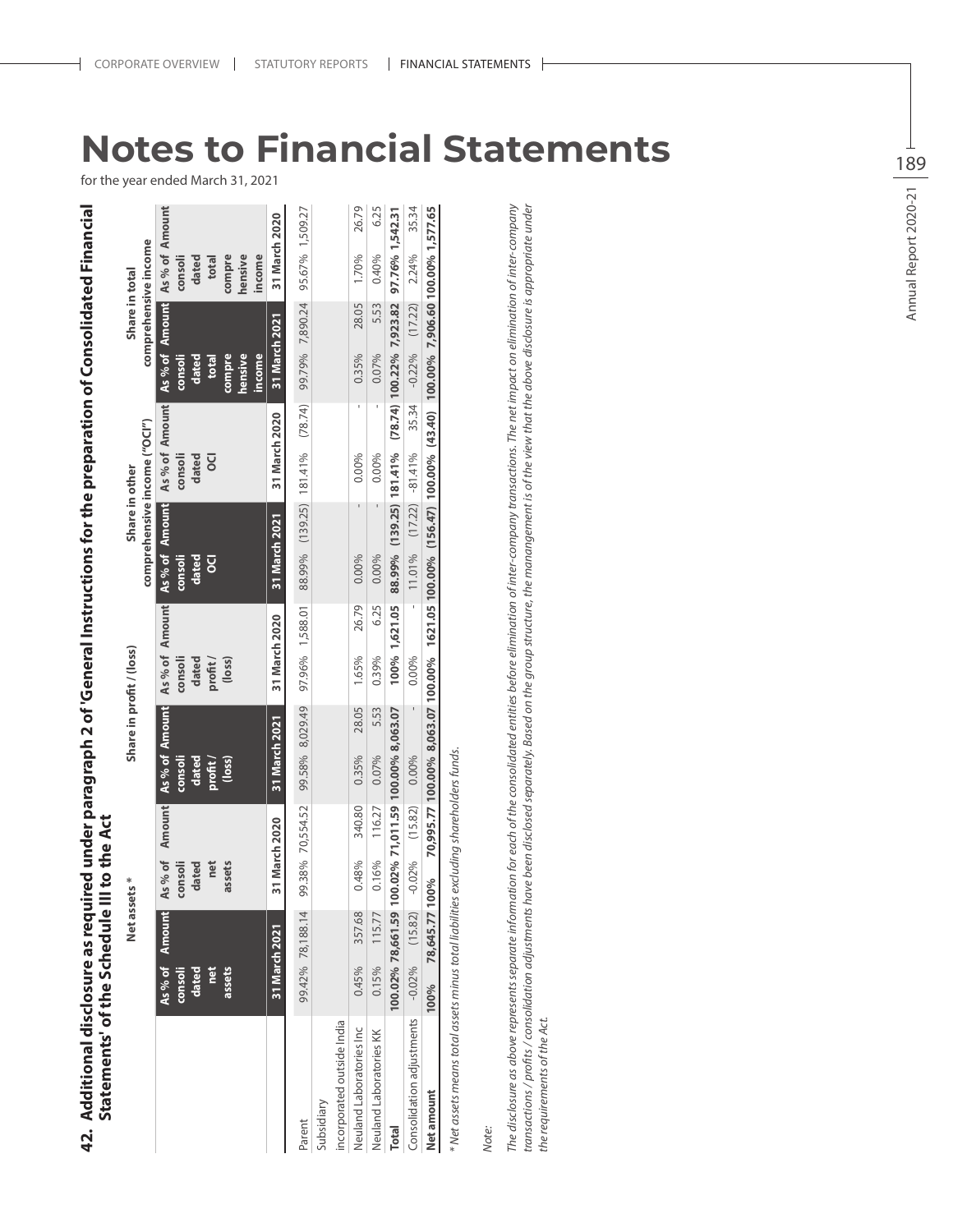for the year ended March 31, 2021

### **43. Leases**

 The Group has entered into operating leases of office premises and residential bunglow, with no restrictions and are renewable at the option of either of the parties, for a period of 3 years to 5 years. The escalation rates is 5% per annum as per the terms of the lease agreement. There are no sub leases. The Group applies the short term lease and lease of low value assets recognition exemption for few leases.

|       |                                                                                          |               | (₹ in lacs)   |
|-------|------------------------------------------------------------------------------------------|---------------|---------------|
|       | <b>Particulars</b>                                                                       | 31 March 2021 | 31 March 2020 |
| (i)   | The movement in right-of-use assets is as follows :                                      |               |               |
|       | <b>Opening balance</b>                                                                   | 384.39        |               |
|       | Reclassified on account of adoption of Ind AS 116                                        |               | 237.50        |
|       | Addition during the year                                                                 | 1,150.97      | 312.51        |
|       | Deletions during the year                                                                |               |               |
|       | Depreciation charge for the year                                                         | (310.99)      | (165.61)      |
|       | <b>Closing balance</b>                                                                   | 1,224.37      | 384.39        |
| (ii)  | The break-up of current and non-current lease liabilities is as follows                  |               |               |
|       | Non-current lease liabilities                                                            | 958.60        | 257.79        |
|       | Current lease liabilities                                                                | 253.19        | 156.63        |
| (iii) | The movement in lease liabilities is as follows:                                         |               |               |
|       | <b>Opening balance</b>                                                                   | 414.42        |               |
|       | Reclassified on account of adoption of Ind AS 116                                        |               | 255.21        |
|       | Addition during the year                                                                 | 1,050.90      | 312.55        |
|       | Accretion of interest                                                                    | 98.02         | 39.63         |
|       | Deletions during the year                                                                |               |               |
|       | Payment of principal portion of lease liabilities                                        | (253.53)      | (153.34)      |
|       | Payment of interest portion of lease liabilities                                         | (98.02)       | (39.63)       |
|       | <b>Closing balance</b>                                                                   | 1,211.79      | 414.42        |
| (iv)  | The contractual maturities of lease liabilities on an undiscounted basis are as follows: |               |               |
|       | Less than one year                                                                       | 358.38        | 188.97        |
|       | One to five years                                                                        | 1,119.49      | 298.14        |
|       | More than five years                                                                     |               |               |

*Note:*

1. The aggregate depreciation expense on right-of-use assets of₹ 310.99 is included under depreciation and amortization expense in the Statement of *Profit and Loss.*

*2. Rental expense recorded for short-term and low value leases was* ` *18.21 for the year ended March 31, 2021.*

*3. The Group does not face a significant liquidity risk with regard to its lease liabilities as the current assets are sufficient to meet the obligations related to lease liabilities as and when they fall due.*

**44** The Code on Social Security 2020 ('the Code') relating to employee benefits, during the employment and post-employment, has received Presidential assent on September 28, 2020. The Code has been published in the Gazette of India. Further, the Ministry of Labour and Employment has released draft rules for the Code on November 13, 2020. However, the effective date from which the changes are applicable is yet to be notified and rules for quantifying the financial impact are also not yet issued.

The holding Company will assess the impact of the Code and will give appropriate impact in the financial statements in the period in which, the Code becomes effective and the related rules to determine the financial impact are published.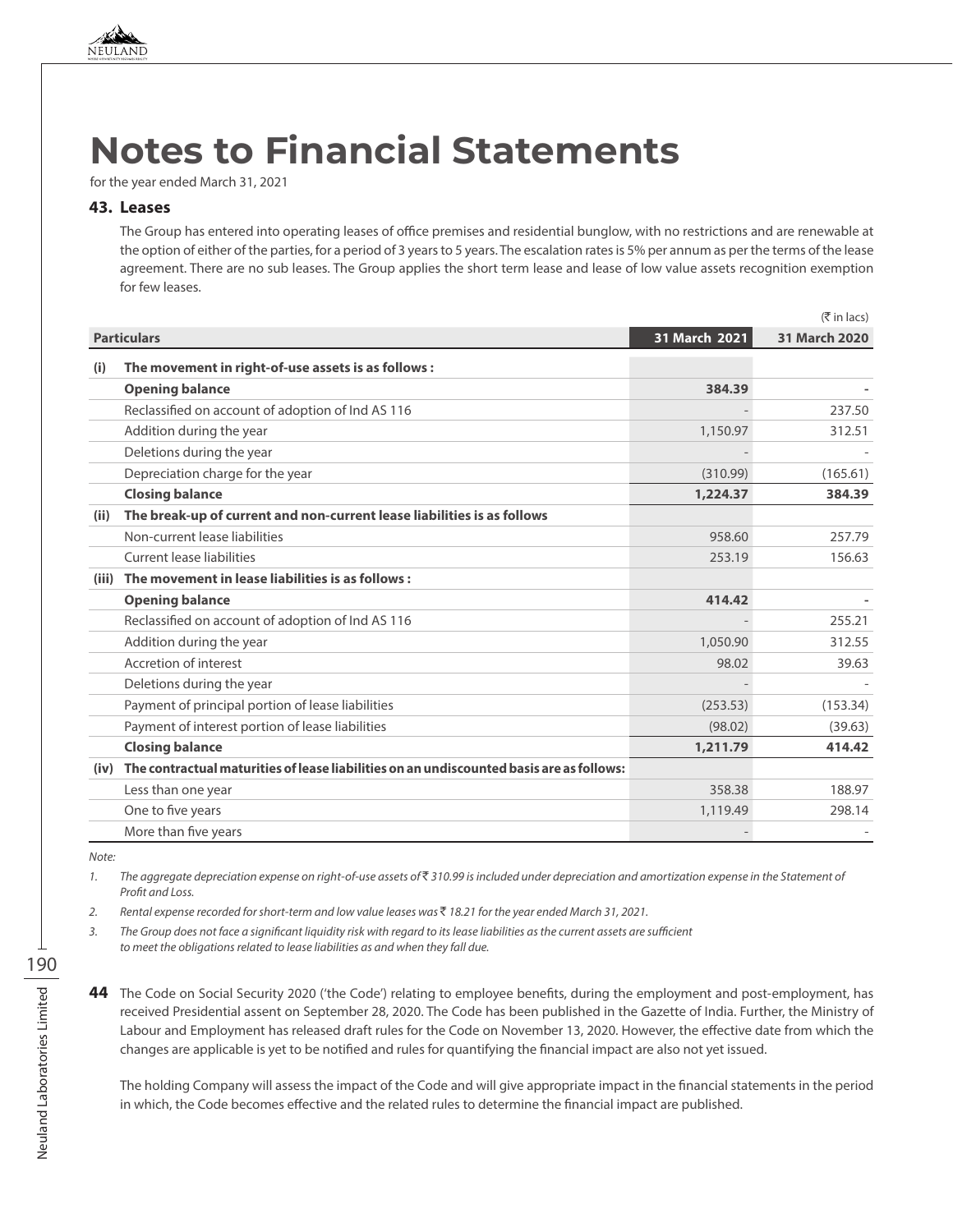for the year ended March 31, 2021

**45.** The World Health Organization announced a global health emergency because of a new strain of coronavirus ("COVID-19") and classified its outbreak as a pandemic on March 11, 2020. On March 24, 2020, the Indian government announced a strict 21-day lockdown across the country to contain the spread of the virus. This pandemic and response thereon have impacted most of the industries. Consequent to the nationwide lock down on March 24, 2020, the Group's operations were scaled down in compliance with applicable regulatory orders. Subsequenlty, during the year, the Group's operations have been scaled up in a phased manner taking into account directives from various Government authorities. The impact on future operations would, to a large extent, depend on how the pandemic further develops and it's resultant impact on the operations of the Group. The Group continues to monitor the situation and take appropriate action, as considered necessary in due compliance with the applicable regulations. The management has made an assessment of the impact of COVID-19 on the Group's operations, financial performance and position as at and for the year ended March 31, 2021and has concluded that no there is no impact which is required to be recognised in the financial statements. Accordingly, no adjustments have been made to the financial statements.

**46.** The consolidated financial statements are approved for issue by the Company's Board of Directors on 11 May 2021.

This is the Summary of Significant Accounting Policies and Other Explanatory Information referred to in our report of even date.

For **MSKA & Associates** For and on behalf of the Board of Directors of **Neuland Laboratories Limited** Chartered Accountants Firm's Registration No: 105047W

| Amit Kumar Agarwal<br>Partner<br>Membership No: 214198 | Dr. D. R. Rao<br>Executive Chairman<br>DIN 00107737 | D. Sucheth Rao<br>Vice Chairman and CEO<br>DIN 00108880 | D. Saharsh Rao<br>Vice Chairman<br>Managing Director<br>DIN 02753145 | Deepak Gupta<br><b>Chief Financial Officer</b> | Sarada Bhamidipati<br><b>Company Secretary</b> |
|--------------------------------------------------------|-----------------------------------------------------|---------------------------------------------------------|----------------------------------------------------------------------|------------------------------------------------|------------------------------------------------|
| Place: Hyderabad                                       | Place: Hyderabad                                    |                                                         |                                                                      |                                                |                                                |
| Date: 11 May 2021                                      | Date: 11 May 2021                                   |                                                         |                                                                      |                                                |                                                |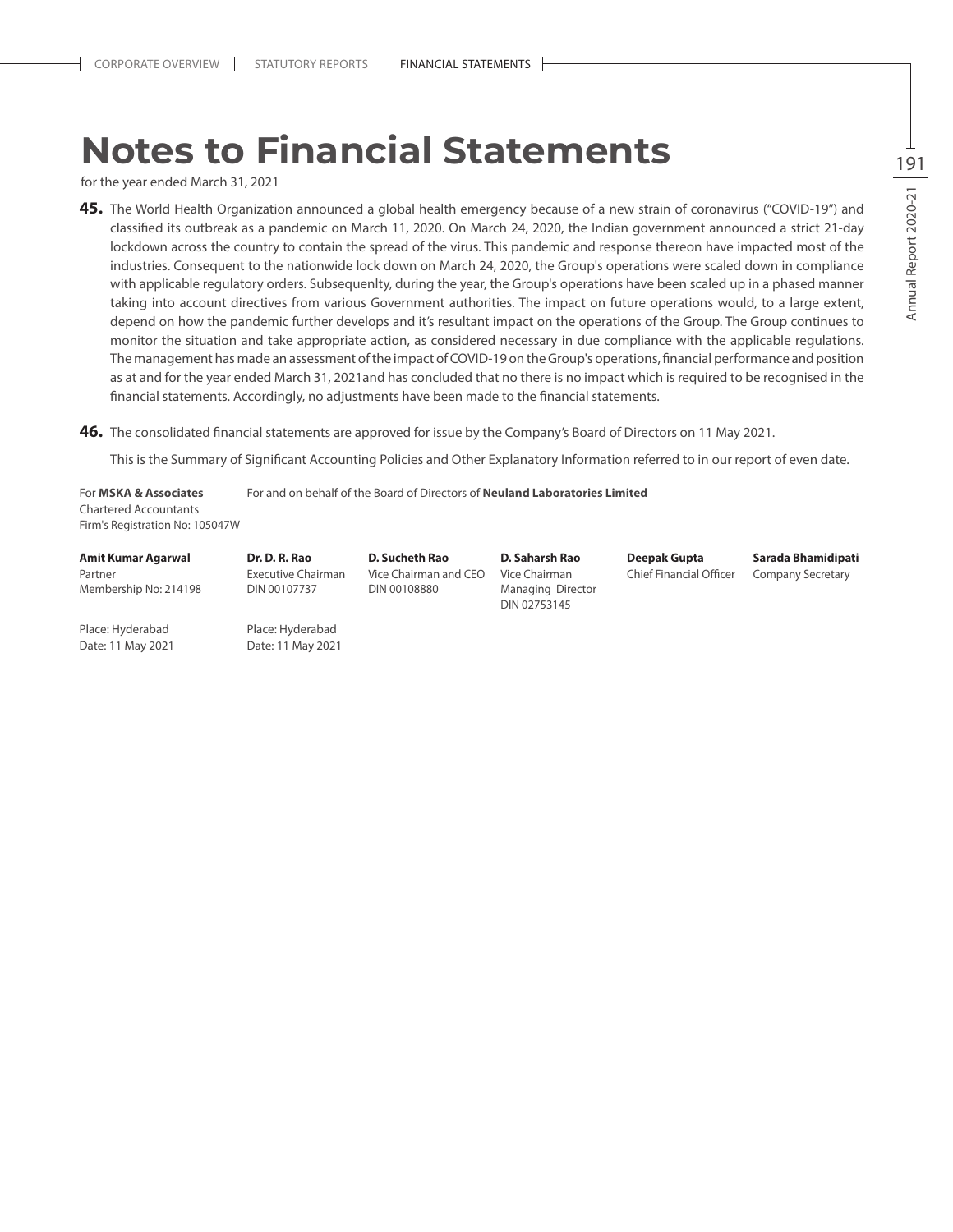

## **Form AOC-I**

*(Pursuant to first proviso to sub-section (3) of Section 129 read with Rule 5 of Companies (Accounts) Rules, 2014)*

### **Statement containing salient features of the financial statement of subsidiaries / joint ventures**

### **Part "A": Subsidiaries**

|                                 |                                  | $(5 \in \mathsf{In} \mathsf{lacs})$ |
|---------------------------------|----------------------------------|-------------------------------------|
| <b>Name of Subsidiary</b>       | <b>Neuland Laboratories K.K.</b> | <b>Neuland Laboratories Inc.</b>    |
| Country                         | Japan                            | U.S.A                               |
| <b>Reporting Currency</b>       | ¥                                | US\$                                |
| <b>Exchange Rate</b>            | 0.6611                           | 73.11                               |
| <b>Share Capital</b>            | 15.37                            | 0.45                                |
| Reserves & Surplus              | 100.40                           | 357.23                              |
| <b>Total Assets</b>             | 179.29                           | 439.22                              |
| <b>Total Liabilities</b>        | 179.29                           | 439.22                              |
| Investments Made                | $\overline{\phantom{a}}$         | $\qquad \qquad -$                   |
| Turnover                        | 220.68                           | 559.20                              |
| Profit / (Loss) before Taxation | 10.52                            | 26.62                               |
| <b>Provision for Taxation</b>   | 4.99                             | (1.43)                              |
| Profit / (Loss) after Taxation  | 5.53                             | 28.05                               |
| Proposed Dividend               | $\overline{\phantom{a}}$         | $\overline{\phantom{a}}$            |
| % of shareholding               | 100%                             | 100%                                |

### **Notes:**

*There is no subsidiary which is yet to commence operations.*

For and on behalf of the Board of Directors of **Neuland Laboratories Limited**

**Dr. D.R. Rao** Executive Chairman DIN- 00107737

**D. Sucheth Rao** Vice Chairman & CEO DIN- 00108880

**D. Saharsh Rao** Vice Chairman & Managing Director DIN- 02753145

**Deepak Gupta** Chief Financial **Officer** 

**Sarada Bhamidipati** Company Secretary

Place: Hyderabad **Date: 11 May, 2021**